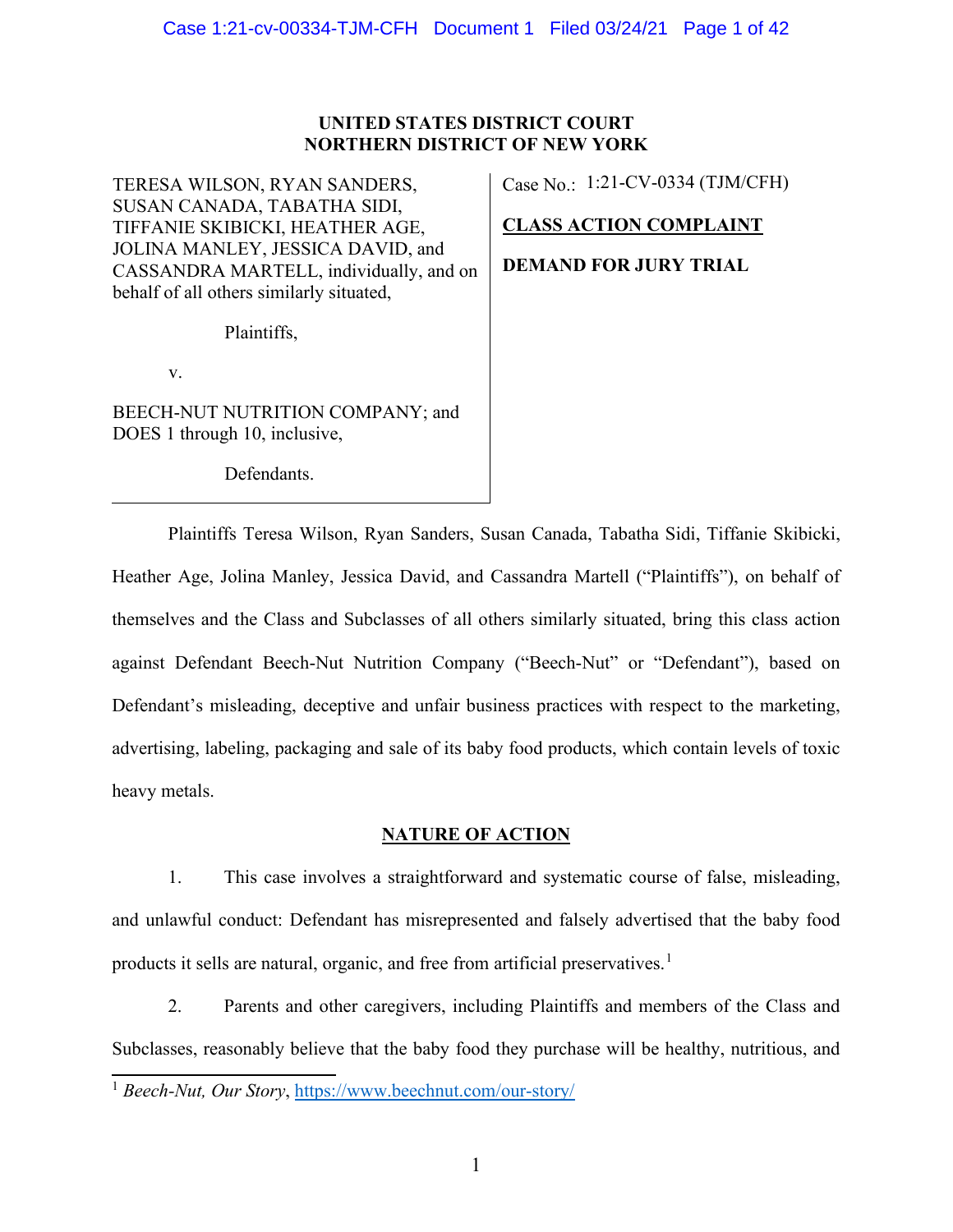#### Case 1:21-cv-00334-TJM-CFH Document 1 Filed 03/24/21 Page 2 of 42

free from harmful substances and contaminants. However, on February 4, 2021, The United States House of Representatives Subcommittee on Economic and Consumer Policy, Committee on Oversight and Reform ("Subcommittee") published a report ("Subcommittee Report"), revealing its findings that numerous baby foods, including those manufactured by Defendant Beech-Nut, are "tainted with significant levels of toxic heavy metals, including arsenic, lead, cadmium, and mercury."<sup>2</sup>

3. Given the health risks associated with the consumption of high levels of toxic heavy metals, the presence of these substances is material to consumers.

4. Defendant Beech-Nut knew that the presence of toxic heavy metals in its baby food products was material to consumers, which is evidenced by its representations that its baby food products are tested for such substances. Yet Defendant Beech-Nut chose to omit and conceal that its baby food products contained, or were at risk of containing, levels of heavy toxic metals, and therefore deceptively misled Plaintiffs and members of the Classes that purchased these products in reliance on Beech-Nut's representations.

5. Plaintiffs seek relief in this action individually, and on behalf of all other similarly situated individuals who purchased Defendant's falsely and deceptively labeled baby food products during the statute of limitations period, for breach of express and implied warranty, fraud by omission, intentional and negligent misrepresentation, quasi contract, unjust enrichment, and restitution, and for violations of Florida Deceptive and Unfair Trade Practices Act, Fla. Stat. §§ 501.201 *et seq.*, Minnesota Prevention of Consumer Fraud Act, M.S.A.

<sup>2</sup> *See Baby Foods Are Tainted with Dangerous Levels of Arsenic, Lead, Cadmium, and Mercury*, Staff Report, Staff of H. Subcomm. On Econ. And Consumer Policy, Comm. On Oversight and Reform, 117th Cong., https://oversight.house.gov/sites/democrats.oversight.house.gov/files/2021 -02-04%20ECP%20Baby%20Food%20Staff%20Report.pdf (Feb. 4, 2021) ("Subcommittee Report").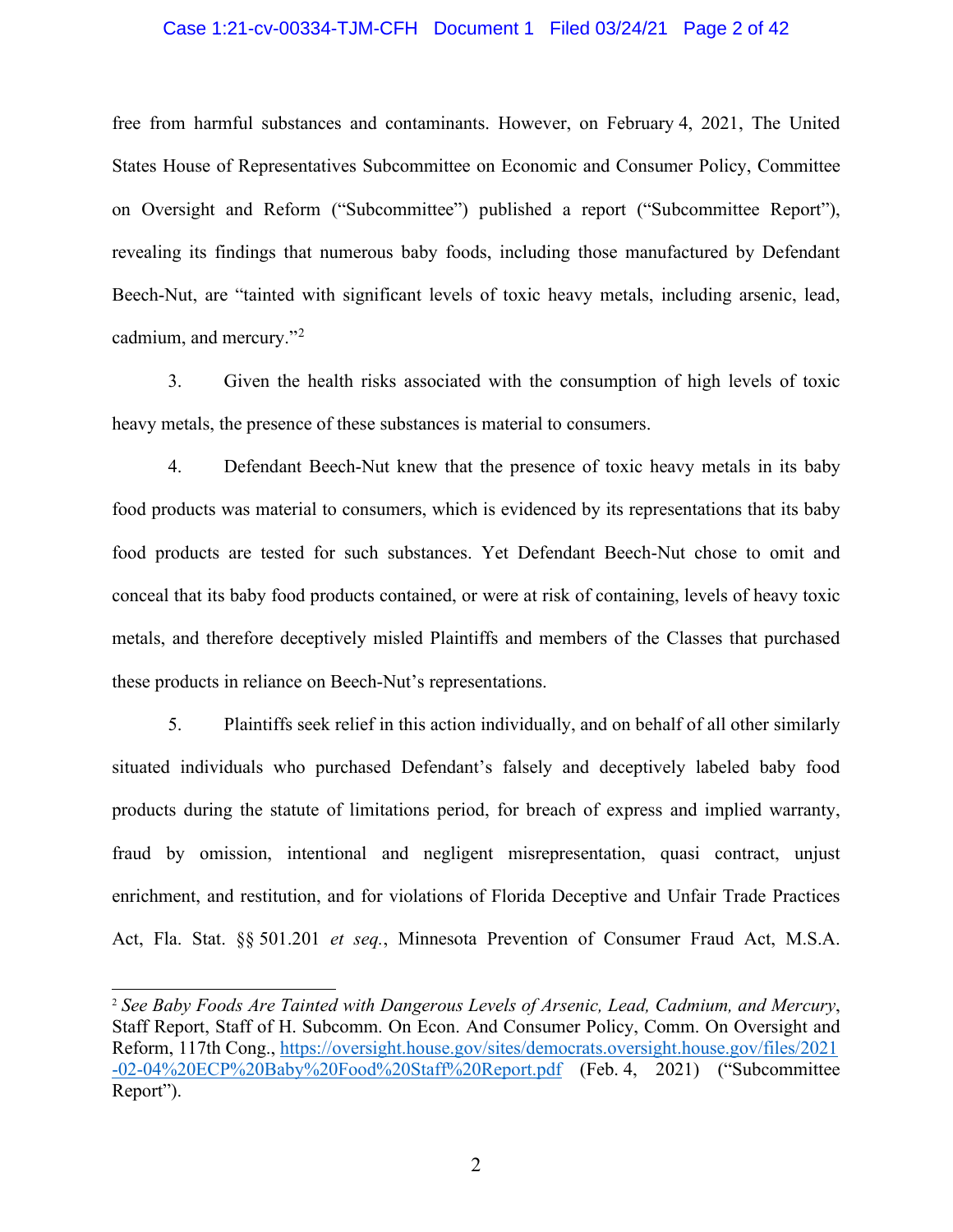§ 325F.68 *et seq.*, Minnesota False Statement in Advertising Act, M.S.A. § 325F.67, and North Carolina Unfair Trade Practices Act, N.C. Gen. Stat. § 75-1.1 *et seq.,* New York Deceptive Acts and Practices Act, N.Y. Gen. Bus. Law § 349, and New York False Advertising Act, N.Y. Gen. Bus. Law § 350.

#### **THE PARTIES**

6. Plaintiff Teresa Wilson ("Plaintiff Wilson") is a citizen of the State of Indiana and is a member of the Nationwide Class and the Indiana Subclass. Plaintiff Wilson purchased Beech-Nut's Stage Two (6+ months) mixed fruit baby food jars.

7. Plaintiff Ryan Sanders ("Plaintiff Sanders") is a citizen of the State of Oklahoma and is a member of the Nationwide Class and the Oklahoma Subclass. Plaintiff Sanders purchased a wide range of products from Beech-Nut, including but not limited to, various flavors of Fruit Pouches, Rice Cereal, and baby food jars.

8. Plaintiff Susan Canada ("Plaintiff Canada") is a citizen of the State of North Carolina and is a member of the Nationwide Class and the North Carolina Subclass. Plaintiff Canada purchased various flavors of fruits and vegetables from Beech-Nut's "Naturals" line, 4+month jars.

9. Plaintiff Tabatha Sidi ("Plaintiff Sidi") is a citizen of the State of Utah and is a member of the Nationwide Class and the Utah Subclass. Plaintiff Sidi purchased various Beech-Nut products at all stages (4+ Months, 6+ Months, 8+ Months, and 12+ Months).

10. Plaintiff Tiffanie Skibicki ("Plaintiff Skibicki") is a citizen of the State of Minnesota and is a member of the Nationwide Class and the Minnesota Subclass. Plaintiff Skibicki purchased multiple flavors of Beech-Nut's baby food jars.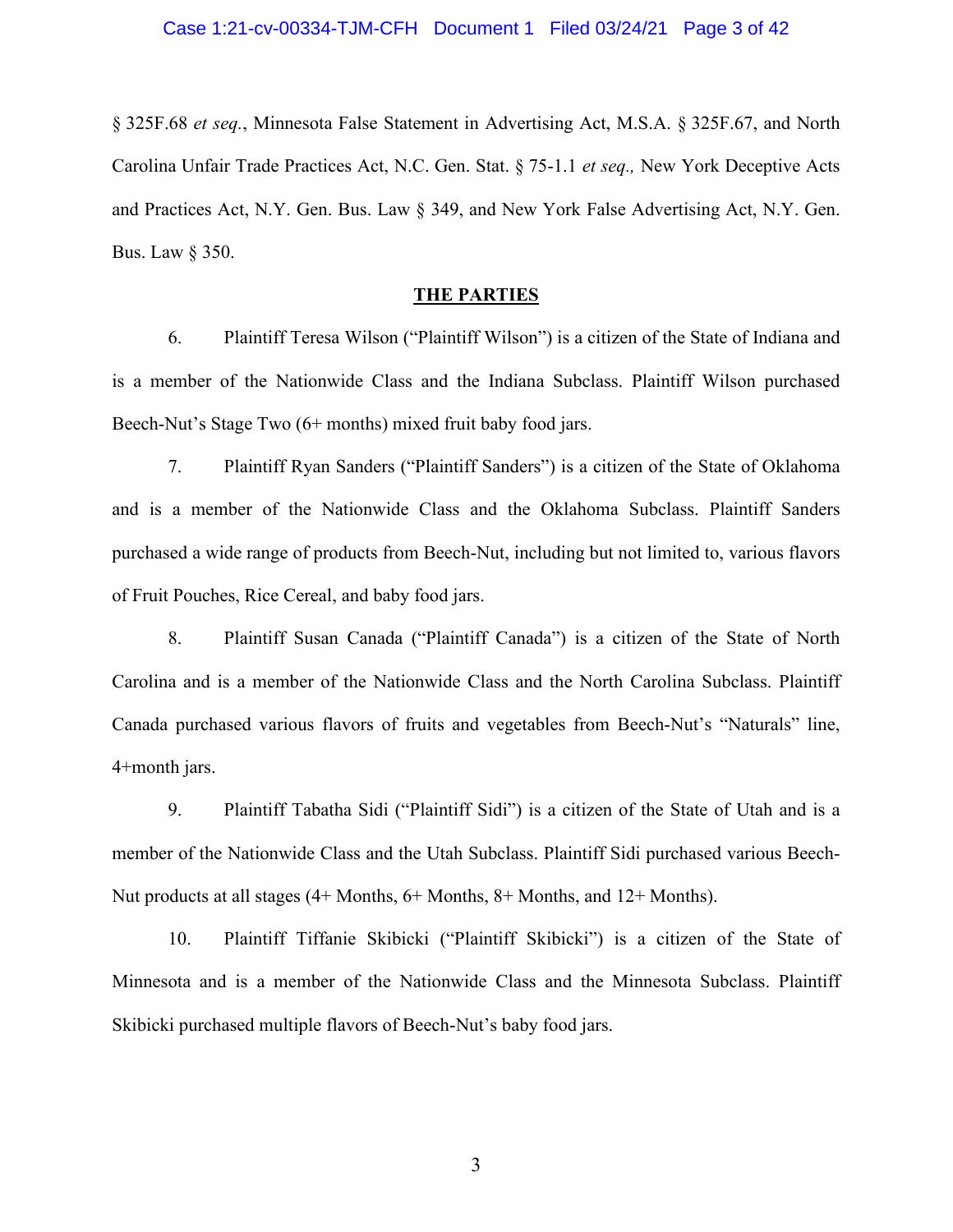#### Case 1:21-cv-00334-TJM-CFH Document 1 Filed 03/24/21 Page 4 of 42

11. Plaintiff Heather Age ("Plaintiff Age") is a citizen of the State of Kentucky and is a member of the Nationwide Class and the Kentucky Subclass. Plaintiff Age purchased varieties of Beech-Nut's jarred baby food, including Apples, Pears, Sweet Potatoes, and Peas.

12. Plaintiff Jolina Manley ("Plaintiff Manley") is a citizen of the State of Nebraska and is a member of the Nationwide Class and the Nebraska Subclass. Plaintiff Manley purchased all varieties of Beech-Nut's varieties of Fruits, Vegetables, and Meats.

13. Plaintiff Jessica David ("Plaintiff David") is a citizen of the State of Florida and is a member of the Nationwide Class and the Florida Subclass. Plaintiff David purchased Beech-Nut's Chicken & Chicken Broth, and multiple flavors of Beech-Nut's Stage 2 (6+ months) baby food jars, including Mixed Veggies, Carrots, Banana Orange Pineapple, Carrot Zucchini Pear Banana Strawberry, Pear Raspberry, and different varieties of the Veggie Pouches.

14. Plaintiff Cassandra Martell ("Plaintiff Martell") is a citizen of the State of New York and is a member of the Nationwide Class and the New York Subclass. Plaintiff Martell purchased a wide range of Beech-Nut's products, including various flavors of Beech-Nut pouches and Beech-Nut Rice Cereal.

15. Plaintiffs believed they were feeding their children healthy, nutritious foods during the time they purchased and fed their children Defendant Beech-Nut's baby food products. Due to the false and misleading claims and omissions by Defendant Beech-Nut as described herein, Plaintiffs were unaware that the baby food products sold by Defendant Beech-Nut contained any level of toxic heavy metals, and Plaintiffs would not have purchased the products if that information had been fully disclosed.

16. Defendant Beech-Nut is a citizen of Delaware, where it is incorporated and maintains its principal place of business at One Nutritious Place, Amsterdam, New York.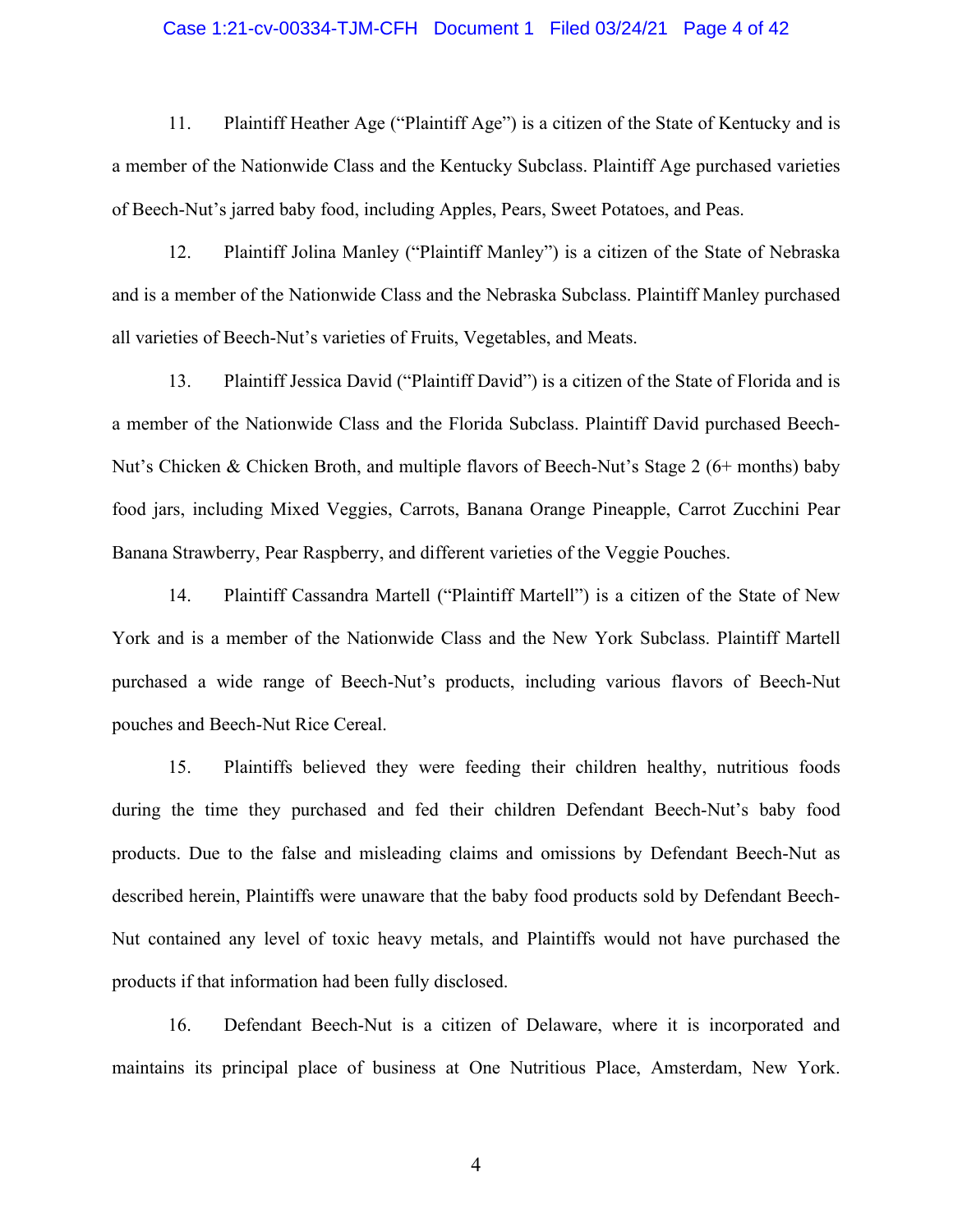#### Case 1:21-cv-00334-TJM-CFH Document 1 Filed 03/24/21 Page 5 of 42

Defendant Beech-Nut does business throughout the United States, and sells baby food products online and at brick-and-mortar retail stores.

#### **JURISDICTION AND VENUE**

17. This Court has original jurisdiction pursuant to 28 U.S.C. § 1332(d)(2). The matter in controversy, exclusive of interest and costs, exceeds the sum or value of \$5,000,000 and is a class action in which members of the Class of plaintiffs (defined below) are citizens of states different from Beech-Nut. Further, greater than two-thirds of the Class members reside in states other than the state in which Beech-Nut is a citizen.

18. Venue is proper in this Court pursuant to 28 U.S.C. § 1391(b)(1) in that Defendant is a corporation that maintains its principal place of business in this jurisdiction. Further, Defendant (a) is authorized to conduct business in this district and has intentionally availed itself of the laws and markets within this district through the promotion, marketing, distribution and sale of its products in this district; (b) does substantial business in this district; and (c) is subject to personal jurisdiction in this district.

#### **FACTUAL ALLEGATIONS**

# **A. Defendant Falsely Marketed and Advertised its Baby Food Products**

19. Defendant Beech-Nut manufactures, markets, advertises, labels, represents, warrants, distributes, and sells baby food products throughout the United States under the Beech-Nut label. Beech-Nut makes various representations about its Products, including that they are "organic" and "real food for babies."

20. Beech-Nut claims on its website that its Products contain "food quality standards you can trust."<sup>3</sup> Beech-Nut's stated purpose is "we champion real food for a healthier world,"

<sup>3</sup> *Beech-Nut*, https://www.beechnut.com/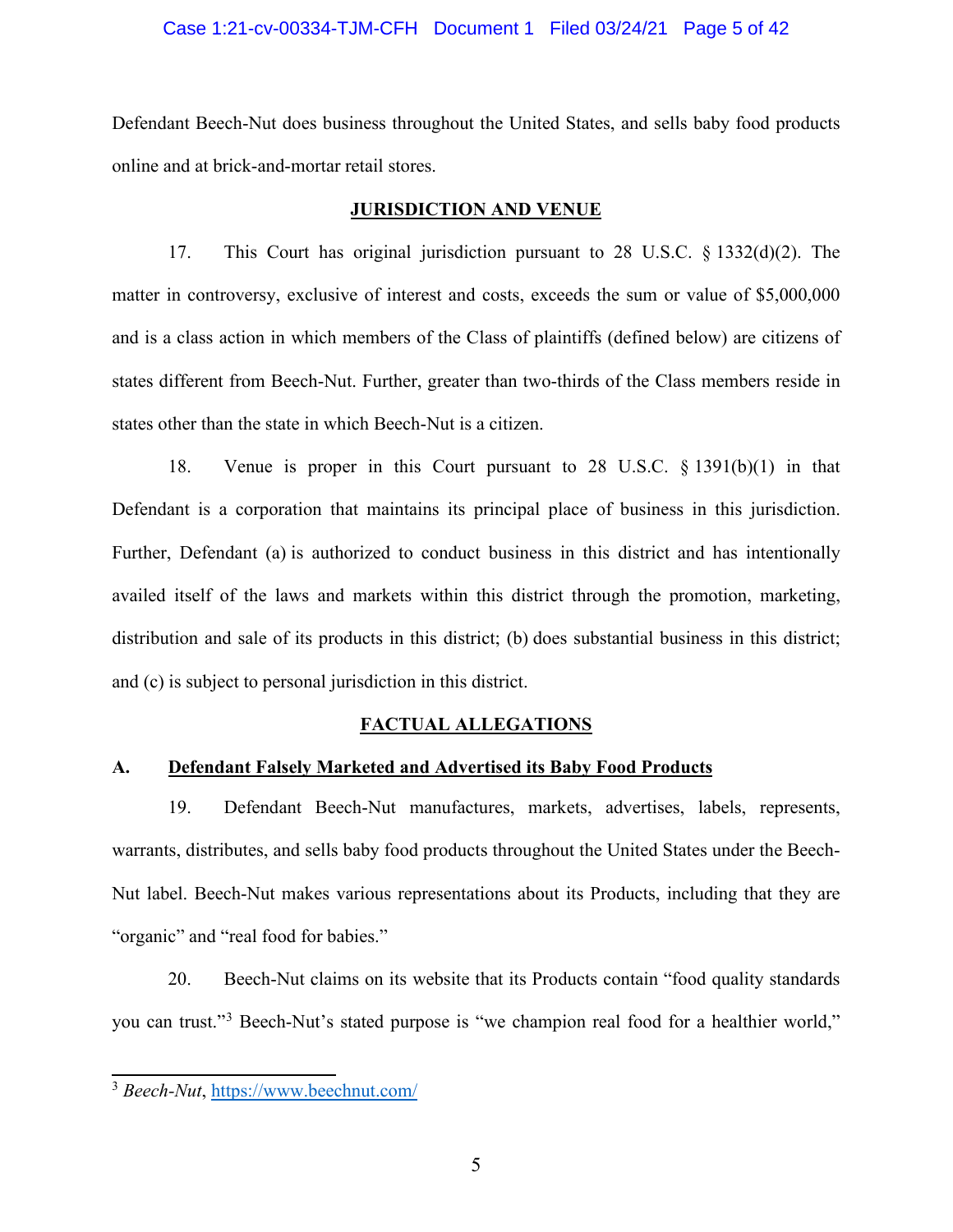### Case 1:21-cv-00334-TJM-CFH Document 1 Filed 03/24/21 Page 6 of 42

and further promises that it offers natural and organic products that are free from artificial preservatives, colors and flavors, and that it conducts "over 20 rigorous tests on its purees for up to 255 pesticides and heavy metals (like lead, cadmium, arsenic and other nasty stuff)."<sup>4</sup>

21. The products at issue are various types of Beech-Nut's baby food products that

contain heavy metals, including but not limited to the Beech-Nut products purchased by

Plaintiffs ("Products")<sup>5</sup>, specifically:

- a. Beech-Nut Stage 1 (4+ months) Chicken & Chicken Broth Jar
- b. Beech-Nut Stage 1 (4+ months) Turkey & Turkey Broth Jar
- c. Beech-Nut Stage 1 (4+ months) Oatmeal Cereal Canister
- d. Beech-Nut Stage 1 (4+ months) Rice Cereal Canister
- e. Beech-Nut "Naturals" Stage 1 (4+ months) Banana Jar
- f. Beech-Nut "Naturals" Stage 1 (4+ months) Butternut Squash Jar
- g. Beech-Nut "Naturals" Stage 1 (4+ months) Pear Jar
- h. Beech-Nut "Naturals" Stage 1 (4+ months) Sweet Potato Jar
- i. Beech-Nut "Organics" Stage 1 (4+ months) Apple Jar
- j. Beech-Nut "Organics" Stage 1 (4+ months) Carrots Jar
- k. Beech-Nut "Organics" Stage 1 (4+ months) Sweet Potato Jar
- l. Beech-Nut "Organics" Stage 1 (4+ months) Pumpkin Jar
- m. Beech-Nut Stage 2 (6+ months) Beet, Pear & Pomegranate Jar
- n. Beech-Nut Stage 2 (6+ Months) Banana & Strawberries Jar
- o. Beech-Nut Stage 2 (6+ Months) Pear & Raspberries Jar
- p. Beech-Nut Stage 2 (6+ months) Carrot, Zucchini & Pear Veggies Pouch
- q. Beech-Nut Stage 2 (6+ months) Pumpkin, Zucchini & Apple Veggies Pouch
- r. Beech-Nut Stage 2 (6+ months) Squash, Peas & Pears Veggies Pouch
- s. Beech-Nut Stage 2 (6+ months) Zucchini, Spinach & Banana Veggies Pouch
- t. Beech-Nut Stage 2 (6+ months) Mixed Vegetables Jar
- u. Beech-Nut Stage 2 (6+ months) Sweet Carrots Jar
- v. Beech-Nut Stage 2 (6+ months) Sweet Peas Jar
- w. Beech-Nut Stage 2 (6+ months) Sweet Potato Jar
- x. Beech-Nut Naturals Stage 2 (6+ Months) Banana, Orange & Pineapple Jar
- y. Beech-Nut Stage 4 (12+ month) Yogurt, Banana & Mixed Berry Breakfast Pouch
- z. Beech-Nut Stage 4 (12+ Months) Yogurt, Banana & Strawberry Breakfast Pouch

<sup>4</sup> *Beech-Nut, Our Story*, https://www.beechnut.com/our-story/

<sup>&</sup>lt;sup>5</sup> Plaintiffs reserve the right to amend this definition upon completion of discovery.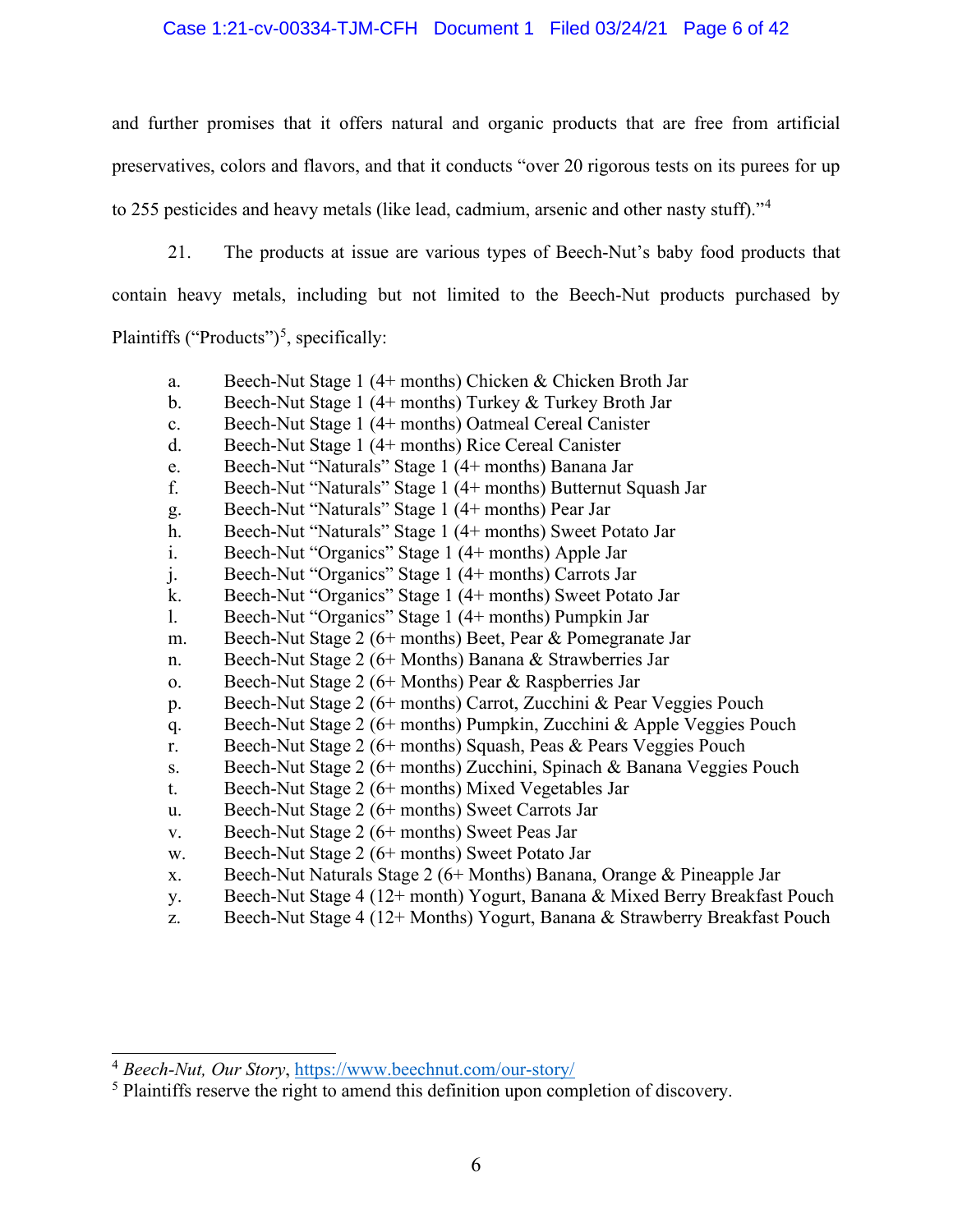#### Case 1:21-cv-00334-TJM-CFH Document 1 Filed 03/24/21 Page 7 of 42

22. Beech-Nut uses words such as "organic" and ages such as "4+ Months", "6+ Months", "8+ Months" and "12+ Months" to emphasize the foods suitability for consumption by infants and young children.

23. Beech-Nut's labels and packaging do not disclose that the Products contain, or may contain, levels of toxic heavy metals.

#### **B. Defendant's Marketing and Advertising Misled and Deceived Consumers**

24. Parent consumers are drawn to representations such as the ones claimed on Beech-Nut's website because parents pay attention to what ingredients are in the baby food they purchase for their child. Parents are cautious and vigilant because they do not want to expose their children to potentially harmful substances or chemicals, such as heavy metals like arsenic, lead, mercury, and cadmium.

25. Beech-Nut's marketing of its Products wrongfully conveys to consumers that the Products have certain superior quality and characteristics that they do not actually possess. For example, Beech-Nut's misrepresentations caused Plaintiffs and other consumers to believe that its Products do not contain high levels of toxic heavy metals through its marketing and omissions, which is material information to a reasonable consumer.

26. In light of Beech-Nut's marketing, including its commitment to providing natural and organic products that are free from artificial preservatives, colors, and flavors, Beech-Nut knew or should have known that the Products contained toxic heavy metals or potentially dangerous contaminants that pose health risks to humans, and particularly to infants and young children. Beech-Nut knew consumers purchased the Products based on the reasonable expectation that Beech-Nut manufactured the Products in a way that was proscribed by its marketing and advertising.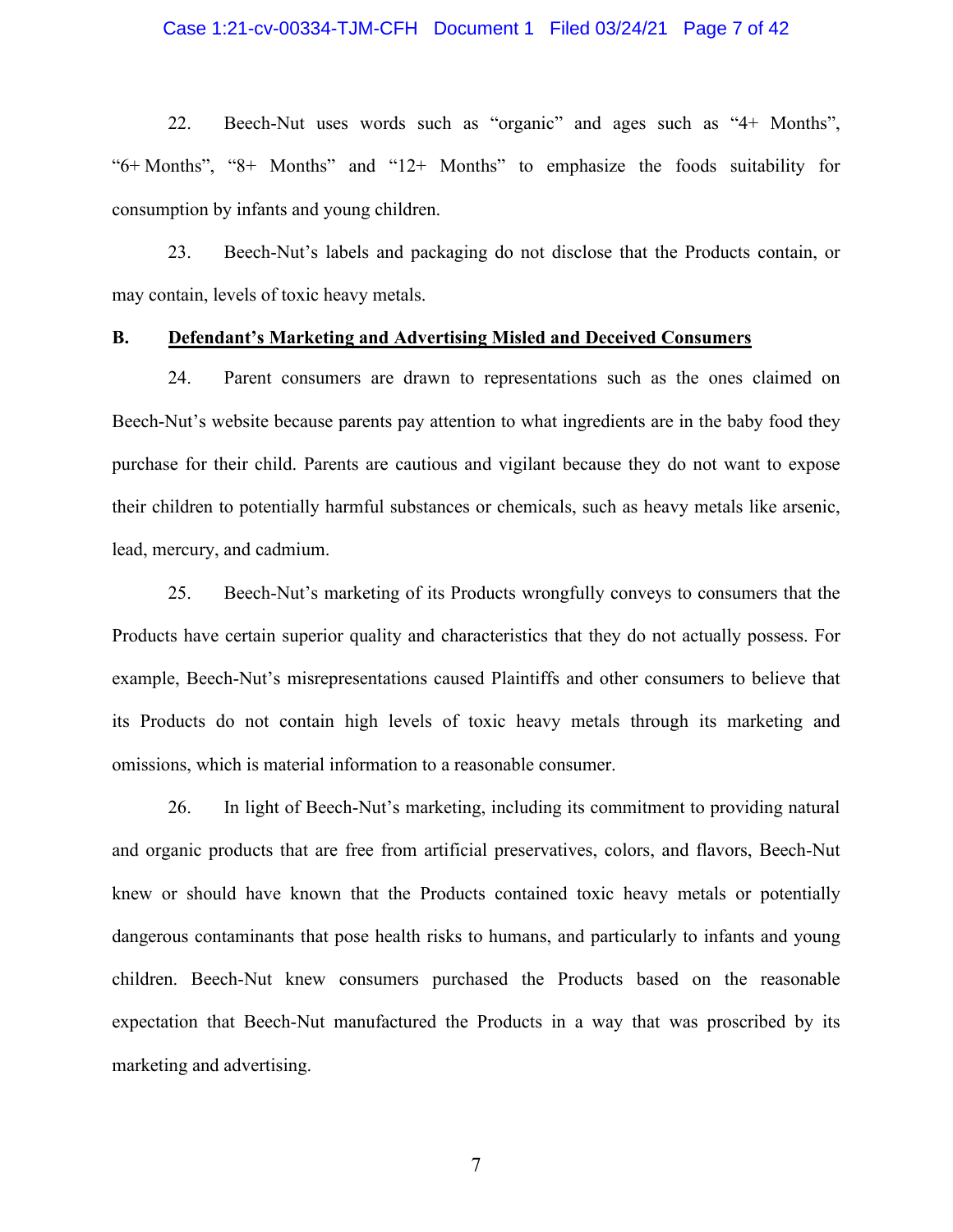#### Case 1:21-cv-00334-TJM-CFH Document 1 Filed 03/24/21 Page 8 of 42

27. Beech-Nut intended that Plaintiffs and Class members and other consumers rely on these representations, as evidenced by the intentional and conspicuous placement of the misleading representations on the Products' packaging by Beech-Nut, as well as its advertising, marketing, and labeling of the Products as natural, organic, free from artificial preservatives, and safe for infant and child consumption.

28. Based on Beech-Nut's decision to advertise, label, and market its Products as natural, organic, and free from artificial preservatives, Beech-Nut had a duty to ensure that these statements were true and not misleading. As such, Beech-Nut knew or should have known that the Products included nondisclosed levels of toxic heavy metals.

29. However, Beech-Nut's marketing is deceptive, misleading, unfair and false to Plaintiff and other consumers of its Products. Beech-Nut failed to disclose that the Products contain or may contain any level of heavy metals or other undesirable toxins or contaminants. Beech-Nut intentionally omitted this in order to induce and mislead reasonable consumers like Plaintiffs and members of the Classes to purchase the Products.

30. As a result of Beech-Nut's omissions, a reasonable consumer would have no reason to suspect the presence of heavy metals in the Products without conducting his or her own tests or relying on tests conducted by a third party.

31. Beech-Nut therefore acted negligently, recklessly, unfairly, and/or intentionally with its deceptive, misleading, unfair, and false marketing and omissions as described herein.

#### **C. Heavy Metals**

32. Heavy metals such as arsenic, lead, mercury, and cadmium are known as "developmental neurotoxins" that can harm a baby's developing brain and nervous system. Exposure to these neurotoxins can result in a loss of intellectual capacity and behavioral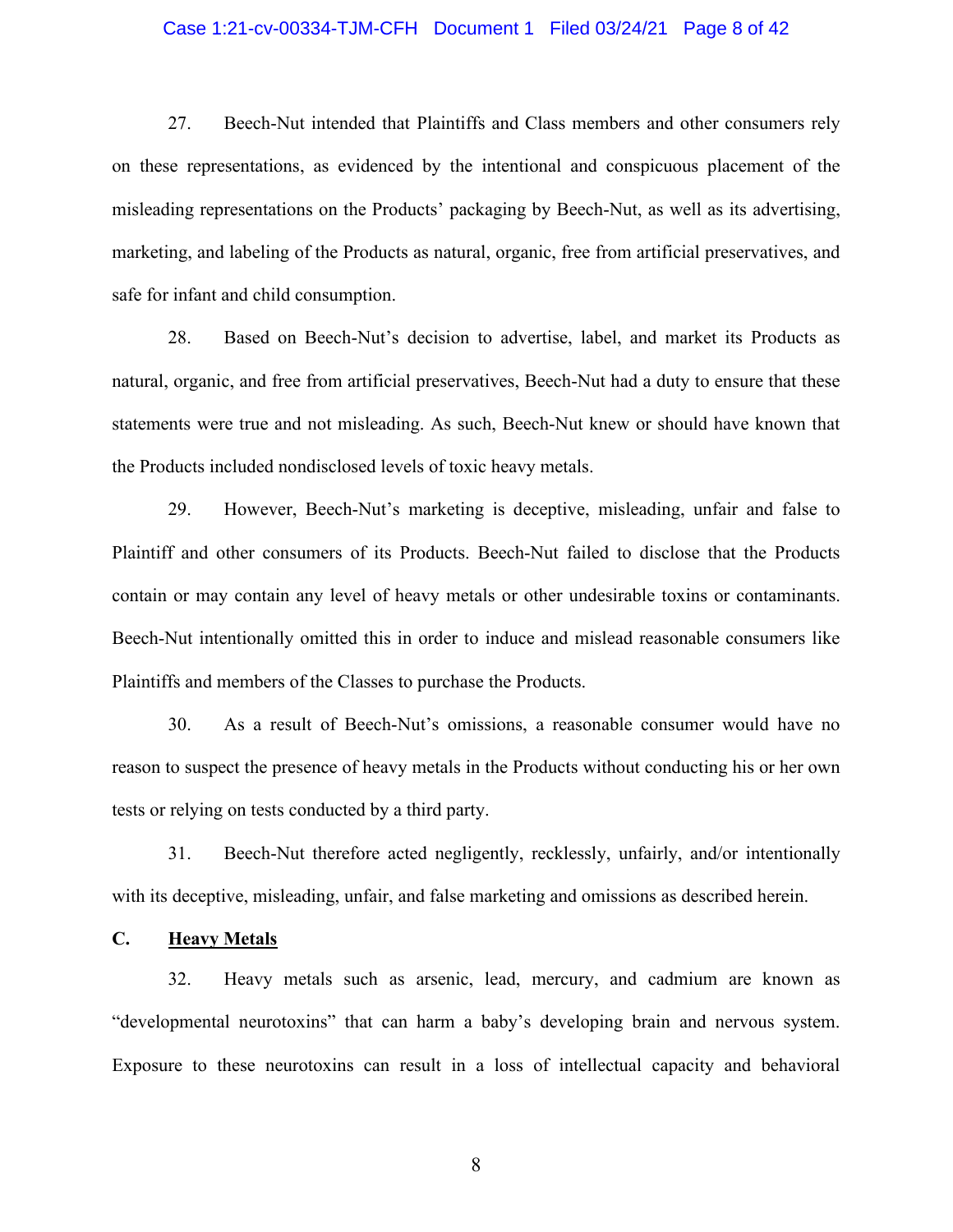#### Case 1:21-cv-00334-TJM-CFH Document 1 Filed 03/24/21 Page 9 of 42

problems like attention-deficit hyperactivity disorder ("ADHD").<sup>6</sup> Though heavy metals are naturally found in the environment, most heavy metals in foods come from contaminated soil or water. The contamination comes from either farming or manufacturing practices, such as the use of pesticides, mining, and smelting or pollution.

33. The U.S. Food and Drug Administration ("FDA") has declared that inorganic arsenic, lead, cadmium, and mercury are dangerous, particularly to infants and children, and "lead to illness, impairment, and in high doses, death."<sup>7</sup>

34. Healthy Babies Bright Futures—an alliance of nonprofit organizations, scientists and donors that design and implement programs to reduce babies' exposure to toxic chemicals tested a variety of baby foods to determine the levels of heavy metals contained in their products and published the report in or around October 2019 ("Healthy Babies Bright Futures Report").<sup>8</sup>

35. The Healthy Babies Bright Futures Report revealed that Beech-Nut's Rice Single Grain Baby Cereal (Stage 1) contains 117 parts per billion ("ppb") of arsenic, 86 ppb of which was inorganic arsenic, 3.5 ppb of lead, 31.7 ppb of cadmium, and 2.32 ppb of mercury.<sup>9</sup>

36. In addition to the Healthy Babies Bright Futures Report, the Subcommittee published a report revealing findings that numerous baby foods, including those manufactured by Defendant Beech-Nut, are "tainted with significant levels of toxic heavy metals, including arsenic, lead, cadmium, and mercury."<sup>10</sup>

<sup>6</sup> Jane Houlihan and Charlotte Brody, *What's in my baby's food?*, Healthy Babies Bright Futures, at 9 (Oct. 2019), https://www.healthybabyfood.org/sites/healthybabyfoods.org/files/2020- 04/BabyFoodReport\_ENGLISH\_R6.pdf ("Healthy Babies Bright Futures Report"). <sup>7</sup> Subcommittee Report at 9.

<sup>8</sup> *See generally* Healthy Babies Bright Futures Report.

<sup>9</sup> *Id.* at 19.

<sup>&</sup>lt;sup>10</sup> Subcommittee Report at 9.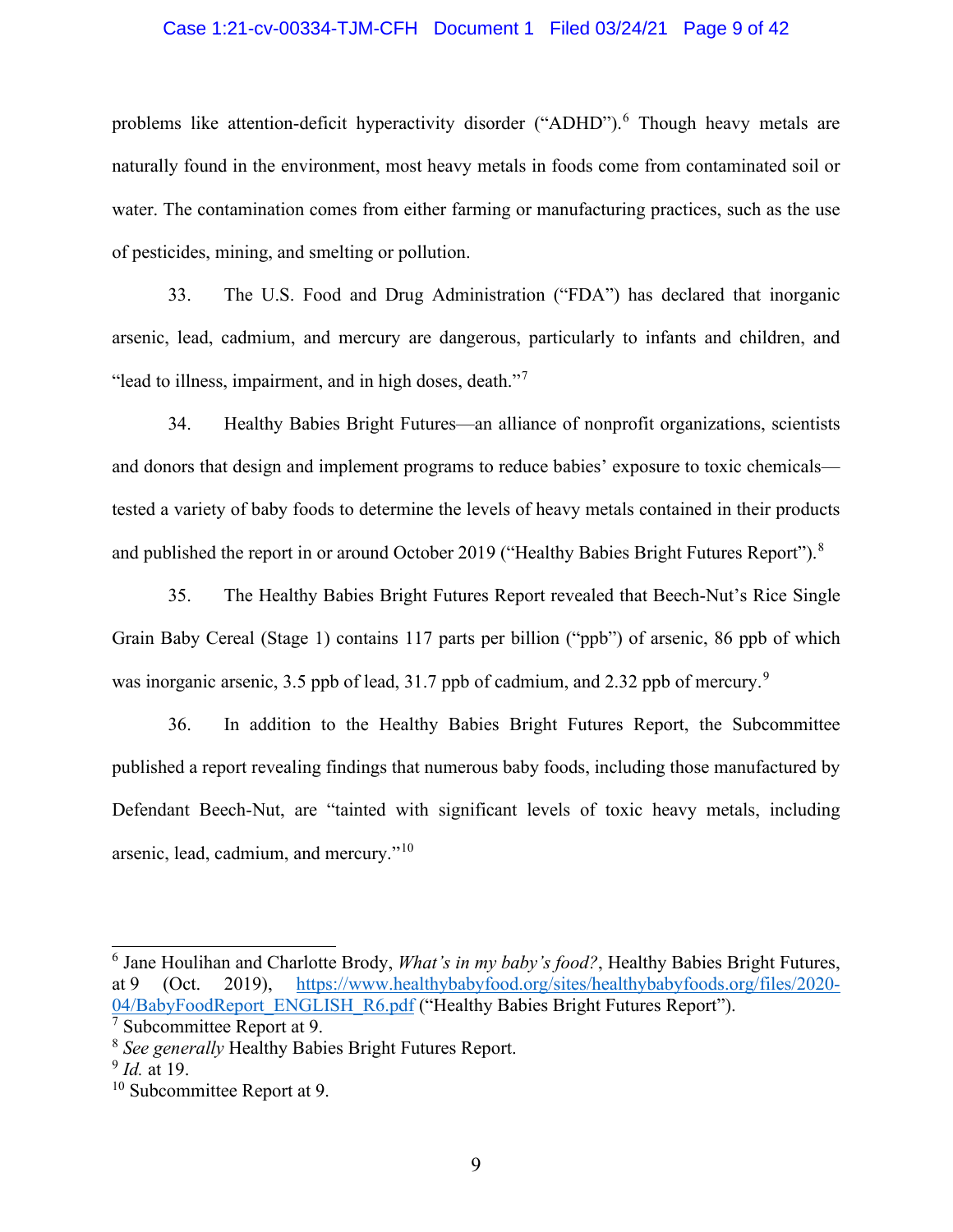#### Case 1:21-cv-00334-TJM-CFH Document 1 Filed 03/24/21 Page 10 of 42

37. As noted by the Subcommittee, babies' developing brains are "exceptionally sensitive to injury caused by toxic chemicals, and several developmental processes have been shown to be highly vulnerable to chemical toxicity."<sup>11</sup>

38. Furthermore, the Subcommittee Report noted that exposing children to toxic heavy metals causes permanent decreases in IQ, an increased risk of future criminal and antisocial behavior, and "untreatable and frequently permanent" brain damage. The Subcommittee Report demonstrated the consequences that can result due to exposure to toxic heavy metals, noting that one study showed that for each IQ point lost, a child's lifetime estimated earning capacity will decrease by over \$18,000.<sup>12</sup>

### **a. Arsenic**

39. Arsenic is a heavy metal contaminant that is found in food and drinking water from its long-time use as a pesticide and additive in animal feed. Arsenic has been known to cause bladder, lung, and skin cancer, and can also harm the developing brain and nervous system.<sup>13</sup> At least 13 studies link arsenic to IQ loss for children exposed to it in utero or during the first few years of life.<sup>14</sup>

40. Another study on the effects of arsenic revealed an average loss of 5-6 IQ points among those who drank well water contaminated with arsenic at or above 5 ppb.<sup>15</sup> Studies find lasting impacts when young children are exposed to arsenic early in life, and there is no evidence that the effects of exposure are reversible.<sup>16</sup>

- <sup>14</sup> *Id.*
- <sup>15</sup> *Id.*

<sup>&</sup>lt;sup>11</sup> Subcommittee Report at 9.

<sup>12</sup> *Id.*

<sup>&</sup>lt;sup>13</sup> Healthy Babies Bright Futures Report at 13.

<sup>&</sup>lt;sup>16</sup> *Id.* ("Studies find lasting impacts when children are exposed to arsenic early in life, including persistent IQ deficits in children two years after their polluted drinking water was replaced,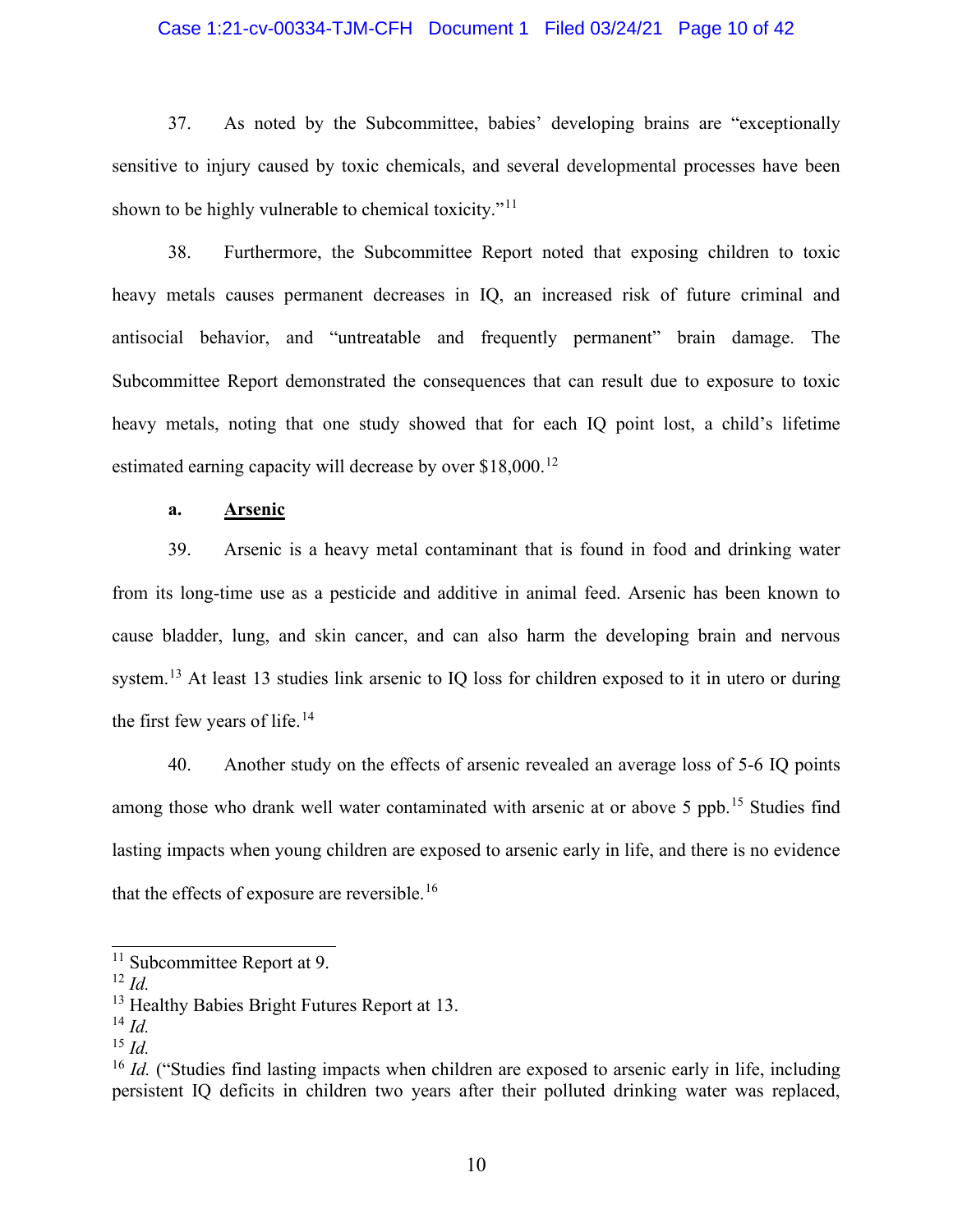#### Case 1:21-cv-00334-TJM-CFH Document 1 Filed 03/24/21 Page 11 of 42

41. The harmful effects of exposure to arsenic have caused the FDA to set standards limiting the allowable amount of inorganic arsenic in various products, such as 10 ppb for bottled water.<sup>17</sup> However, the Subcommittee Report shows that Beech-Nut used ingredients after they tested as high as 913.4 ppb arsenic, and routinely used high-arsenic additives that tested over  $300$  ppb.<sup>18</sup>

42. Notably, Beech-Nut set an internal testing standard for arsenic at 3,000 ppb in additives. This standard is the highest of any responding manufacturer in the Subcommittee Report.<sup>19</sup>

### **b. Cadmium**

43. Cadmium is a heavy metal that has been linked to neurotoxicity, cancer, kidney damage, bone damage, and heart damage. $20$ 

44. Cadmium is a number seven on the Agency For Toxic Substances and Disease Registry's ("ATSDR") list of substances that is present in the environment that pose the most significant potential threat to human health, and is associated with decreases in IQ and the development of ADHD. 21

45. The FDA has set the maximum allowable level of cadmium in bottled water at 5 ppb.<sup>22</sup> However, according to the Subcommittee's findings, the test results of baby foods and

cognitive deficits among school-age children exposed early in life, and neurological problems in adults who were exposed to arsenic-poisoned milk as infants."

 $17$  21 C.F.R. § 165.110; Subcommittee report at 4.

<sup>&</sup>lt;sup>18</sup> Subcommittee report at 3.

<sup>19</sup> *Id.* at 4.

<sup>&</sup>lt;sup>20</sup> Healthy Babies Bright Futures Report at 14.

<sup>21</sup> Subcommittee report at 12.

 $^{22}$  *Id.* at 4.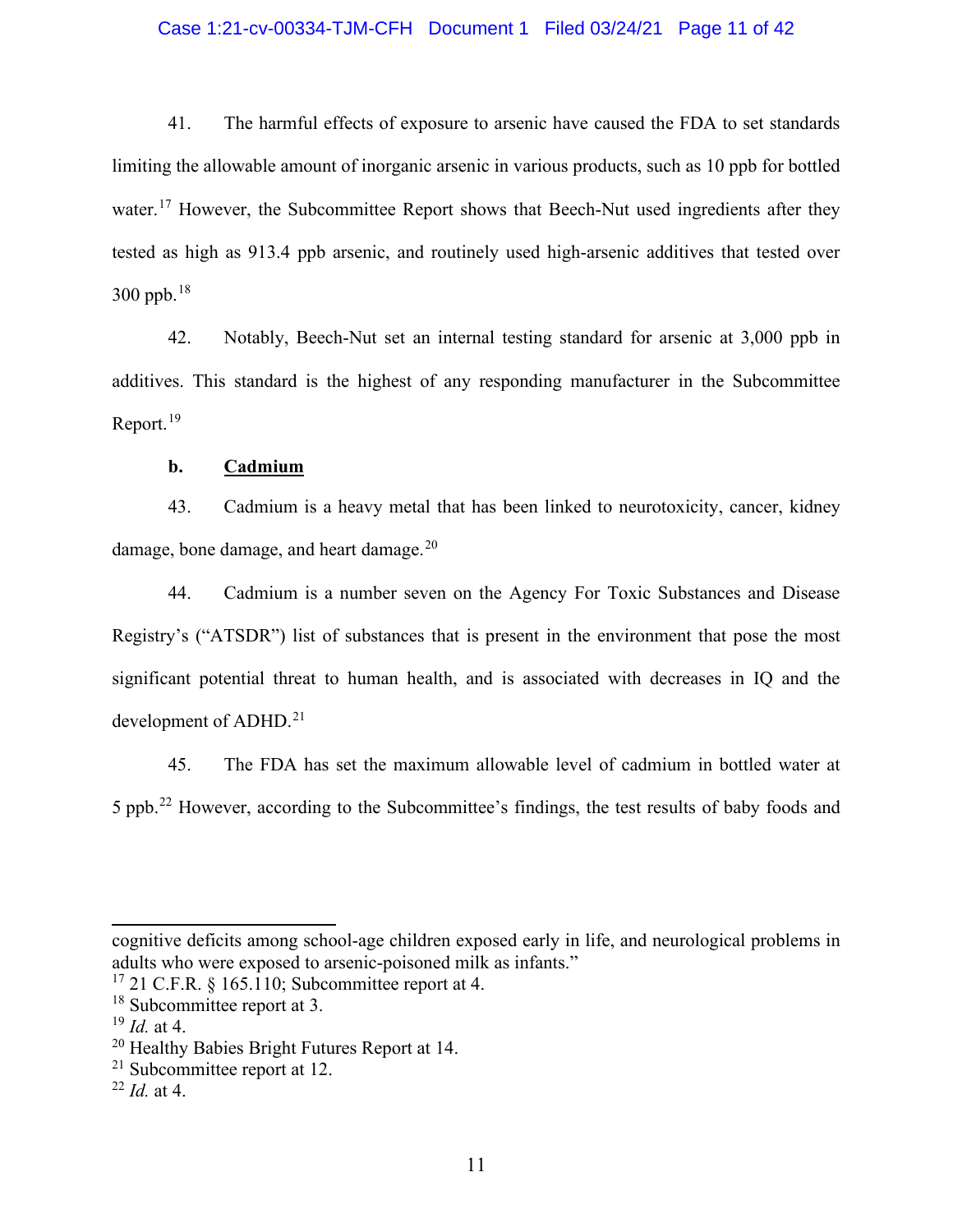# Case 1:21-cv-00334-TJM-CFH Document 1 Filed 03/24/21 Page 12 of 42

their ingredients "eclipse those levels."<sup>23</sup> In fact, Beech-Nut used 105 ingredients that tested over 220 ppb of cadmium, and some tested much higher, at up to 344.55 ppb of cadmium.<sup>24</sup>

46. Beech-Nut set an internal testing standard for cadmium at 3,000 ppb in additives. This standard is the highest of any responding manufacturer in the Subcommittee Report.<sup>25</sup>

**c. Lead**

47. Lead is a heavy metal that widely contaminates food from its long-time use as a pesticide, its use in food processing equipment, and its presence at elevated levels in soil.<sup>26</sup> Lead is a number two on ATSDR's list of substances present in the environment that pose the most significant potential threat to human health, and is associated with behavioral problems, decreased cognitive performance, delayed puberty, and reduced postnatal growth.<sup>27</sup>

48. According to the FDA, lead is especially dangerous to infants and young children.<sup>28</sup> Lead exposure has been shown to severely affect academic achievement in children, and the effects of early childhood exposure appear to be permanent.<sup>29</sup>

49. The FDA has set the maximum allowable levels in bottle water at 5 ppb of lead.<sup>30</sup> However, the Subcommittee's findings reveal that Beech-Nut used ingredients containing as much as 886.9 ppb of lead, and many ingredients with a high lead content, including 483 that contained over 5 ppb of lead, 89 that contained over 15 ppb of lead, and 57 that contained over 20 ppb of lead. $31$ 

<sup>29</sup> *Id.*

<sup>31</sup> *Id.* at 3.

<sup>23</sup> *Id.*

<sup>24</sup> *Id.* at 3.

<sup>25</sup> *Id.* at 4.

<sup>&</sup>lt;sup>26</sup> Healthy Babies Bright Futures Report at 13.

 $27$  Subcommittee Report at 11.

<sup>28</sup> *Id.*

<sup>30</sup> *Id.* at 4.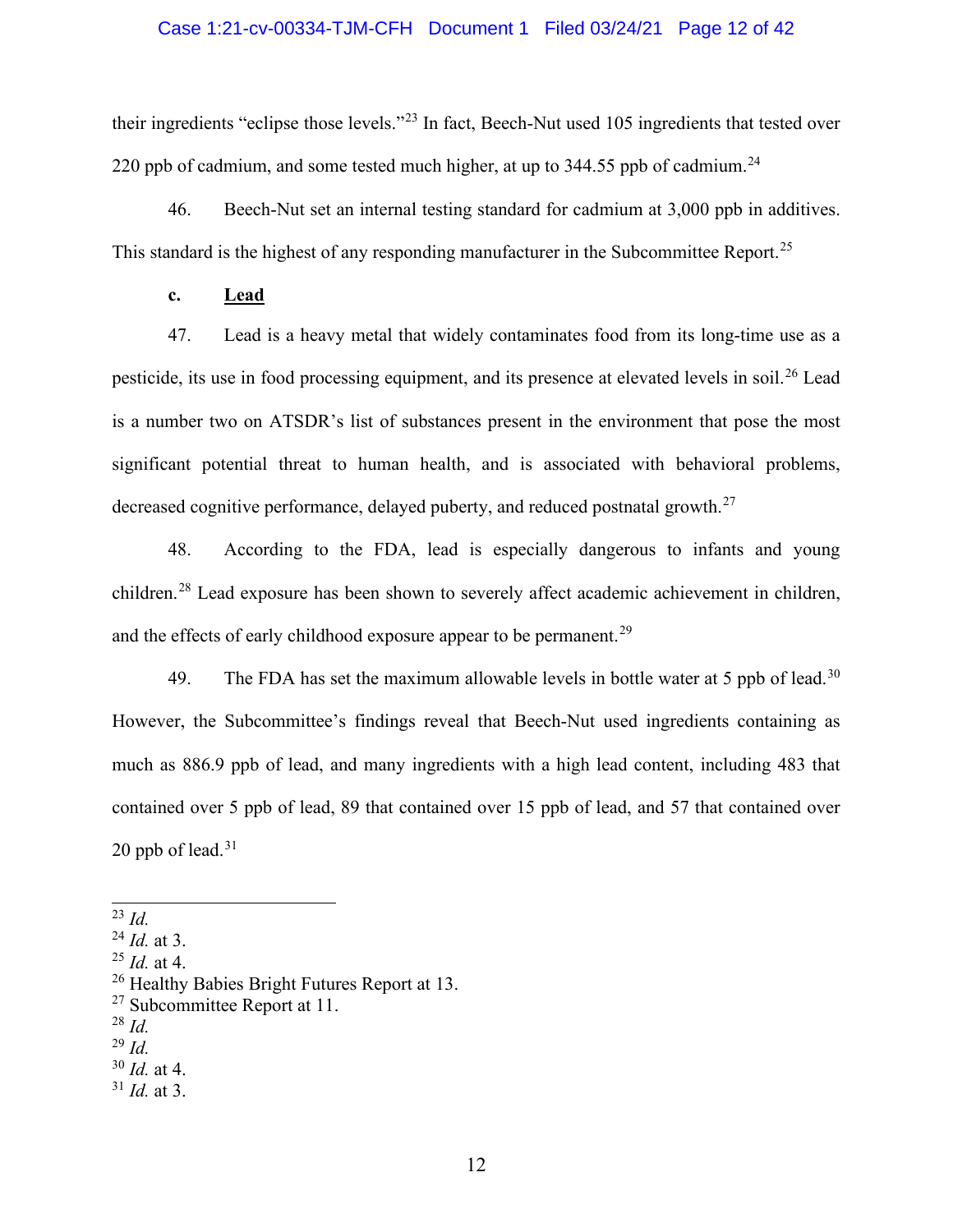#### Case 1:21-cv-00334-TJM-CFH Document 1 Filed 03/24/21 Page 13 of 42

50. Beech-Nut set an internal testing standard for lead at 5,000 ppb for certain ingredients like BAN 800. This standard is the highest of any responding manufacturer in the Subcommittee Report.<sup>32</sup>

#### **d. Mercury**

51. Mercury is a pollutant released from coal-fired power plants, mining operations and other sources.<sup>33</sup> Mercury is number three on ATSDR's list of substances present in the environment that pose the most significant potential threat to human health.<sup>34</sup>

52. Pre-natal mercury exposure has been "consistently associated with adverse subsequent neuro-development," and post-natal mercury exposure has been associated with autistic behaviors among preschool-age children. 35

53. The FDA has capped the allowable level of mercury in drinking water at 2 ppb.<sup>36</sup> According to the Subcommittee Report, Beech-Nut does not even test for mercury in its baby foods.<sup>37</sup> However, the Healthy Babies Bright Futures Report revealed that Beech-Nut's Rice Single Grain Baby Cereal (Stage 1) contains 117 parts per billion ("ppb") of arsenic, 86 ppb of which was inorganic arsenic, 3.5 ppb of lead, 5.4 ppb of cadmium, and .582 ppb of mercury.<sup>38</sup>

# **D. Plaintiffs and Class Members' Reliance was Reasonable**

54. Plaintiffs and Class Members reasonably relied on Defendant's claims, warranties, representations, advertisements, and other marketing sources concerning the quality of the Products.

<sup>32</sup> *Id.* at 4. 33 Healthy Babies Bright Futures Report at 14.

<sup>&</sup>lt;sup>34</sup> Subcommittee Report at 12.

<sup>35</sup> *Id.* at 12–13.

<sup>36</sup> *Id.* at 4.

<sup>37</sup> *Id.* at 3.

<sup>38</sup> *Id.* at 19.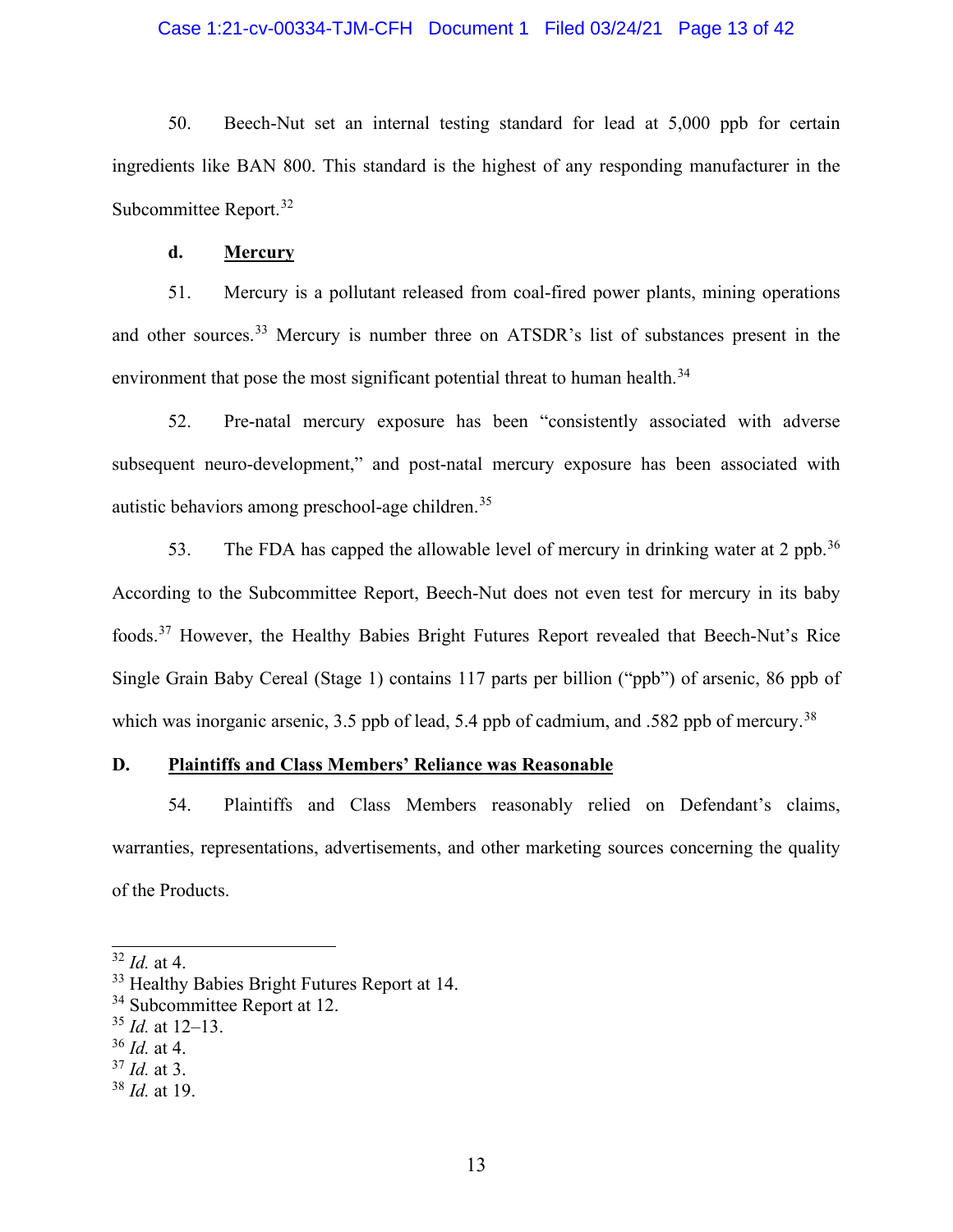### Case 1:21-cv-00334-TJM-CFH Document 1 Filed 03/24/21 Page 14 of 42

55. Plaintiffs and Class Members read and relied upon the labels and packaging of the Products when making purchasing decisions. Had Plaintiffs and Class Members known Beech-Nut's Products actually contained high levels of heavy metals, Plaintiffs and Class Members would not have purchased the Products.

56. A reasonable consumer would consider the labeling of a product when deciding whether or not to purchase it. Here, Plaintiffs and Class Members relied on the statements and omissions on the Products' labeling that led them to believe the Products were natural, organic, free from artificial preservatives, and did not contain levels of toxic heavy metals.

# **CLASS ACTION ALLEGATIONS**

57. Plaintiffs bring this action individually and on behalf of all other similarly situated Class Members pursuant to Rule 23 of the Federal Rules of Civil Procedure and seeks certification of the following Classes:

# **Nationwide Class**

All persons within the United States who purchased Beech-Nut's Baby Food Products for household or business use during the applicable statute of limitations and who have not received a refund or credit for their purchase(s).

# **Florida Subclass**

All persons within the State of Florida who purchased Beech-Nut's Baby Food Products for household or business use during the applicable statute of limitations and who have not received a refund or credit for their purchase(s).

# **Indiana Subclass**

All persons within the State of Indiana who purchased Beech-Nut's Baby Food Products for household or business use during the applicable statute of limitations and who have not received a refund or credit for their purchase(s).

# **Kentucky Subclass**

All persons within the State of Kentucky who purchased Beech-Nut's Baby Food Products for household or business use during the applicable statute of limitations and who have not received a refund or credit for their purchase(s).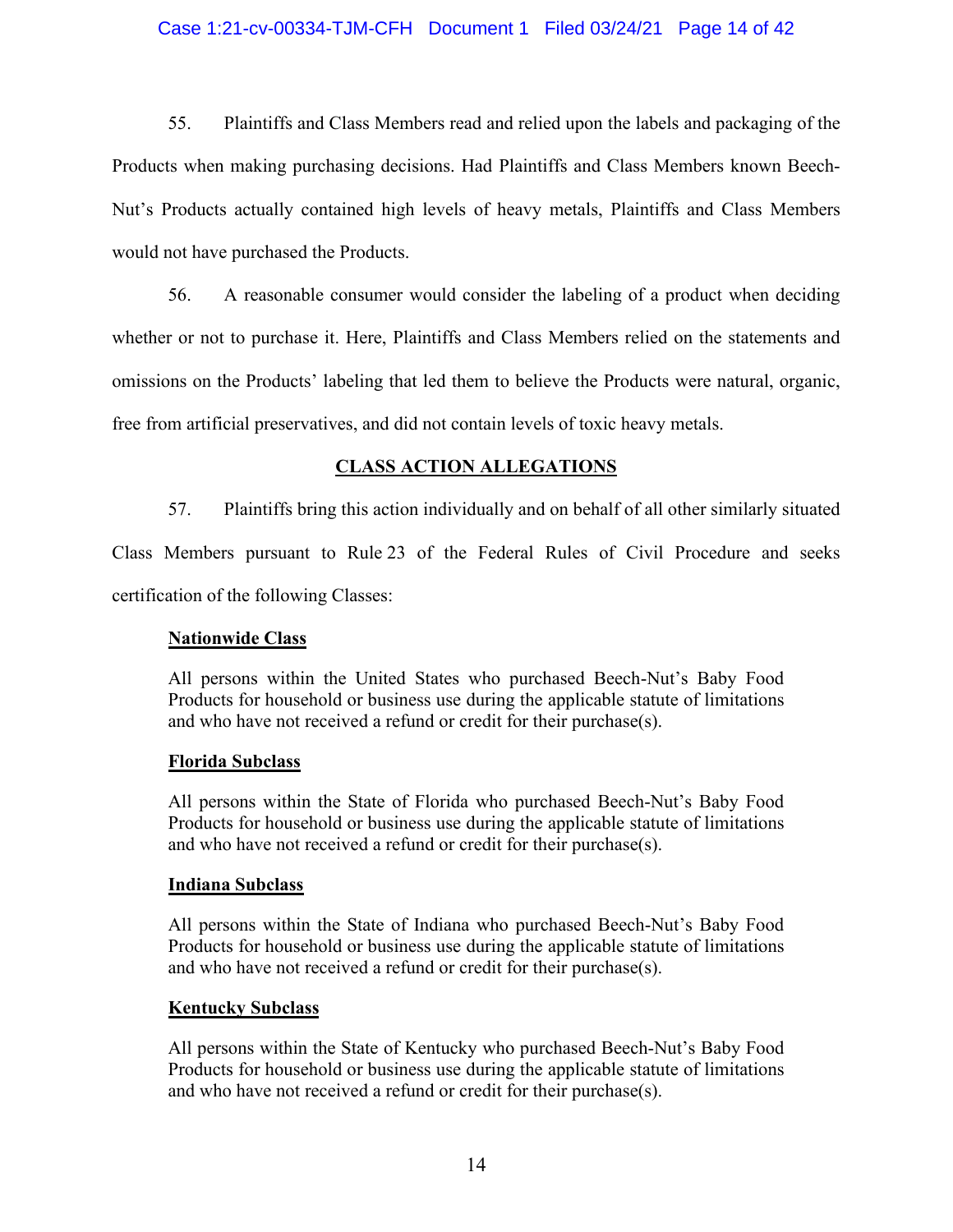# **Minnesota Subclass**

All persons within the State of Minnesota who purchased \_ Beech-Nut's Baby Food Products for household or business use during the applicable statute of limitations and who have not received a refund or credit for their purchase(s).

# **Nebraska Subclass**

All persons within the State of Nebraska who purchased Beech-Nut's Baby Food Products for household or business use during the applicable statute of limitations and who have not received a refund or credit for their purchase(s).

# **New York Subclass**

All persons within the State of New York who purchased Beech-Nut's Baby Food Products for household or business use during the applicable statute of limitations and who have not received a refund or credit for their purchase(s).

# **North Carolina Subclass**

All persons within the State of North Carolina who purchased Beech-Nut's Baby Food Products for household or business use during the applicable statute of limitations and who have not received a refund or credit for their purchase(s).

# **Oklahoma Subclass**

All persons within the State of Oklahoma who purchased Beech-Nut's Baby Food Products for household or business use during the applicable statute of limitations and who have not received a refund or credit for their purchase(s).

# **Utah Subclass**

All persons within the State of Utah who purchased Beech-Nut's Baby Food Products for household or business use during the applicable statute of limitations and who have not received a refund or credit for their purchase(s).

58. Excluded from the Classes are the following individuals and/or entities:

Defendant and its parents, subsidiaries, affiliates, officers and directors, current or former employees, and any entity in which Defendant has a controlling interest; all individuals who make a timely election to be excluded from this proceeding using the correct protocol for opting out; and all judges assigned to hear any aspect of this litigation, as well as their immediate family members.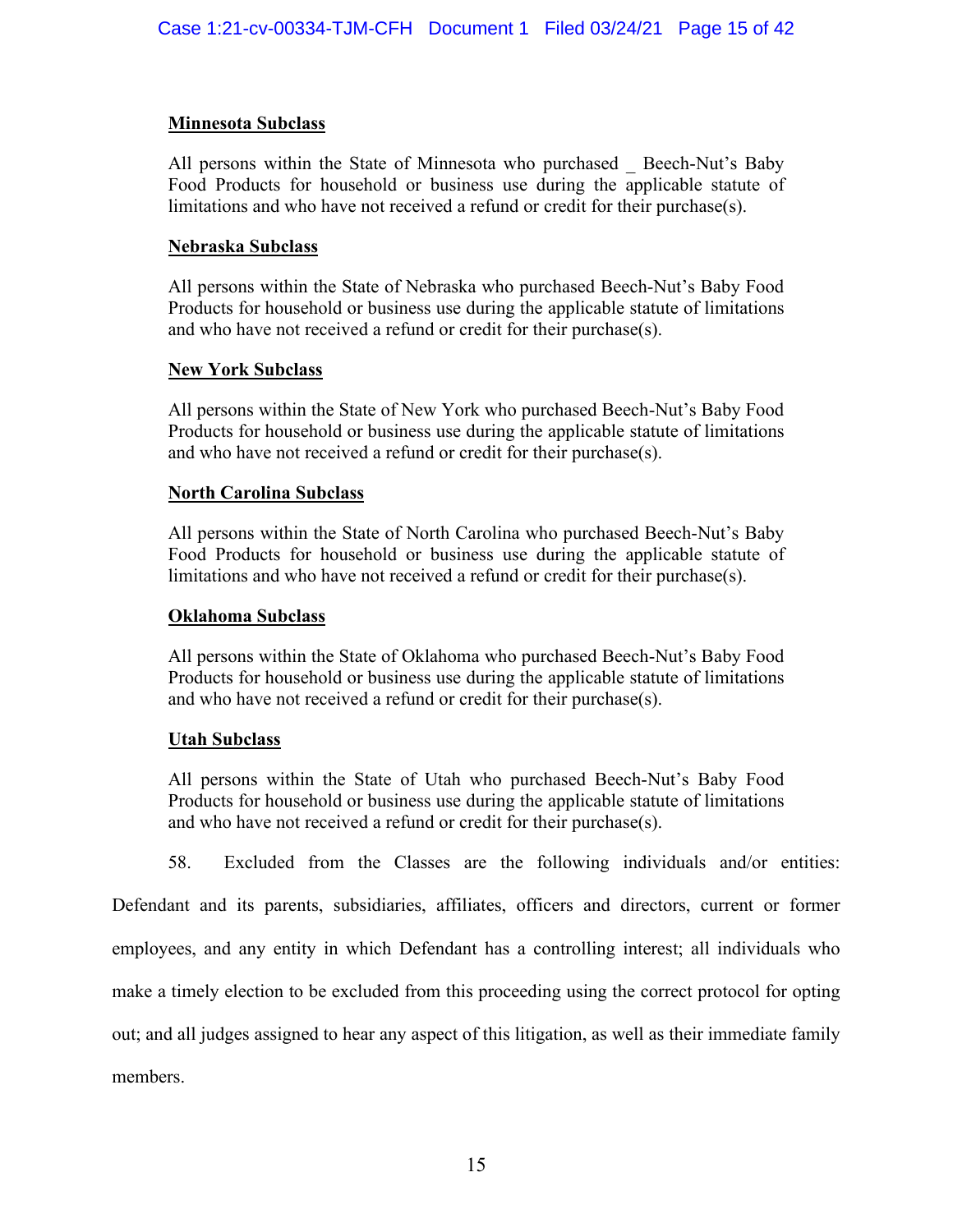#### Case 1:21-cv-00334-TJM-CFH Document 1 Filed 03/24/21 Page 16 of 42

59. Plaintiffs reserve the right to modify or amend the definition of the proposed Class and/or add Subclasses before the Court determines whether certification is appropriate.

60. **Numerosity**: The proposed Class and Subclass are so numerous that joinder of all members would be impractical. The Products are sold throughout the United States, directly and by third-party retailers. The number of individuals who purchased the Products during the relevant time period is at least in the thousands. Accordingly, Class members are so numerous that their individual joinder herein is impractical. While the precise number of Class members and their identities are unknown to Plaintiff at this time, these Class members are identifiable and ascertainable.

61. **Common Questions Predominate**: There are questions of law and fact common to the proposed Class and Subclasses that will drive the resolution of this action and will predominate over questions affecting only individual Class members. These questions include, but are not limited to, the following:

a. Whether Defendant misrepresented material facts and/or failed to disclose material facts in connection with the packaging, marketing, distribution, and sale of the Products;

b. Whether Defendant's use of false or deceptive packaging and advertising constituted false or deceptive advertising;

c. Whether Defendant engaged in unfair, unlawful and/or fraudulent business practices;

d. Whether Defendant's representations concerning the Products were likely to deceive a reasonable consumer;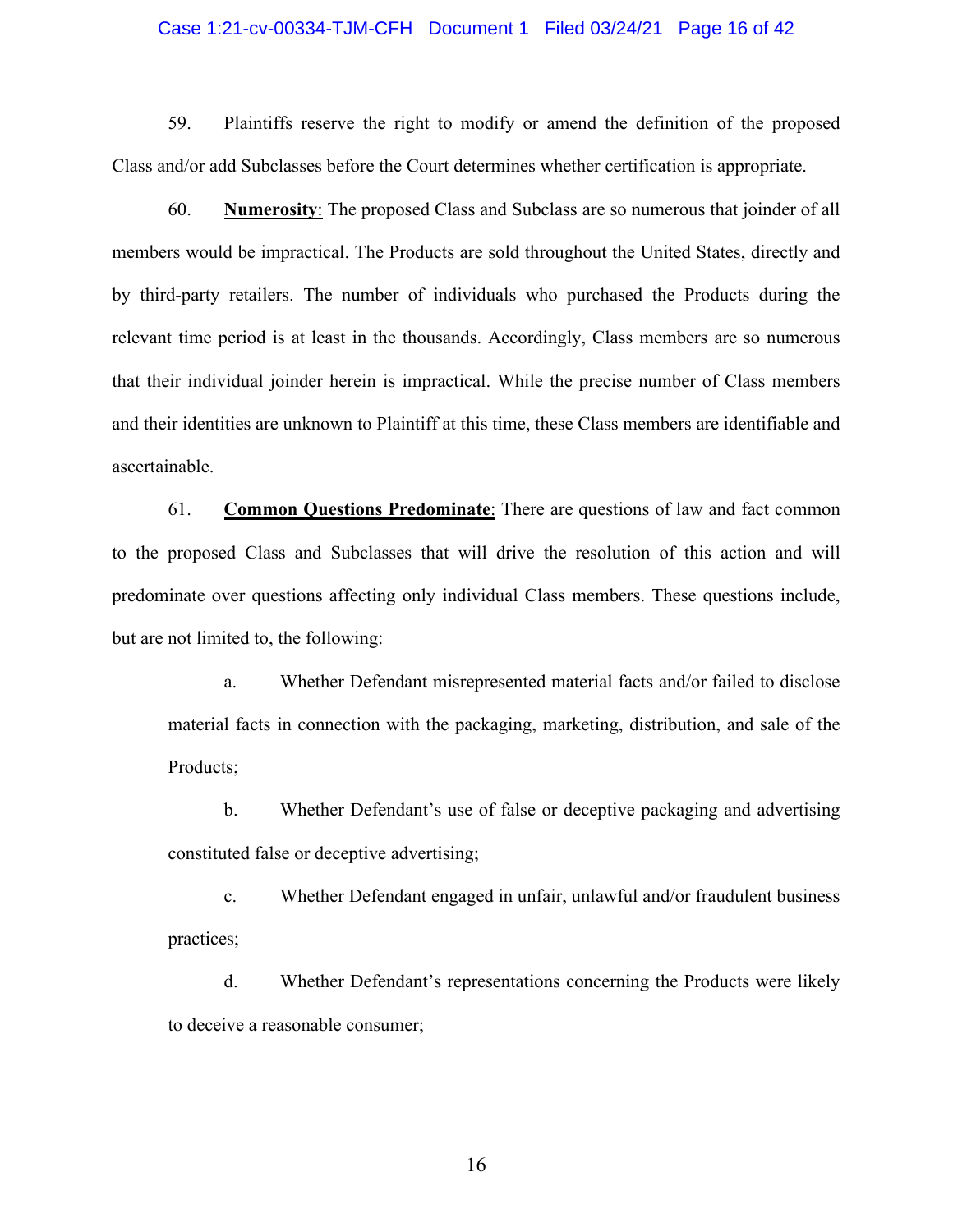#### Case 1:21-cv-00334-TJM-CFH Document 1 Filed 03/24/21 Page 17 of 42

e. Whether Defendant's unlawful conduct, as alleged herein, was intentional and knowing;

f. Whether Defendant represents to consumers that the Products have characteristics, benefits, or qualities that they do not have;

g. Whether Plaintiffs and the Classes are entitled to damages and/or restitution, and in what amount;

h. Whether Defendant is likely to continue using false, misleading or unlawful conduct such that an injunction is necessary; and

i. Whether Plaintiffs and the Classes are entitled to an award of reasonable attorneys' fees, interest, and costs of suit.

62. Defendant has engaged in a common course of conduct giving rise to violations of the legal rights sought to be enforced uniformly by Plaintiffs and members of the Classes. Similar or identical statutory and common law violations, business practices, and injuries are involved. The injuries sustained by members of the proposed Classes flow, in each instance, from a common nucleus of operative fact, namely, Defendant's deceptive packaging and advertising of the Products. Each instance of harm suffered by Plaintiffs and members of the Classes has directly resulted from a single course of illegal conduct. Each Class member has been exposed to the same deceptive practice, as each of the Products: (a) bear the materially same representations regarding the health and quality of the Products, in that they are natural, organic and safe for consumption by infants and young children, and (b) the Products actually contain levels of toxic heavy metals. Therefore, individual questions, if any, pale in comparison to the numerous common questions predominating in this action.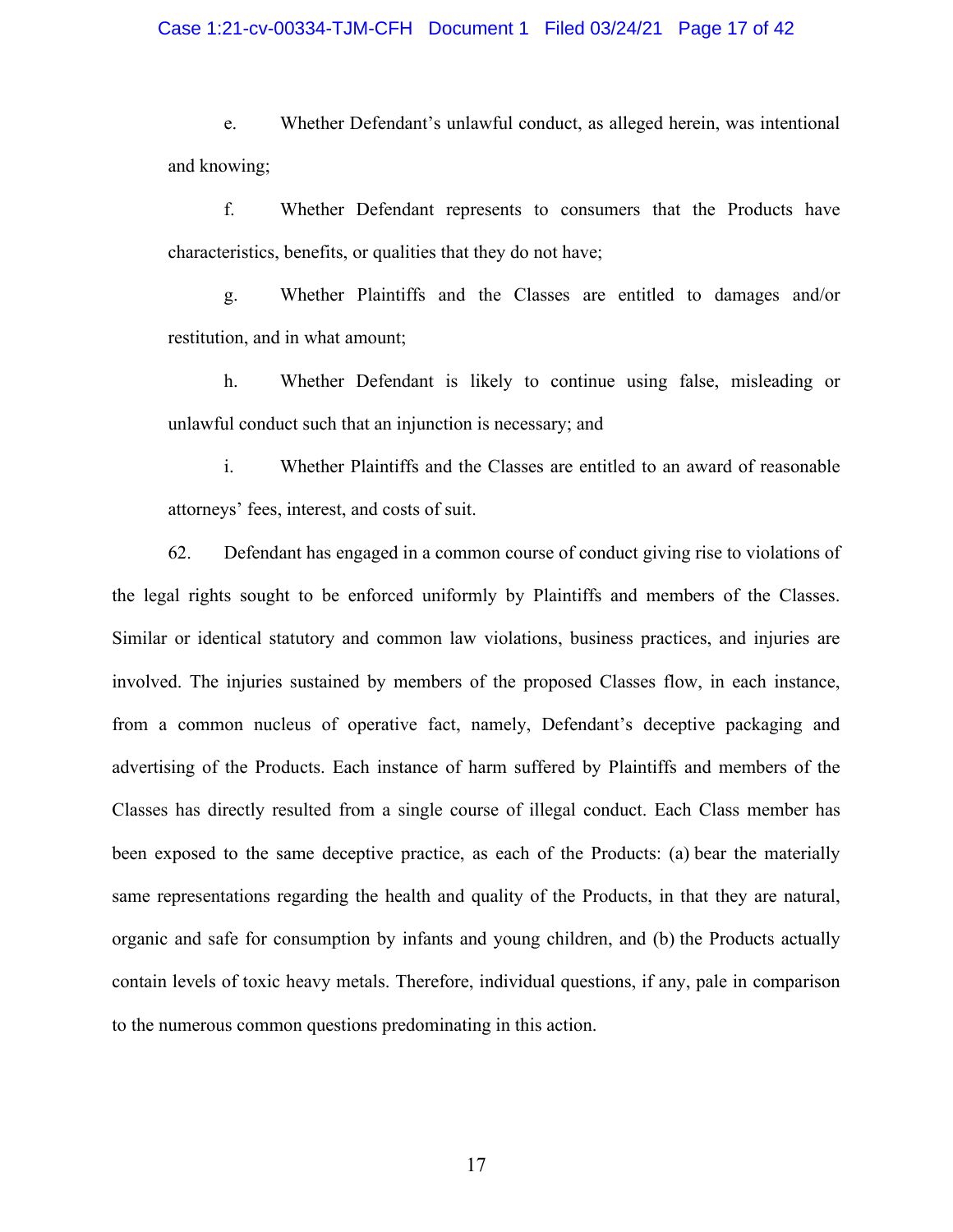#### Case 1:21-cv-00334-TJM-CFH Document 1 Filed 03/24/21 Page 18 of 42

63. **Typicality**: The representative Plaintiffs' claims are typical of those of the proposed Classes, as all members of the proposed Classes are similarly affected by Defendant's uniform unlawful conduct as alleged herein.

64. **Adequacy**: Plaintiffs will fairly and adequately protect the interests of the proposed Classes as their interests do not conflict with, and are in no way antagonistic to, the interests of the putative Class members they seek to represent. Plaintiffs have also retained counsel competent and experienced in class action litigation and they intend to prosecute this action vigorously. The interests of the members of the Classes will be fairly and adequately protected by Plaintiffs and their counsel.

65. **Superiority**: The nature of this action and the nature of the laws available to Plaintiffs and the Classes make the use of the class action format a particularly efficient and appropriate procedure to afford relief to them and the Classes for the wrongs alleged. The damages or other financial detriment suffered by individual Class members is miniscule compared to the burden and expense that would be entailed by individual litigation of their claims against Defendant. It would thus be virtually impossible for Plaintiffs and Class members, on an individual basis, to obtain effective redress for the wrongs done to them. Absent the class action, Class members would not likely recover, or would not likely have the chance to recover, damages and/or restitution from Defendant, which would continue to retain the proceeds of its wrongful conduct. Additionally, injunctive relief for the benefit of Class members and the public would not be possible absent class treatment and Defendant's wrongful conduct would persist unabated. Further, individualized litigation would increase the delay and expense to all parties and would multiply the burden on the judicial system presented by the complex legal and factual issues of this case. Finally, Defendant has acted, or failed to act, on grounds generally applicable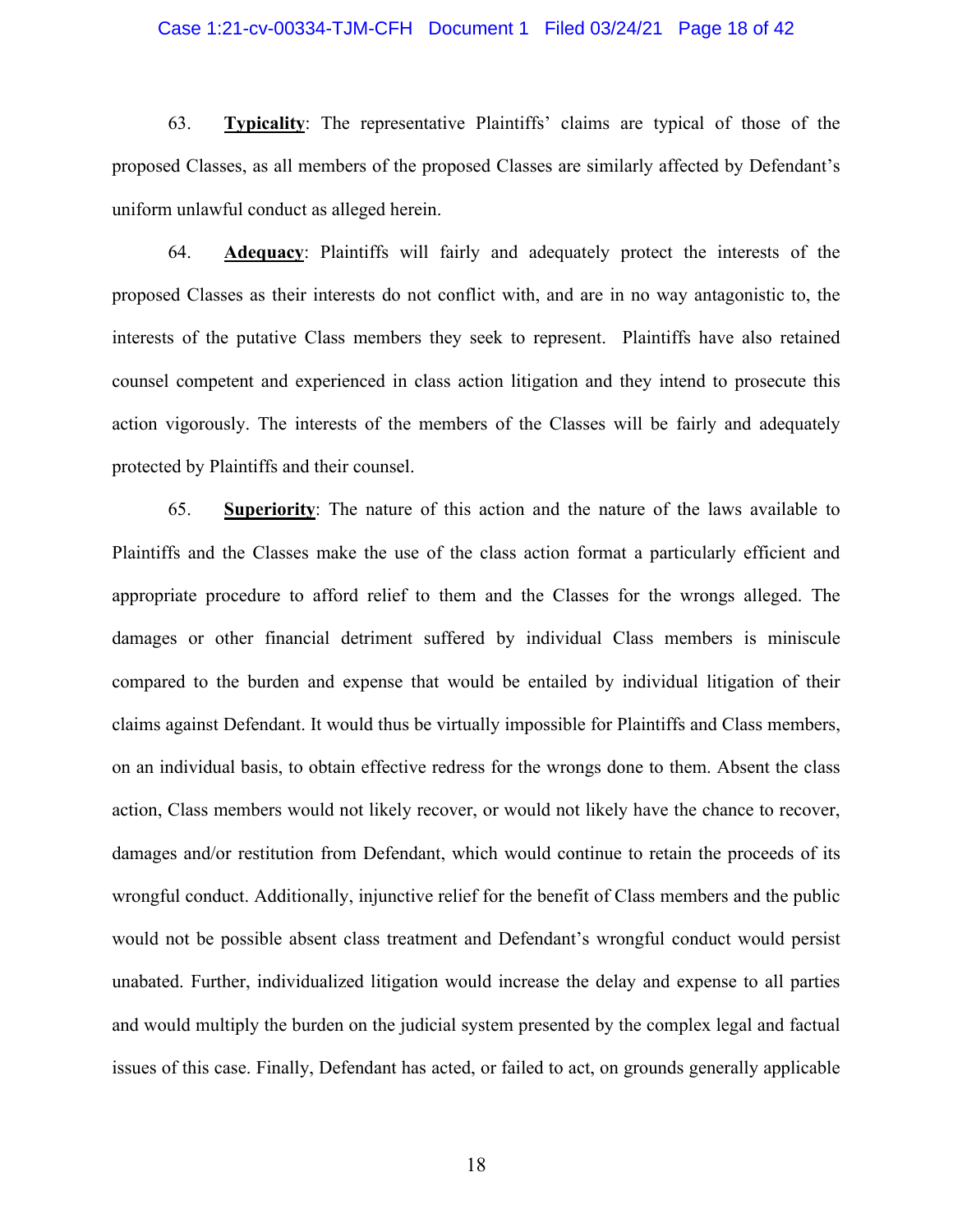#### Case 1:21-cv-00334-TJM-CFH Document 1 Filed 03/24/21 Page 19 of 42

to Plaintiffs and the proposed Classes, supporting the imposition of uniform relief to ensure compatible standards of conduct toward the members of the Classes**.** Individualized litigation presents a potential for inconsistent or contradictory judgments. A class action is superior to any alternative means of prosecution.

# **CAUSES OF ACTION**

# **FIRST CAUSE OF ACTION Breach of Express Warranty** *(on behalf of the Classes***)**

66. Plaintiffs repeat and reallege the allegations contained in paragraphs 1-65, as though fully set forth herein.

67. Plaintiffs bring this claim individually and on behalf of the members of the proposed Classes against Beech-Nut for breach of express warranty.

68. Beech-Nut marketed and sold the Products into the stream of commerce with the intent that the Products would be purchased by Plaintiffs and members of the Classes.

69. Beech-Nut expressly warranted, advertised, and represented to Plaintiffs and members of the Classes that the Products were and are natural, organic, free from artificial preservatives, and safe for consumption by infants and young children.

70. Beech-Nut made these express warranties regarding the Products' quality, ingredients, and suitability for consumption in writing through its website, advertisements, and marketing materials and on the Products' packaging and labels. These express warranties became part of the basis of the bargain that Plaintiffs and members of the Classes entered into upon purchasing the Products.

71. Beech-Nut's advertisements, warranties, and representations were made in connection with the sale of the Products to Plaintiffs and members of the Classes. Plaintiffs and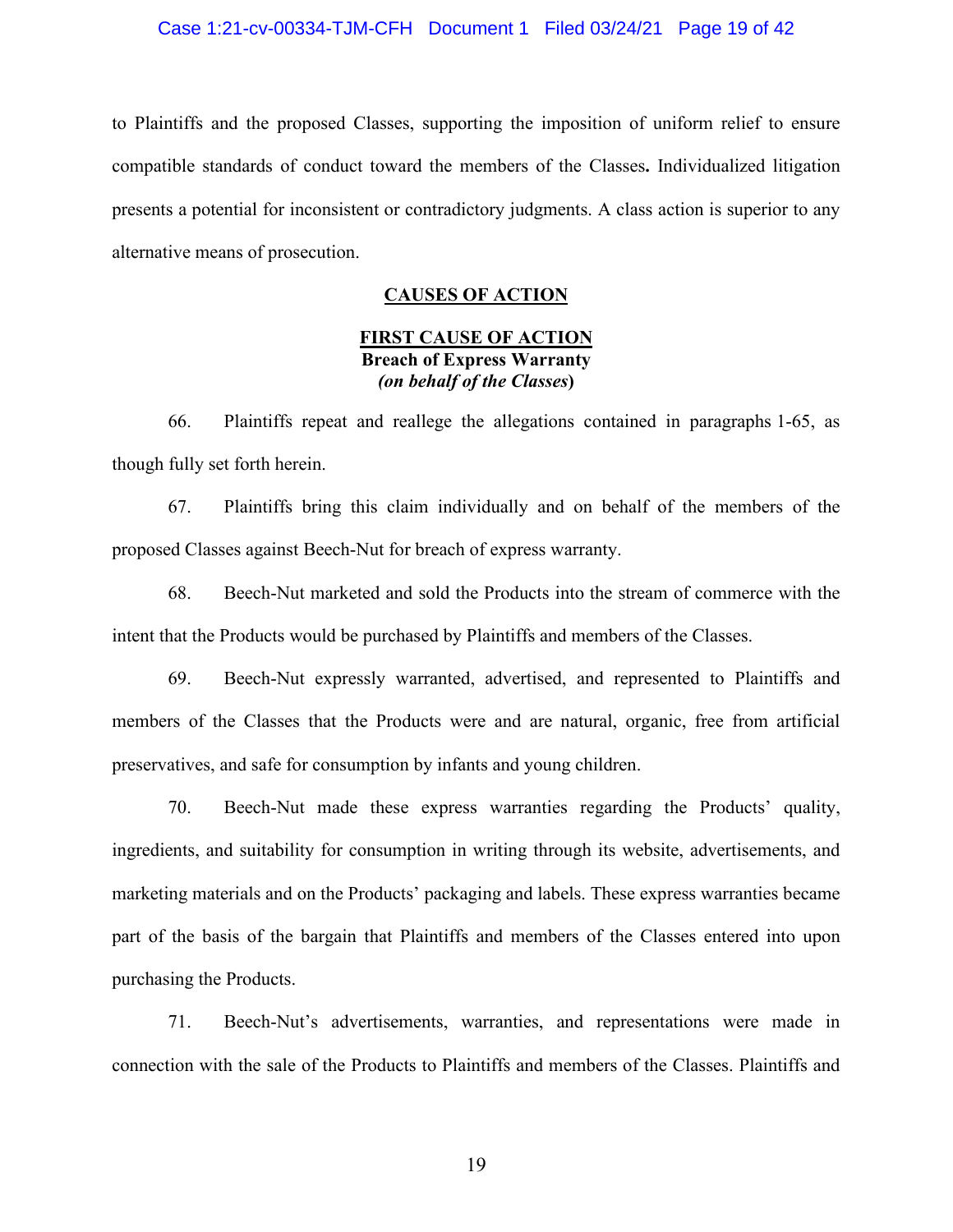#### Case 1:21-cv-00334-TJM-CFH Document 1 Filed 03/24/21 Page 20 of 42

members of the Classes relied on Beech-Nut's advertisements, warranties, and representations regarding the Products in deciding whether or not to purchase Beech-Nut's Products.

72. Beech-Nut's Products do not conform to Beech-Nut's advertisements, warranties and representations in that they are not safe or appropriate for consumption by infants and young children, and contain, or may contain, levels of various heavy toxic metals.

73. Beech-Nut was on notice of this breach, as Beech-Nut was aware of the included heavy metals in the Products due to its own testing, and based on the investigation in the Healthy Babies Bright Futures report that revealed the Products as containing various levels of toxic heavy metals.

74. Privity exists because Beech-Nut expressly warranted to Plaintiffs and members of the Classes through the warranting, packaging, advertising, marketing, and labeling that the Products were natural, organic, free from artificial preservatives, and safe for consumption by infants and young children, and by failing to make any mention of heavy metals and/or unnatural or other ingredients.

75. As a direct and proximate result of Beech-Nut's conduct, Plaintiffs and members of the Classes have suffered actual damages in that they purchased Products that were worth less than the price they paid and they would not have purchased had they known of the risk and/or presence of heavy metals and/or other contaminants that do not conform to the products' marketing and advertisements.

76. Plaintiffs and members of the Classes seek actual damages, injunctive and declaratory relief, attorneys' fees, costs, and any other just and proper relief available under the laws.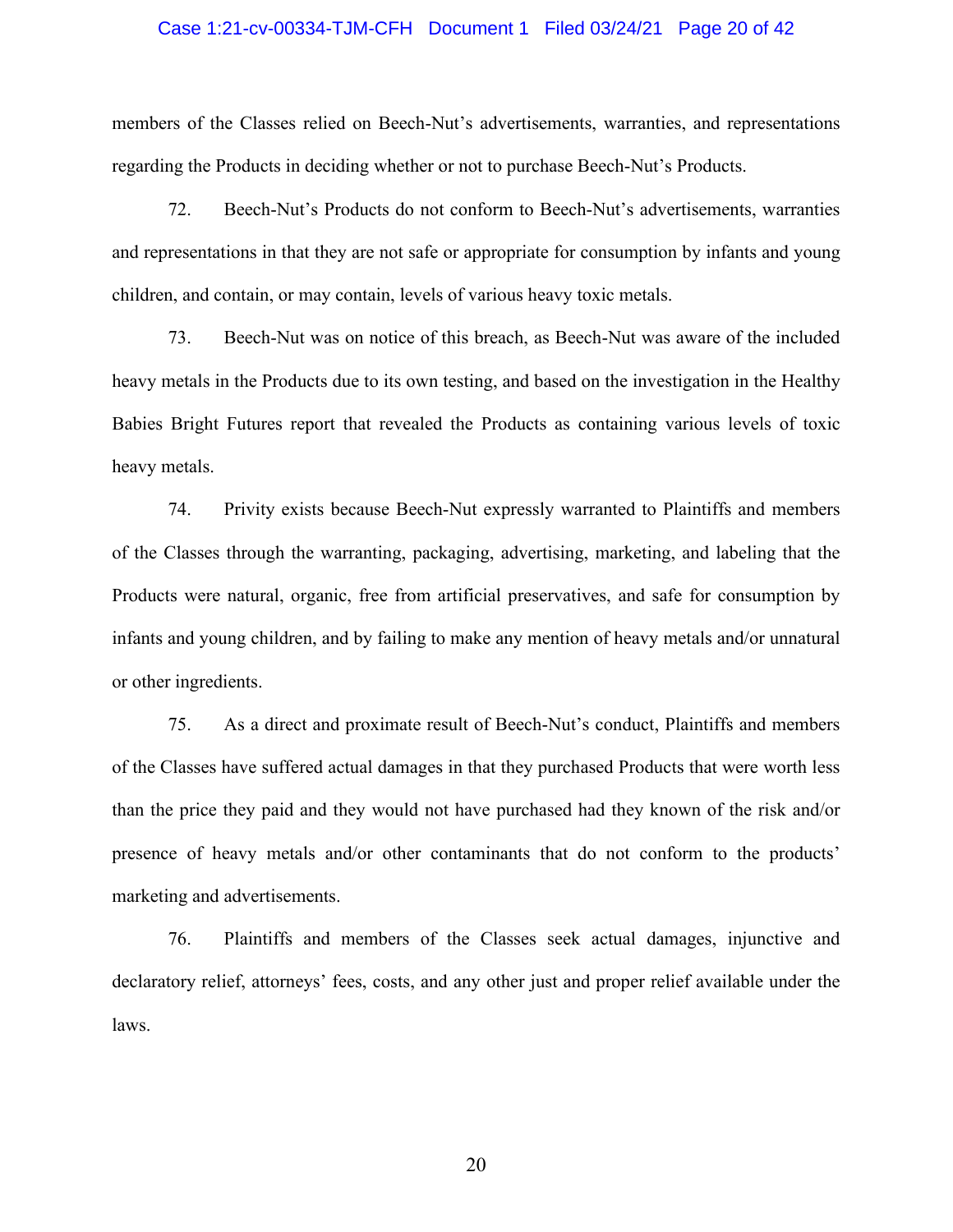# **SECOND CAUSE OF ACTION Breach of Implied Warranty of Merchantability** *(on behalf of the Classes***)**

77. Plaintiffs repeat and reallege the allegations contained in paragraphs 1-65, as though fully set forth herein.

78. Plaintiffs bring this claim individually and on behalf of the members of the proposed Classes against Beech-Nut for breach of implied warranty of merchantability.

79. Beech-Nut is a merchant engaging in the manufacturing and sale of goods that were purchased by Plaintiffs and members of the Classes.

80. At all times mentioned herein, Beech-Nut manufactured or supplied the Products, and prior to the time the Products were purchased by Plaintiffs and members of the Classes, Beech-Nut impliedly warranted to them that the Products were of merchantable quality, fit for their ordinary use, and conformed to the promises and affirmations of fact made on the Products' containers and labels, including that the food was natural, organic, free from artificial preservatives, and safe for consumption by infants and young children. Plaintiffs and members of the Classes relied on Beech-Nut's promises and affirmations of fact when they purchased the Products.

81. Contrary to these representations and warranties, the Products were not fit for their ordinary use, consumption by infants or young children, and did not conform to Beech-Nut's affirmations of fact and promises as they contained, or were at risk of containing, heavy metals and/or unnatural or other ingredients or contaminants that do not conform to the packaging.

82. Beech-Nut breached its implied warranties by selling Products that failed to conform to the promises or affirmations of fact made on the container or label, as each product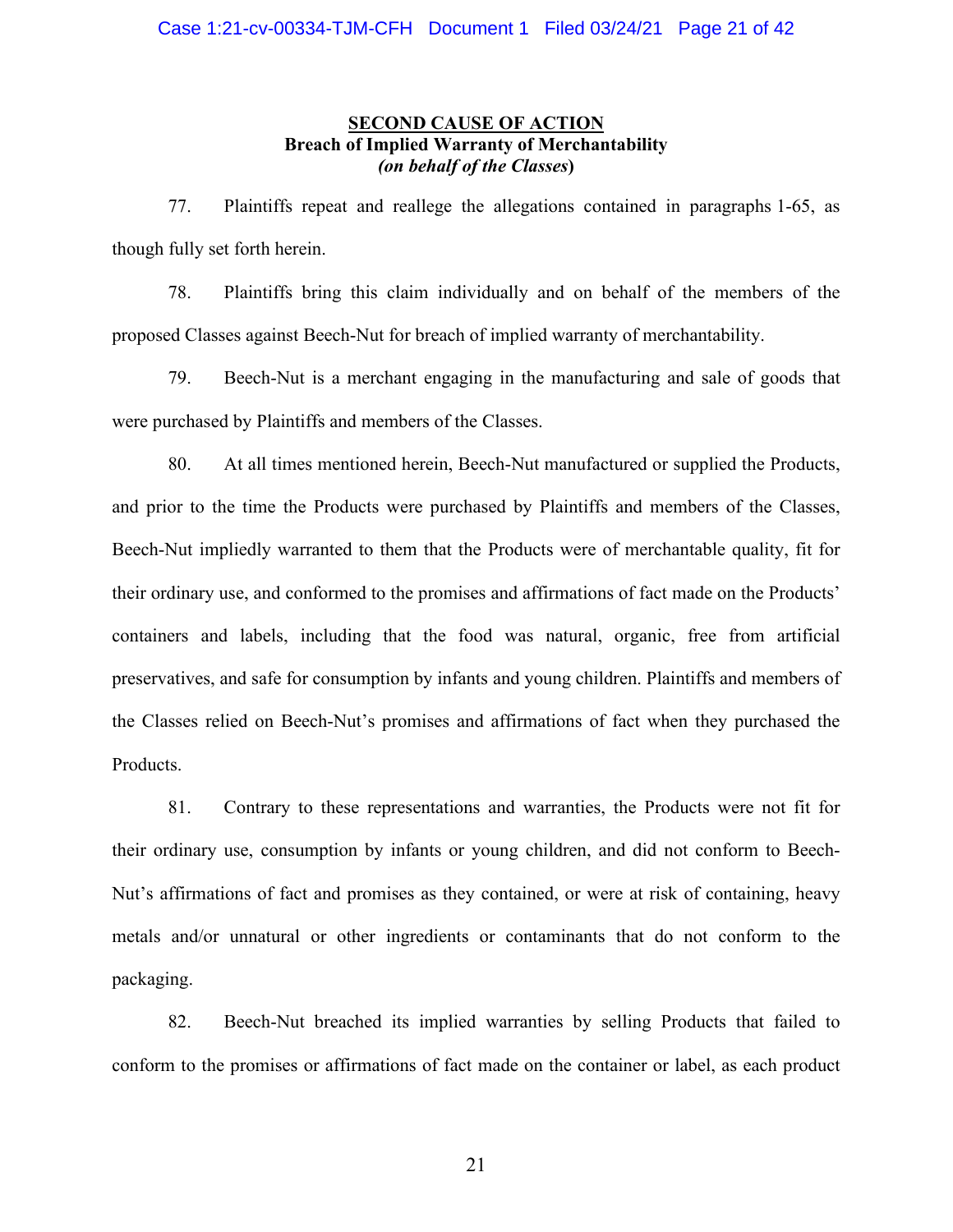#### Case 1:21-cv-00334-TJM-CFH Document 1 Filed 03/24/21 Page 22 of 42

contained heavy metals and/or unnatural or other ingredients or contaminants that do not conform to the packaging.

83. Beech-Nut was on notice of this breach, as Beech-Nut was aware of the included heavy metals in the Products due to its own testing, and based on the investigation in the Healthy Babies Bright Futures report that revealed the Products as containing various levels of toxic heavy metals.

84. Privity exists because Beech-Nut impliedly warranted to Plaintiffs and members of the Classes through the warranting, packaging, advertising, marketing, and labeling that the Products were natural, and suitable for consumption by infants and young children, and by failing to make any mention of heavy metals and/or unnatural or other ingredients.

85. As a direct and proximate result of Beech-Nut's conduct, Plaintiffs and members of the Classes have suffered actual damages in that they have purchased Products that are worth less than the price they paid and that they would not have purchased at all had they known the presence or risk of heavy metals and/or unnatural or other ingredients.

86. Plaintiffs and members of the Classes seek actual damages, injunctive and declaratory relief, attorneys' fees, costs, and any other just and proper relief available under the laws.

# **THIRD CAUSE OF ACTION Fraud by Omission** *(on behalf of the Classes***)**

87. Plaintiffs repeat and reallege the allegations contained in paragraphs 1-65, as though fully set forth herein.

88. Plaintiffs bring this claim individually and on behalf of the members of the proposed Classes against Beech-Nut for fraud by omission.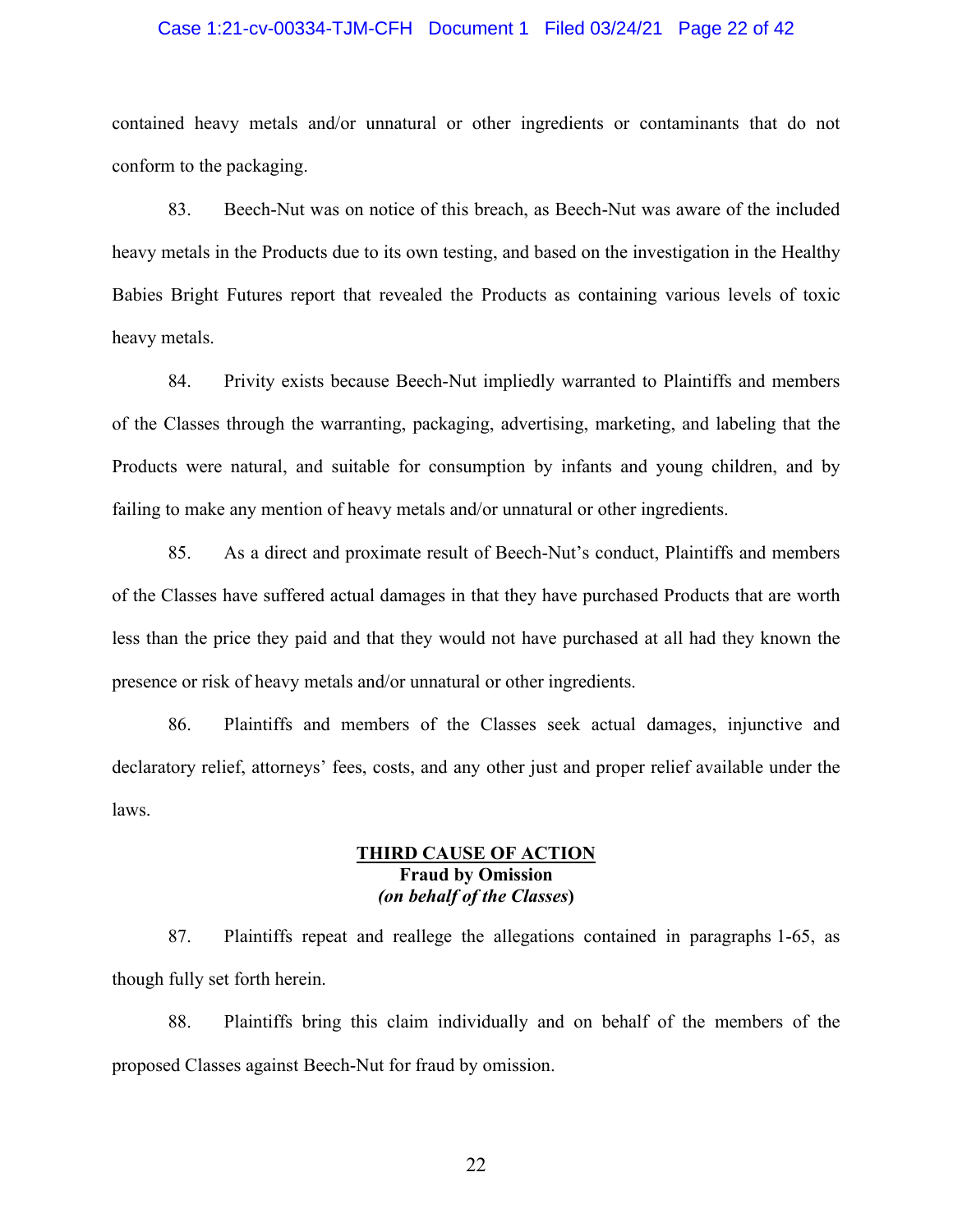#### Case 1:21-cv-00334-TJM-CFH Document 1 Filed 03/24/21 Page 23 of 42

89. Beech-Nut concealed from and failed to disclose to Plaintiffs and members of the Classes that the Products contained, or were at risk of containing, heavy metals and/or unnatural or other ingredients that do not conform to the Products' labels, packaging, advertising, and statements.

90. Beech-Nut was under a duty to disclose to Plaintiffs and members of the Classes the true quality, characteristics, ingredients and suitability of the Products because: (1) Beech-Nut was in a superior position to know the true state of facts about its products; (2) Beech-Nut was in a superior position to know the actual ingredients, characteristics, and suitability of the Products for consumption by infants and young children; and (3) Beech-Nut knew that Plaintiffs and members of the Classes could not reasonably have been expected to learn or discover that the Products were misrepresented in the packaging, labels, advertising, and websites prior to purchasing the Products.

91. The facts concealed or not disclosed by Beech-Nut to Plaintiffs and members of the Classes are material in that a reasonable consumer would have considered them important when deciding whether to purchase the Products.

92. Plaintiffs and members of the Classes justifiably relied on Beech-Nut's omissions to their detriment. The detriment is evident from the true quality, characteristics, and ingredients of the Products, which is inferior when compared to how the Products are advertised and represented by Beech-Nut.

93. As a direct and proximate result of Beech-Nut's conduct, Plaintiffs and members of the Classes have suffered actual damages in that they purchased the Products that were worth less than the price they paid and that they would not have purchased at all had they known of the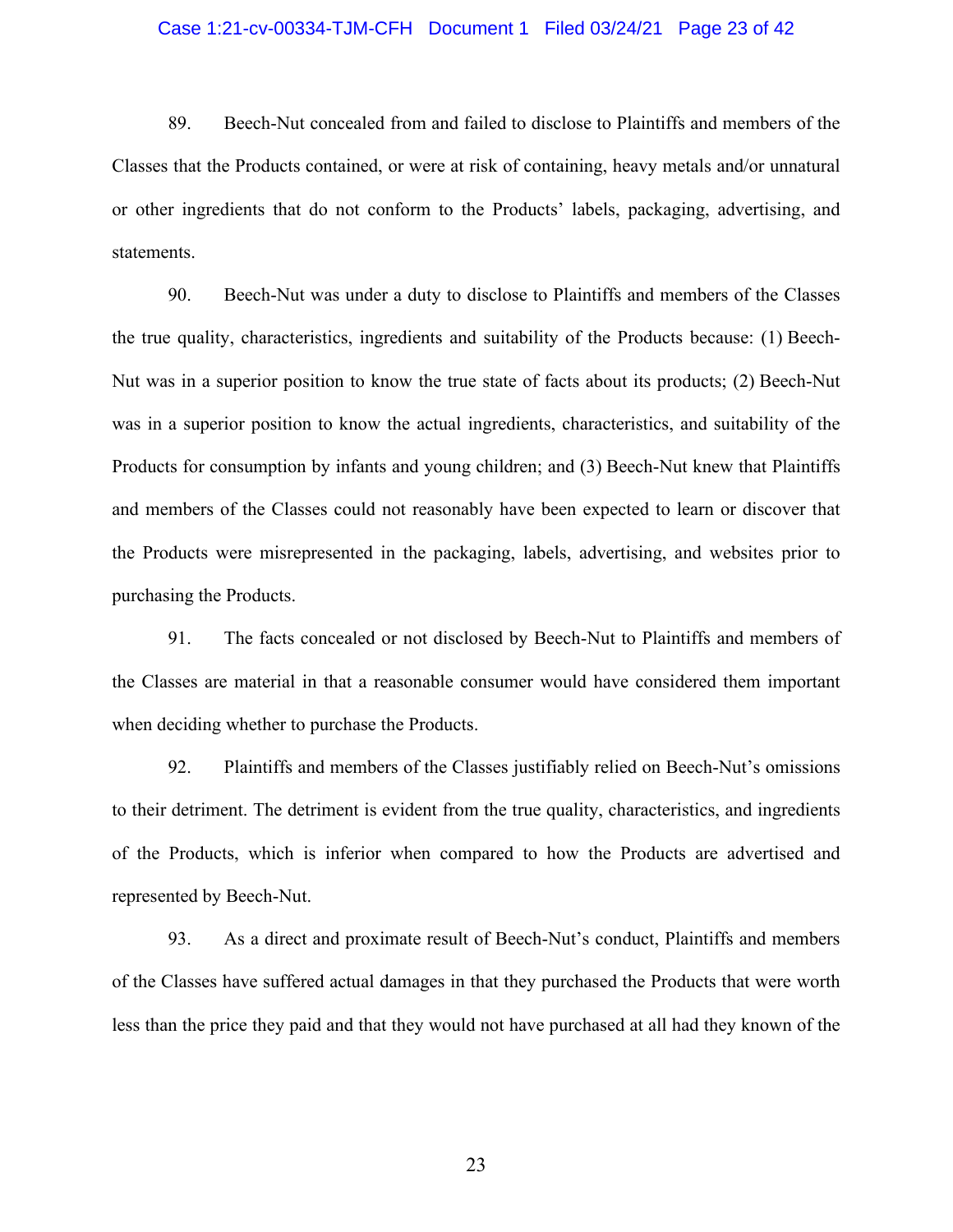#### Case 1:21-cv-00334-TJM-CFH Document 1 Filed 03/24/21 Page 24 of 42

risk and/or presence of heavy metals and/or unnatural or other ingredients that do not conform to the products' labels, packaging, advertising, and statements.

94. Plaintiffs and members of the Classes seek actual damages, injunctive and declaratory relief, attorneys' fees, costs, and any other just and proper relief available under the laws.

# **FOURTH CAUSE OF ACTION Negligent Misrepresentation**  *(on behalf of the Classes***)**

95. Plaintiffs repeat and reallege the allegations contained in paragraphs 1-65, as though fully set forth herein.

96. Plaintiffs bring this claim individually and on behalf of the members of the proposed Classes against Beech-Nut for negligent misrepresentation.

97. Beech-Nut marketed the Products in a manner indicating that the Products were and are natural, organic, free from artificial preservatives, and safe for consumption by infants and young children. However, the Products contained, or were at risk of containing, heavy metals and/or unnatural or other ingredients or contaminants that do not conform to the packaging. Therefore, Beech-Nut has made misrepresentations about the Products.

98. Beech-Nut's misrepresentations regarding the Products are material to a reasonable consumer because they relate to the safety of the product the consumer is receiving and paying for. A reasonable consumer would attach importance to such representations and would be induced to act thereon in deciding whether or not to purchase the Product.

99. At all relevant times when such misrepresentations were made, Beech-Nut knew or had been negligent in not knowing that the Products contained, or were at risk of containing, heavy metals and/or unnatural or other ingredients or contaminants. Beech-Nut has no reasonable grounds for believing its misrepresentations were not false and misleading.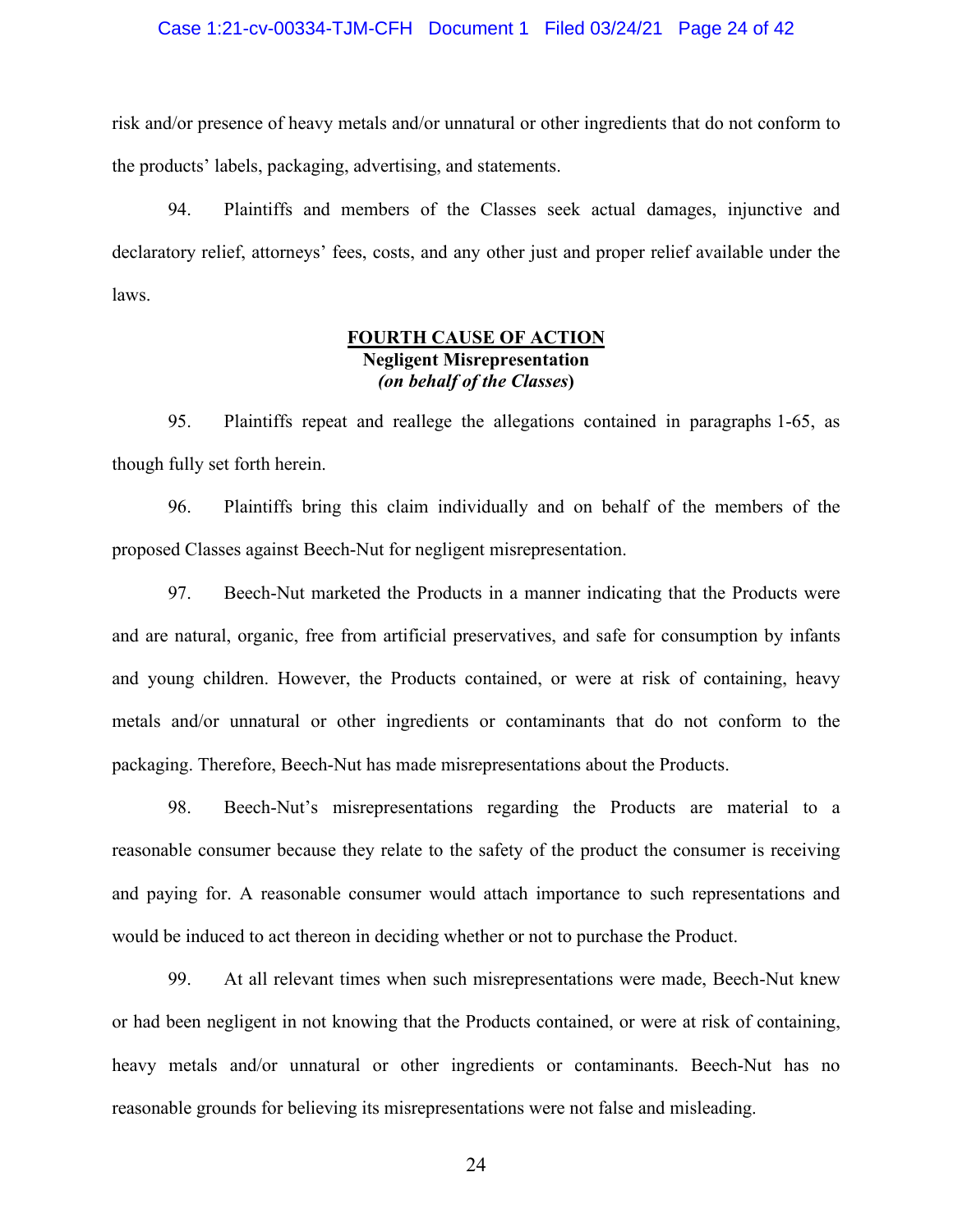#### Case 1:21-cv-00334-TJM-CFH Document 1 Filed 03/24/21 Page 25 of 42

100. Beech-Nut intended that Plaintiffs and other consumers rely on these representations, as evidenced by the intentional and conspicuous placement of the misleading representations on the Products' packaging by Beech-Nut, as well as its advertising, marketing, and labeling of the Products as natural, organic, free from artificial preservatives, and safe for consumption by infants and young children.

101. Plaintiffs and members of the Classes have reasonably and justifiably relied on Beech-Nut's negligent misrepresentations when purchasing the Products, and had the correct facts been known, would not have purchased the Products at all.

102. Therefore, as a direct and proximate result of Beech-Nut's negligent misrepresentations, Plaintiffs and members of the Classes have suffered actual damages in that they purchased the Products that were worth less than the price they paid and that they would not have purchased at all had they known of the risk and/or presence of heavy metals and/or unnatural or other ingredients that do not conform to the products' labels, packaging, advertising, and statements.

103. Plaintiffs and members of the Classes seek actual damages, injunctive and declaratory relief, attorneys' fees, costs, and any other just and proper relief available under the laws.

# **FIFTH CAUSE OF ACTION Intentional Misrepresentation**  *(on behalf of the Classes***)**

104. Plaintiffs repeat and reallege the allegations contained in paragraphs 1-65, as though fully set forth herein.

105. Plaintiffs bring this claim individually and on behalf of the members of the proposed Classes against Beech-Nut for intentional misrepresentation.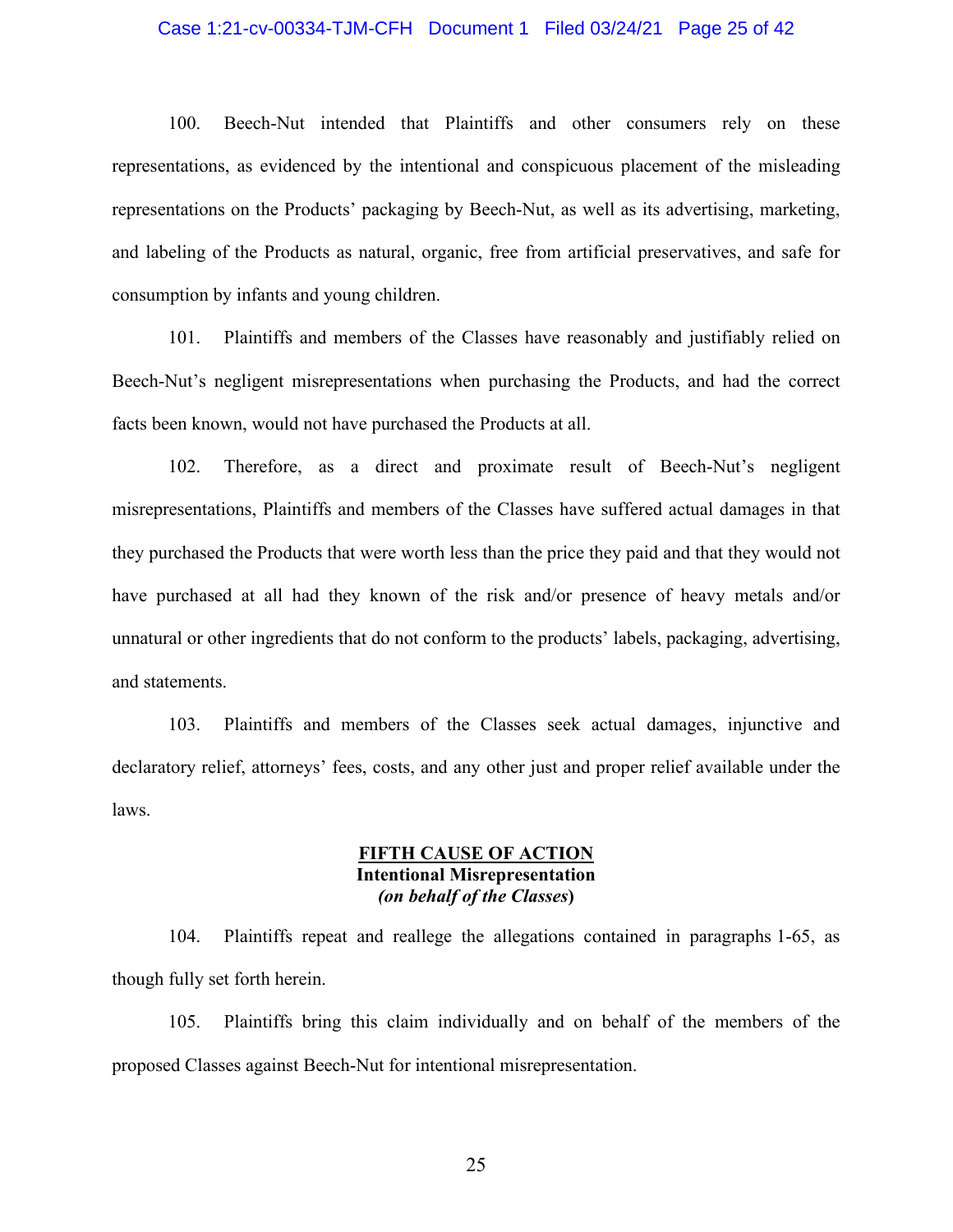#### Case 1:21-cv-00334-TJM-CFH Document 1 Filed 03/24/21 Page 26 of 42

106. Beech-Nut marketed the Products in a manner indicating that the Products were and are natural, organic, free from artificial preservatives, and safe for consumption by infants and young children. However, the Products contained, or were at risk of containing, heavy metals and/or unnatural or other ingredients or contaminants that do not conform to the packaging. Therefore, Beech-Nut has made misrepresentations about the Products.

107. Beech-Nut's misrepresentations regarding the Products are material to a reasonable consumer because they relate to the safety of the product the consumer is receiving and paying for. A reasonable consumer would attach importance to such representations and would be induced to act thereon in deciding whether or not to purchase the Product.

108. At all relevant times when such misrepresentations were made, Beech-Nut knew that the representations were misleading, or have acted recklessly in making the representations, without regard to the truth.

109. Beech-Nut intended that Plaintiffs and other consumers rely on these representations, as evidenced by the intentional and conspicuous placement of the misleading representations on the Products' packaging by Beech-Nut, as well as its advertising, marketing, and labeling of the Products as organic, natural, and safe for consumption by infants and young children.

110. Plaintiffs and members of the Classes have reasonably and justifiably relied on Beech-Nut's intentional misrepresentations when purchasing the Products, and had the correct facts been known, would not have purchased them at all.

111. Therefore, as a direct and proximate result of Beech-Nut's intentional misrepresentations, Plaintiffs and members of the Classes have suffered actual damages in that they purchased the Products that were worth less than the price they paid and that they would not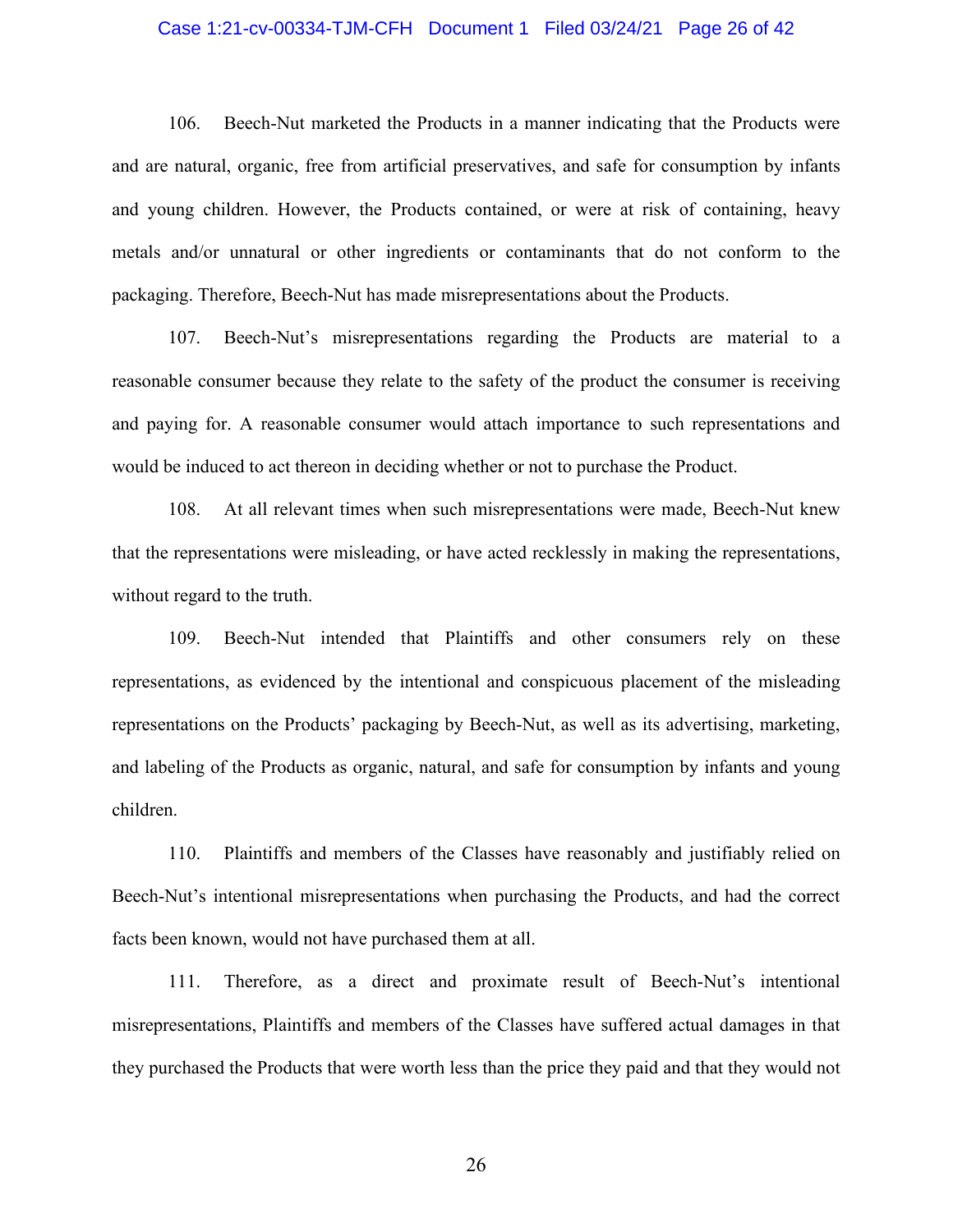#### Case 1:21-cv-00334-TJM-CFH Document 1 Filed 03/24/21 Page 27 of 42

have purchased at all had they known of the risk and/or presence of heavy metals and/or unnatural or other ingredients that do not conform to the products' labels, packaging, advertising, and statements.

112. Plaintiffs and members of the Classes seek actual damages, injunctive and declaratory relief, attorneys' fees, costs, and any other just and proper relief available under the laws.

# **SIXTH CAUSE OF ACTION Quasi Contract/Unjust Enrichment/Restitution** *(on behalf of the Classes***)**

113. Plaintiffs repeat and reallege the allegations contained in paragraphs 1-65, as though fully set forth herein.

114. Plaintiffs bring this claim individually and on behalf of the members of the proposed Classes against Beech-Nut for quasi contract, unjust enrichment, and restitution.

115. As alleged herein, Beech-Nut has intentionally and recklessly made misleading representations to Plaintiffs and members of the Classes to induce them to purchase the Products. Plaintiffs and members of the Classes have reasonably relied on the misleading representations and have not received all of the benefits promised by Beech-Nut. Plaintiffs and members of the Classes therefore have been induced by Beech-Nut's misleading and deceptive representations about the Products, and paid more money to Beech-Nut for the Products than they otherwise would and/or should have paid.

116. Plaintiffs and members of the Classes have conferred a benefit upon Defendant as Beech-Nut has retained monies paid to them by Plaintiffs and members of the Classes.

117. The monies received were obtained under circumstances that were at the expense of Plaintiffs and members of the Classes – i.e., Plaintiffs and members of the Classes did not receive the full value of the benefit conferred upon Beech-Nut.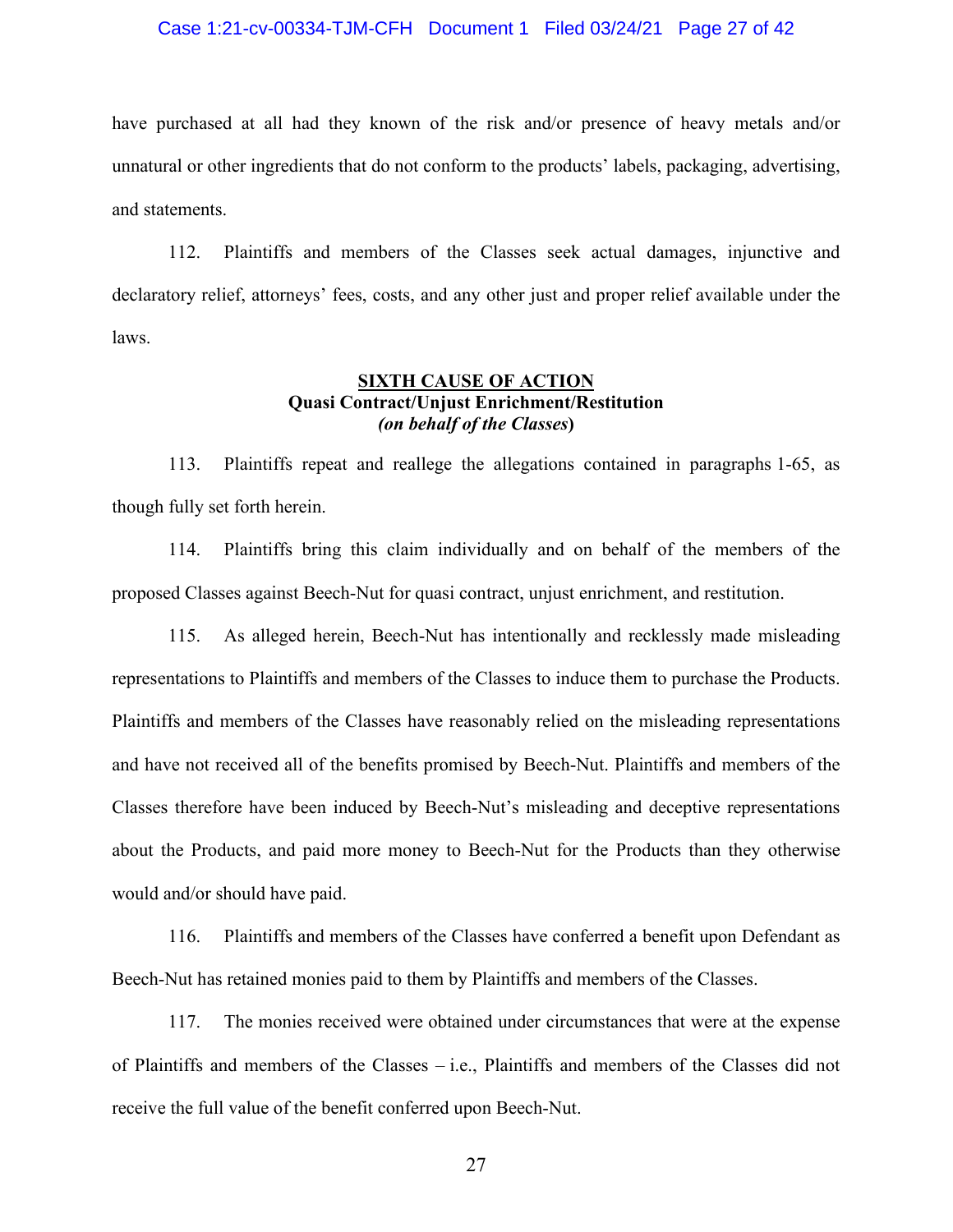#### Case 1:21-cv-00334-TJM-CFH Document 1 Filed 03/24/21 Page 28 of 42

118. Therefore, it is inequitable and unjust for Beech-Nut to retain the profit, benefit, or compensation referred upon it without paying Plaintiffs and the members of the Classes back for the difference of the full value of the benefits compared to the value actually received.

119. As a direct and proximate result of Beech-Nut's unjust enrichment, Plaintiffs and members of the Classes are entitled to restitution, disgorgement, and/or the imposition of a constructive trust upon all profits, benefits, and other compensation obtained by Beech-Nut from its deceptive, misleading, and unlawful conduct as alleged herein.

# **SEVENTH CAUSE OF ACTION Florida Deceptive and Unfair Trade Practices Act Fla. Stat. §§ 501.201** *et seq.* **(***On behalf of Plaintiff Jessica David and the Florida Subclass***)**

120. Plaintiffs repeat and reallege the allegations contained in paragraphs 1-65 as if fully set forth herein.

121. Plaintiff David brings this claim individually and on behalf of the members of the proposed Florida Subclass against Beech-Nut for violations of Florida Deceptive and Unfair Trade Practices Act, O Fla. Stat. §§ 501.201 *et seq.*

122. Plaintiff David and members of the Florida Subclass are "consumers," as defined by Fla. Stat. § 501.203(7), the products sold by Defendant Beech-Nut are "goods" within the meaning of FDUTPA, and the transactions at issue constitute "trade or commerce" as defined by FDUTPA.

123. The Florida Deceptive and Unfair Trade Practices Act ("FDUTPA"), Fla. Stat. § 501.204 provides that "[u]nfair methods of competition, unconscionable acts or practices, and unfair or deceptive acts or practices in the conduct of any trade or commerce are hereby declared unlawful."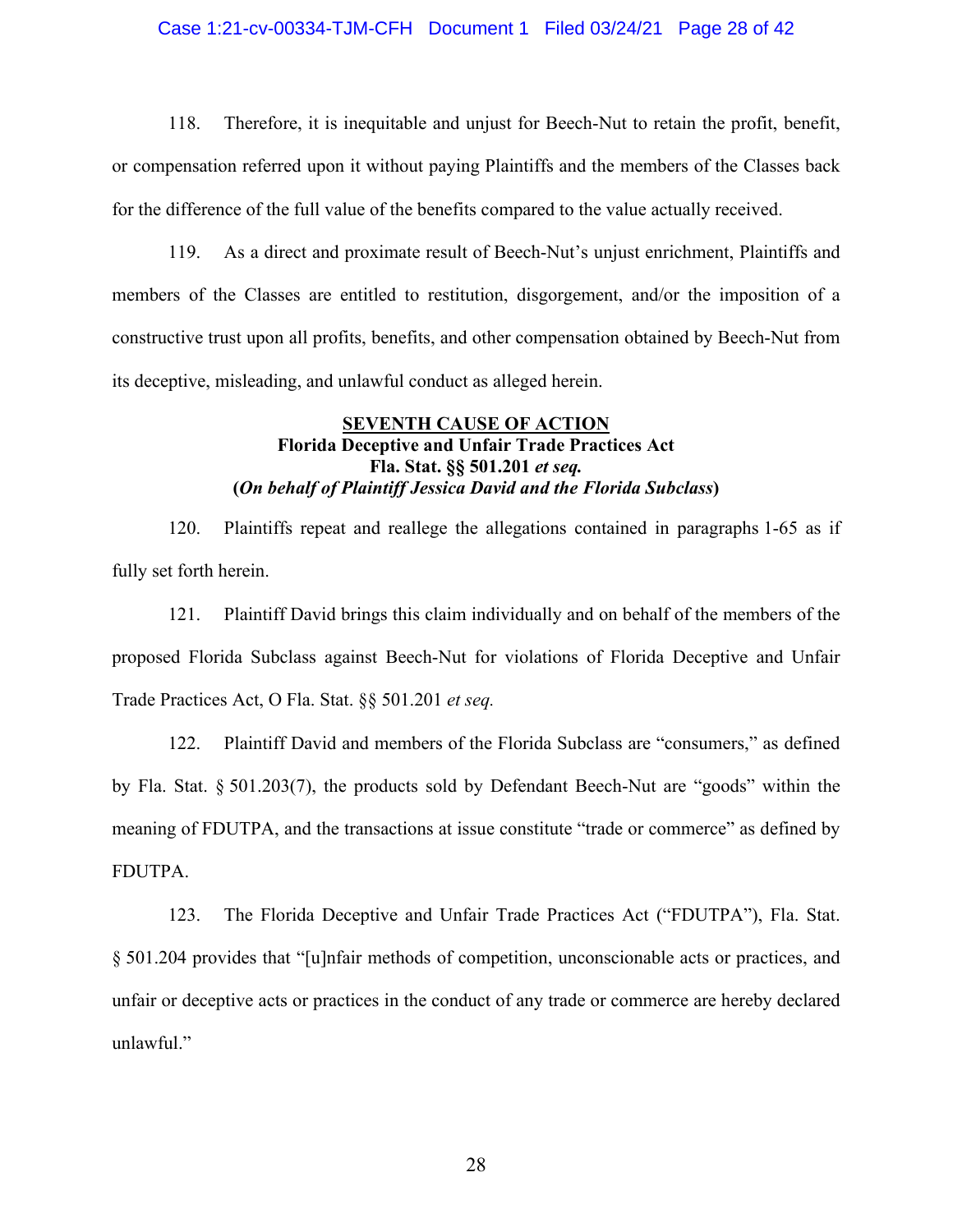#### Case 1:21-cv-00334-TJM-CFH Document 1 Filed 03/24/21 Page 29 of 42

124. For the reasons discussed herein, Beech-Nut violated and continues to violate FDUTPA by engaging in the herein described unconscionable, deceptive, unfair acts or practices proscribed by Fla. Stat. § 501.201, *et seq*. Beech-Nut's acts and practices, including its material omissions, described herein, were likely to, and did in fact, deceive and mislead members of the public, including Plaintiff David and members of the Florida Subclass and other consumers acting reasonably under the circumstances, to their detriment.

125. At all times mentioned herein, Beech-Nut engaged in trade or commerce in Florida, as defined by Fla. Stat. § 501.203(8), in that they advertised, offered or sale, sold or distributed goods or services in Florida and/or engaged in trade or commerce directly or indirectly affecting the people of Florida.

126. Beech-Nut repeatedly advertised on the labels for its Products, on its websites, and through national advertising campaigns, among other things, that its Products were organic, natural, and safe for consumption by infants and young children. Beech-Nut failed to disclose the material information that its Products contained unsafe levels of toxic heavy metals.

127. Beech-Nut's representations and omissions were material because they were likely to deceive reasonable consumers and to induce them to purchase Beech-Nut's Products without knowing that the Products contained unsafe levels of toxic heavy metals. As a direct and proximate result of Beech-Nut's unfair and deceptive acts or practices, Plaintiff David and members of the Florida Subclass suffered damages by purchasing Beech-Nut's Products because they would not have purchased Beech-Nut's Products had they known the truth, that the Products contain, or may contain, levels of toxic heavy metals.

128. Beech-Nut's deceptive trade practices caused Plaintiff David and members of the Florida Subclass to suffer injury in fact and actual damages in the form of the loss or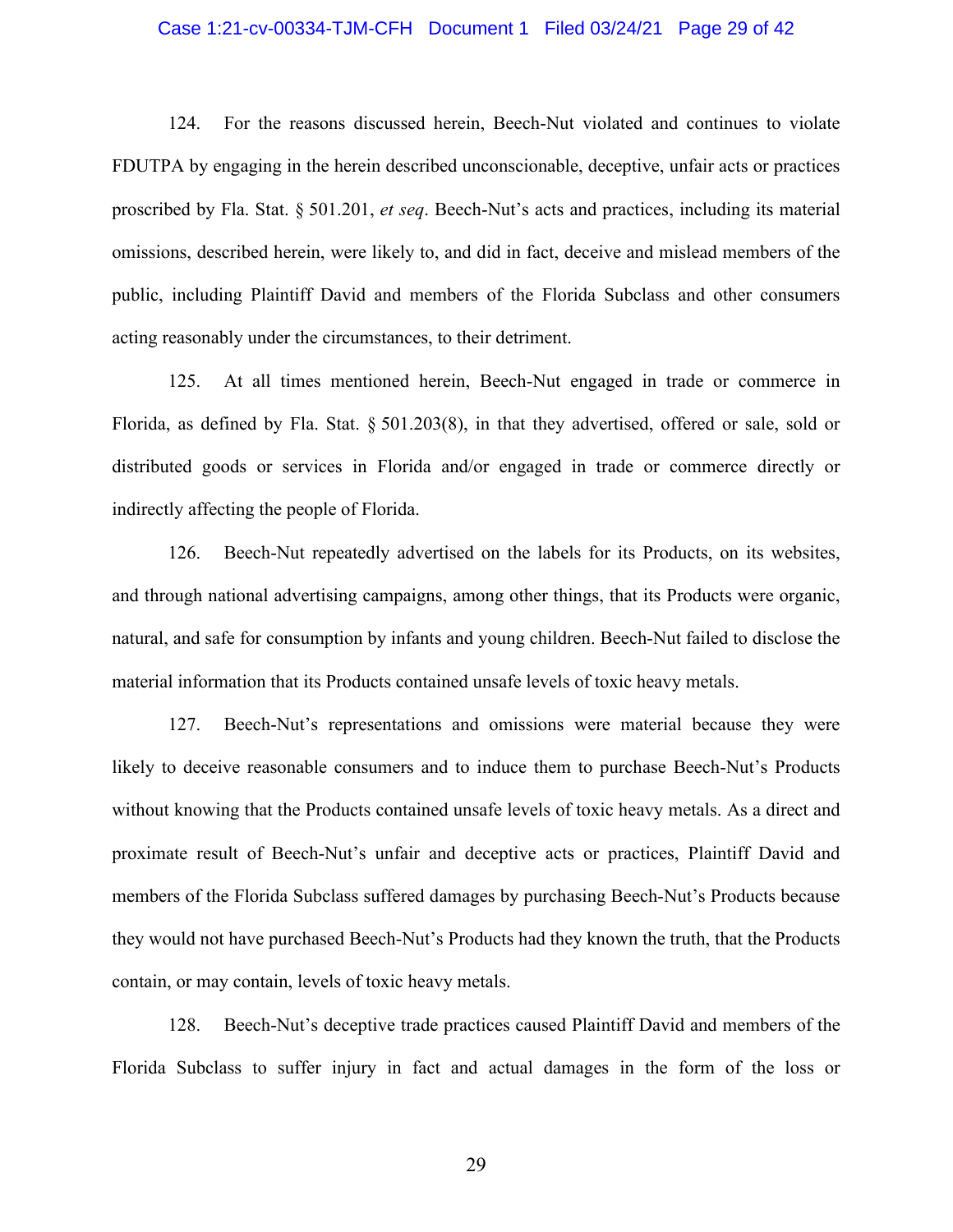#### Case 1:21-cv-00334-TJM-CFH Document 1 Filed 03/24/21 Page 30 of 42

diminishment of value of the Products they purchased, which allowed Beech-Nut to profit at the expense of Plaintiff David and members of the Florida Subclass. The injuries Plaintiff David and members of the Florida Subclass suffered were to legally protected interests. The gravity of the harm of Defendant Beech-Nut's actions is significant and there is no corresponding benefit to consumers of such conduct.

129. Plaintiff David and members of Florida Subclass seek relief for the injuries they have suffered as a result of Beech-Nut's unfair and deceptive acts and practices, as provided by FDUTPA and applicable law.

# **EIGHTH CAUSE OF ACTION Minnesota Prevention of Consumer Fraud Act M.S.A. § 325F.68** *et seq.* **(***On behalf of Plaintiff Tiffanie Skibicki and the Minnesota Subclass***)**

130. Plaintiffs repeat and reallege the allegations contained in paragraphs 1-65 as if fully set forth herein.

131. Plaintiff Skibicki brings this claim individually and on behalf of the members of the proposed Minnesota Subclass against Beech-Nut for violations of Minnesota Prevention of Consumer Fraud Act, M.S.A. § 325F.68 *et seq.*

132. The Minnesota Prevention of Consumer Fraud Act prohibits the "act, use, or employment by any person of any fraud, false pretense, false promise, misrepresentation, misleading statement or deceptive practice, with the intent that others rely thereon in connection with the sale of any merchandise, whether or not any person has in fact been misled, deceived, or damaged thereby." M.S.A. § 325F.69.

133. The Products at issue are "Merchandise" under M.S.A. § 325F.68, subd. 2.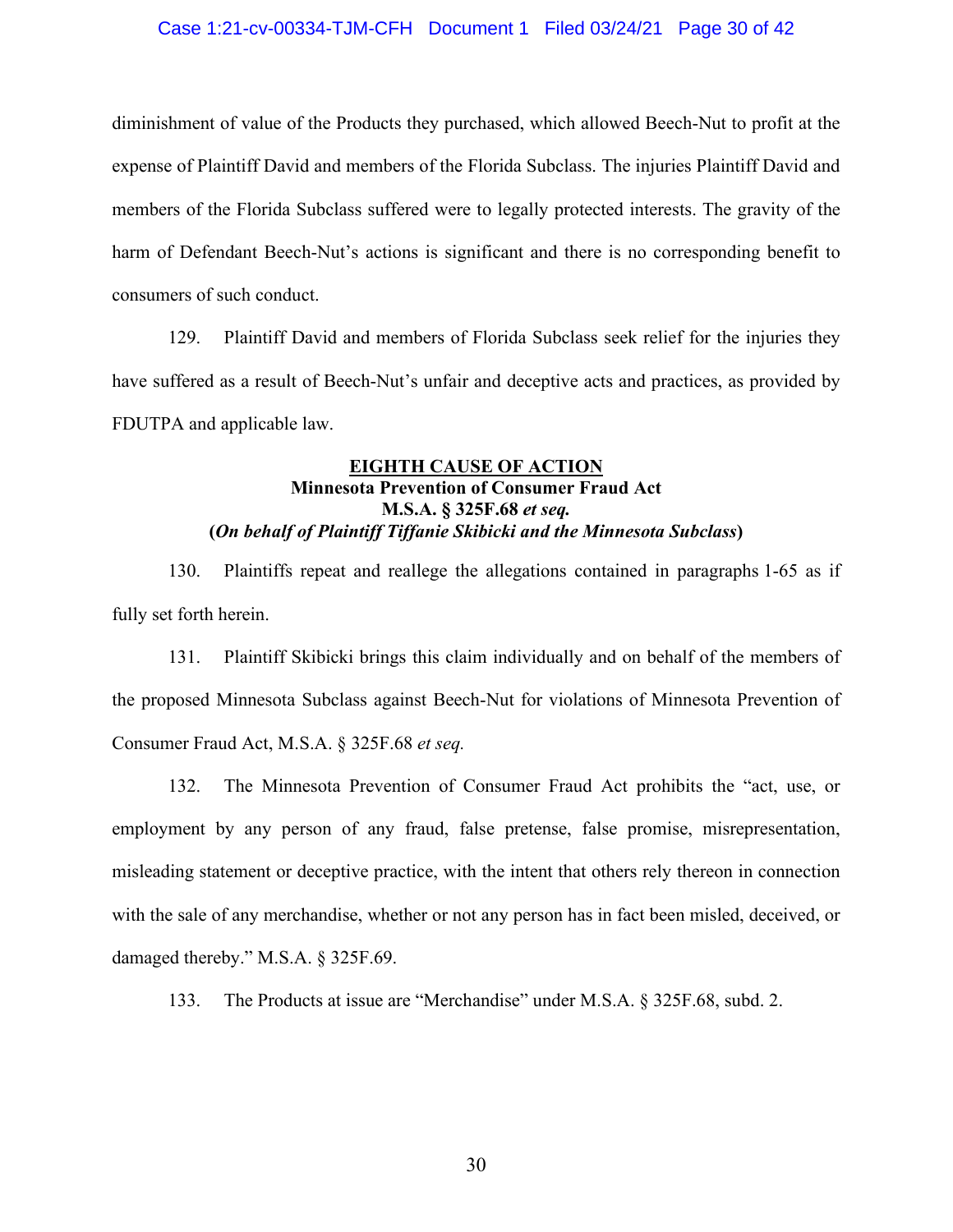#### Case 1:21-cv-00334-TJM-CFH Document 1 Filed 03/24/21 Page 31 of 42

134. Beech-Nut and Plaintiff and members of the Minnesota Subclass are "persons" within the meaning of the Minnesota Prevention of Consumer Fraud Act, M.S.A. § 325F.68, subd. 3.

135. For the reasons discussed herein, Beech-Nut violated and continues to violate the Minnesota Prevention of Consumer Fraud Act by engaging in the deceptive, unfair acts or practices proscribed by M.S.A. § 325F.68, *et seq.* As detailed above, in the course of their business, Beech-Nut made materially false and misleading statements to Plaintiff and members of the Minnesota Subclass and supplied Plaintiff and members of the Minnesota Subclass with false information concerning the health and safety of its Products.

136. Beech-Nut also concealed from Plaintiff and members of the Minnesota Subclass the presence, or risk of, toxic heavy metals in its Products.

137. Beech-Nut intended that Plaintiff and members of the Minnesota Subclass rely on these representations, as evidenced by the intentional and conspicuous placement of the misleading representations on the Products' packaging by Beech-Nut, as well as its advertising, marketing, and labeling of the Products as natural, organic, free from artificial preservatives, and safe for consumption by infants and young children.

138. By failing to warn Plaintiff and members of the Minnesota Subclass that the Products contain, or may contain, toxic heavy metals such as arsenic, cadmium, mercury, and lead, Beech-Nut violated the Minnesota Prevention of Consumer Fraud Act, Minn. Stat. § 325F.68, *et seq.* Had Beech-Nut disclosed all material information regarding the presence, or risk of, toxic heavy metals in its Products, Plaintiff and members of the Minnesota Subclass would not have purchased the Products.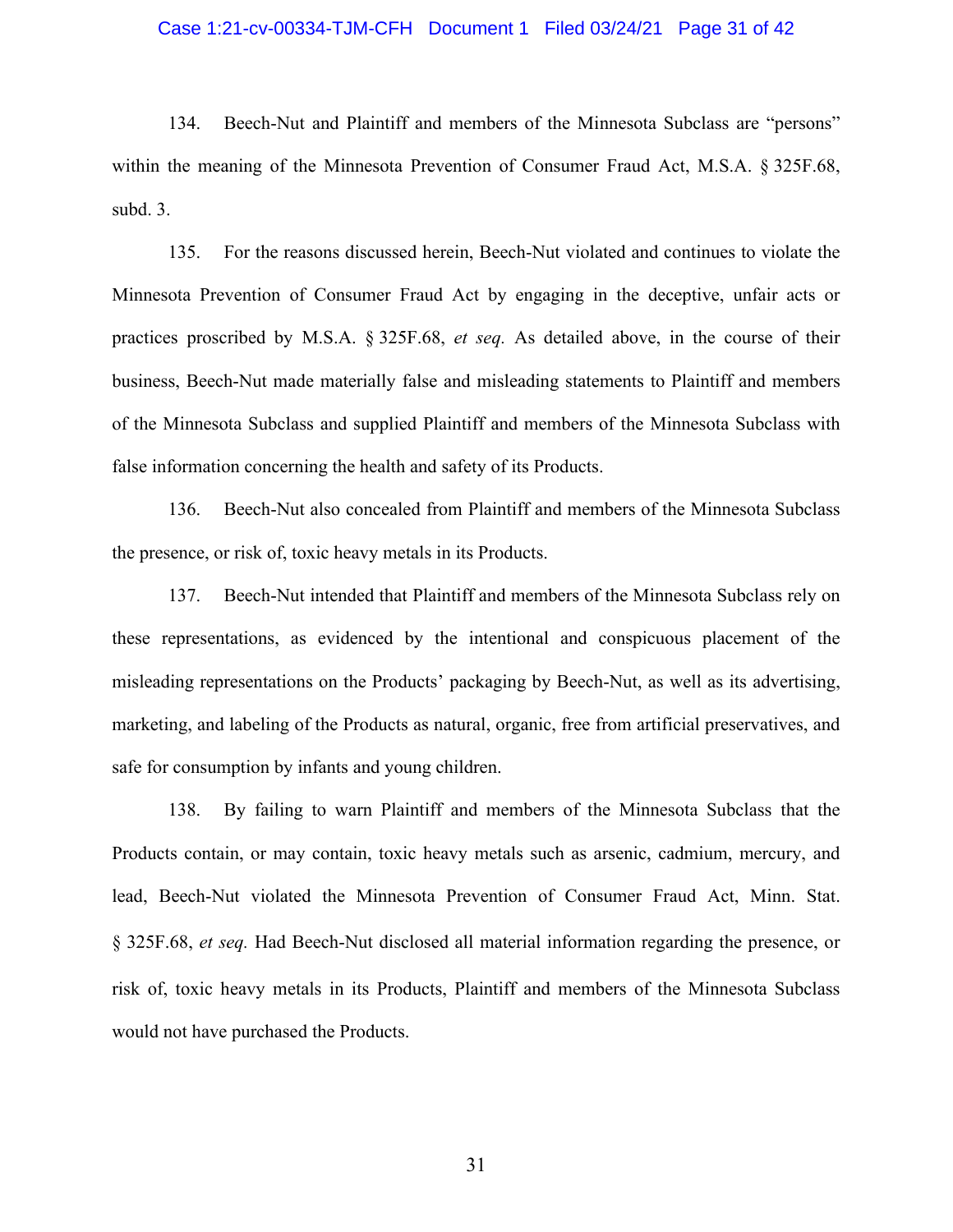#### Case 1:21-cv-00334-TJM-CFH Document 1 Filed 03/24/21 Page 32 of 42

139. As a direct and proximate result of Beech-Nut's violation of the Minnesota Prevention of Consumer Fraud Act, M.S.A. § 325F.68, *et seq.*, Plaintiff and members of the Minnesota Subclass have suffered actual damages in that they purchased the Products that were worth less than the price they paid and that they would not have purchased at all had they known of the risk and/or presence of heavy metals and/or unnatural or other ingredients that do not conform to the products' labels, packaging, advertising, and statements.

140. Plaintiff Skibicki and members of Minnesota Subclass seek relief for the injuries they have suffered as a result of Beech-Nut's unfair and deceptive acts and practices, as provided by Minnesota Prevention of Consumer Fraud Act and applicable law.

# **NINTH CAUSE OF ACTION Minnesota False Statement in Advertising Act M.S.A. § 325F.67 (***On behalf of Plaintiff Tiffanie Skibicki and the Minnesota Subclass***)**

141. Plaintiffs repeat and reallege the allegations contained in paragraphs 1-65 as if fully set forth herein.

142. Plaintiff Skibicki brings this claim individually and on behalf of the members of the proposed Minnesota Subclass against Beech-Nut for violations of Minnesota False Statement in Advertising Act, M.S.A. § 325F.67.

143. Beech-Nut's actions, representations and omissions constitute unfair and deceptive trade practices within the meaning of the Minnesota False Statement in Advertising Act, M.S.A. § 325F.67, including, but not limited to:

> a. Advertising goods and/or services with the intent not to sell them as advertised

> b. Advertising or otherwise representing that goods or services are guaranteed in such a way as to have the capacity and tendency of misleading purchasers or prospective purchasers or prospective purchasers into believing that the goods or services so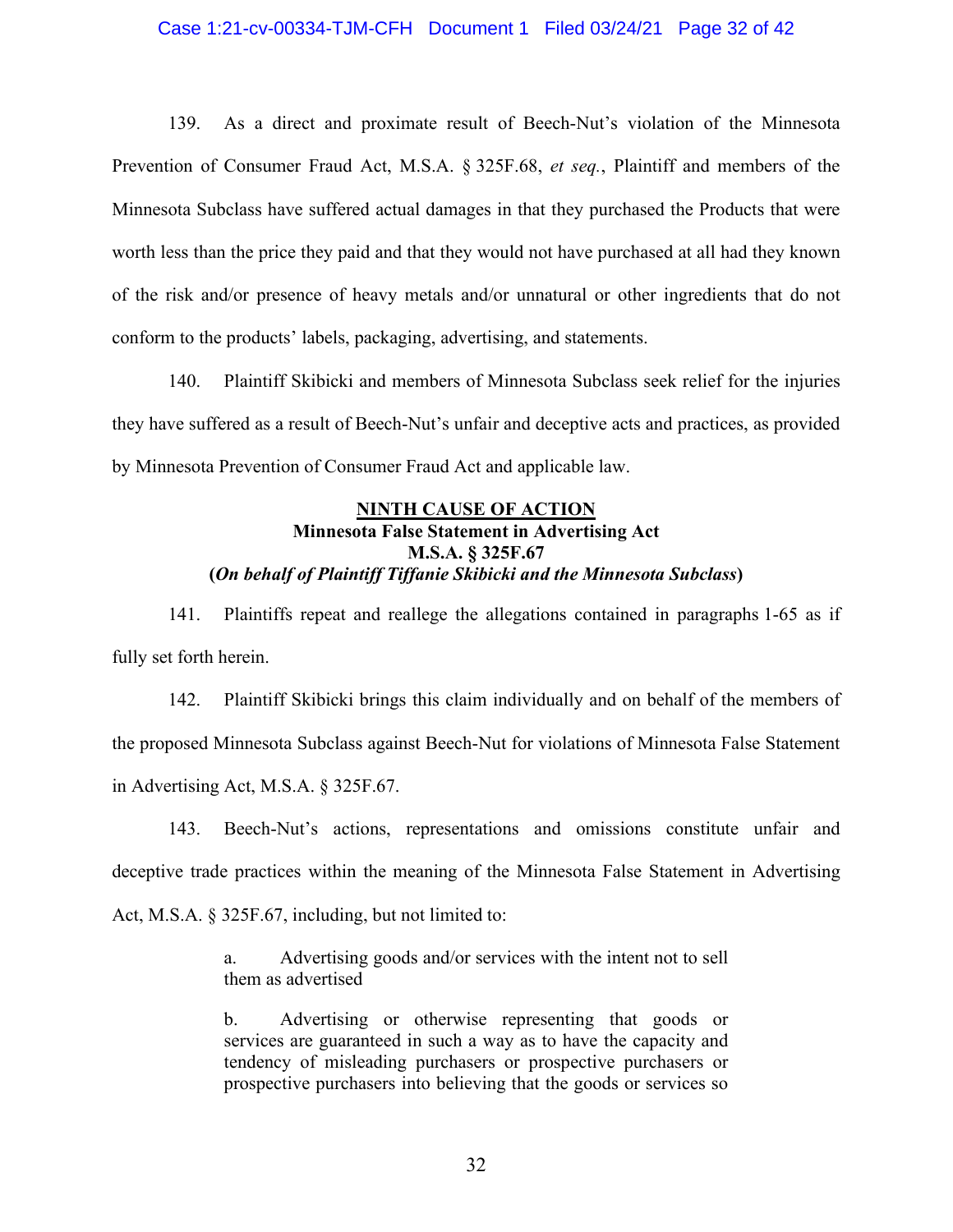guaranteed have a greater degree of serviceability, durability, or performance capability in actual use than is true in fact; and

c. Failing to disclose material information concerning goods or services which information was known at the time of an advertisement or sale, and such failure to disclose such information was intended to induce Plaintiff and members of the Class to enter into a transaction.

144. By engaging in conduct described herein, Beech-Nut violated and continues to violate the false advertising provisions of Minnesota's False Statement in Advertising Act, M.S.A. § 325F.67.

145. Beech-Nut's untrue, deceptive, and misleading assertions, representations, and advertisements concerning its Products include its statements that its Products are natural, organic, free from artificial preservatives, and safe for consumption by infants and young children. Beech-Nut markets its Products in a manner that indicates its Products are safe for consumption by infants and young children, as it uses words such as "ages "4+ Months", "6+ Months", "8+ Months" and "12+ Months" to emphasize the foods suitability for consumption by infants and young children.

146. The unfair and deceptive trade practices and false advertising described herein occurred in the course of Beech-Nut's business and significantly impacted the public as actual and potential consumers of Beech-Nut's businesses.

147. As a direct and proximate result of Beech-Nut's violation of the Minnesota False Statement in Advertising Act, M.S.A. § 325F.67*.*, Plaintiff and members of the Minnesota Subclass have suffered actual damages in that they purchased the Products that were worth less than the price they paid and that they would not have purchased at all had they known of the risk and/or presence of heavy metals and/or unnatural or other ingredients that do not conform to the products' labels, packaging, advertising, and statements.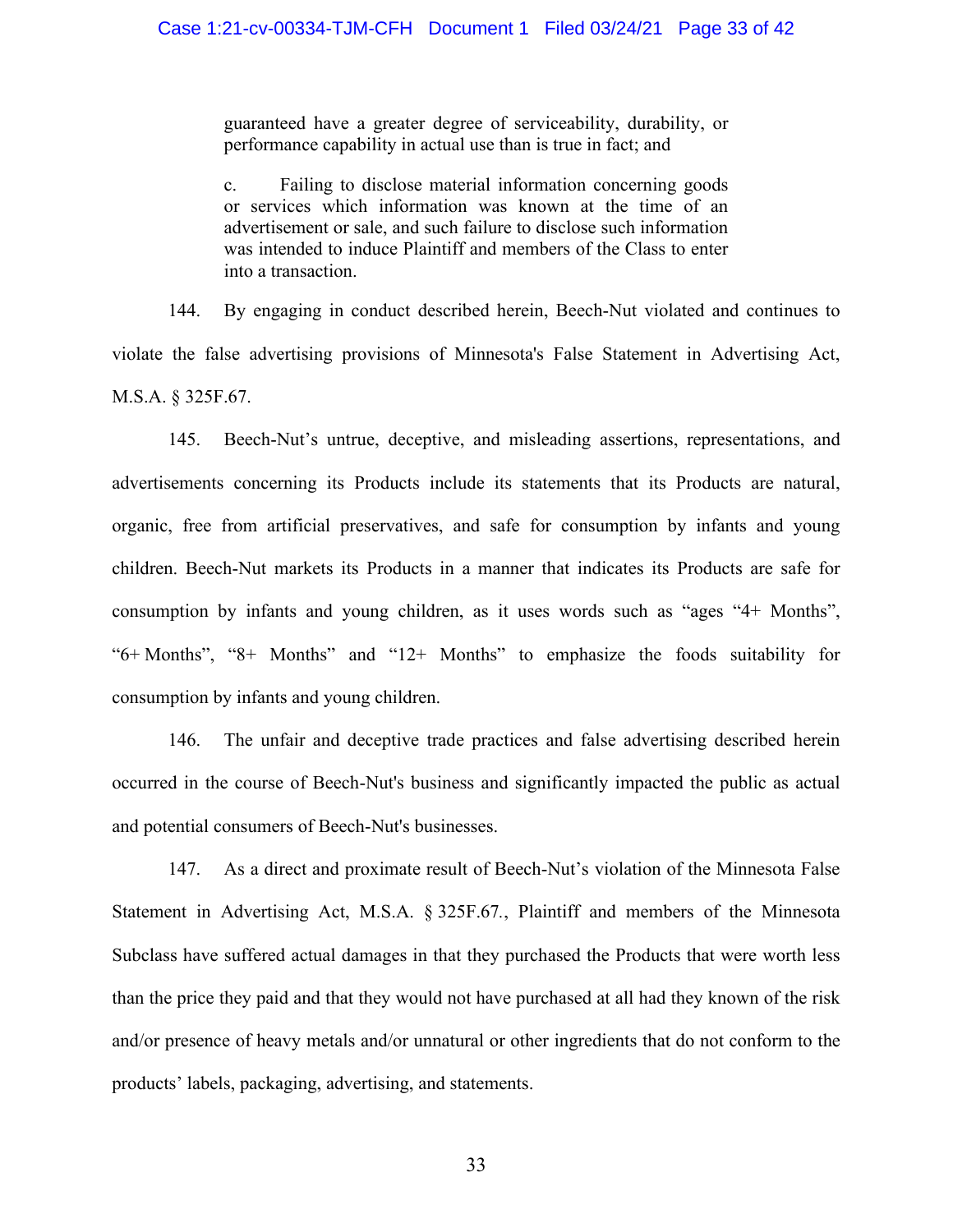#### Case 1:21-cv-00334-TJM-CFH Document 1 Filed 03/24/21 Page 34 of 42

148. Plaintiff Skibicki and members of Minnesota Subclass seek relief for the injuries they have suffered as a result of Beech-Nut's unfair and deceptive acts and practices, as provided by Minnesota False Statement in Advertising Act and applicable law.

# **TENTH CAUSE OF ACTION North Carolina Unfair Trade Practices Act N.C. Gen. Stat. § 75-1.1** *et seq.* **(***On behalf of Plaintiff Susan Canada and the North Carolina Subclass***)**

149. Plaintiffs repeat and reallege the allegations contained in paragraphs 1-65 as if fully set forth herein.

150. Plaintiff Canada brings this claim individually and on behalf of the members of the proposed North Carolina Subclass against Beech-Nut for violations of North Carolina Unfair Trade Practices Act, N.C. Gen. Stat. § 75.1-1, *et seq.*

151. North Carolina's Unfair and Deceptive Trade Practices Act, N.C. Gen. Stat. §§ 75-1.1, *et seq*. ("NCUDTPA"), prohibits a person from engaging in "[u]nfair methods of competition in or affecting commerce, and unfair or deceptive acts or practices in or affecting commerce[.]" The NCUDTPA provides a private right of action for any person injured "by reason of any act or thing done by any other person, firm or corporation in violation of" the NCUDTPA. N.C. Gen. Stat. § 75-16.

152. Beech-Nut's acts and practices described above were performed in the course of Beech-Nut's trade or business and thus occurred in or affected "commerce" as defined in N.C. Gen. Stat. § 75-1.1(b).

153. In the course of its business, Beech-Nut concealed that its Products contained, or were at risk of containing, toxic heavy metals such as arsenic, cadmium, mercury, and lead, and otherwise engaged in activities with a tendency or capacity to deceive. Beech-Nut also engaged in unlawful trade practices by employing deception, deceptive acts or practices, fraud,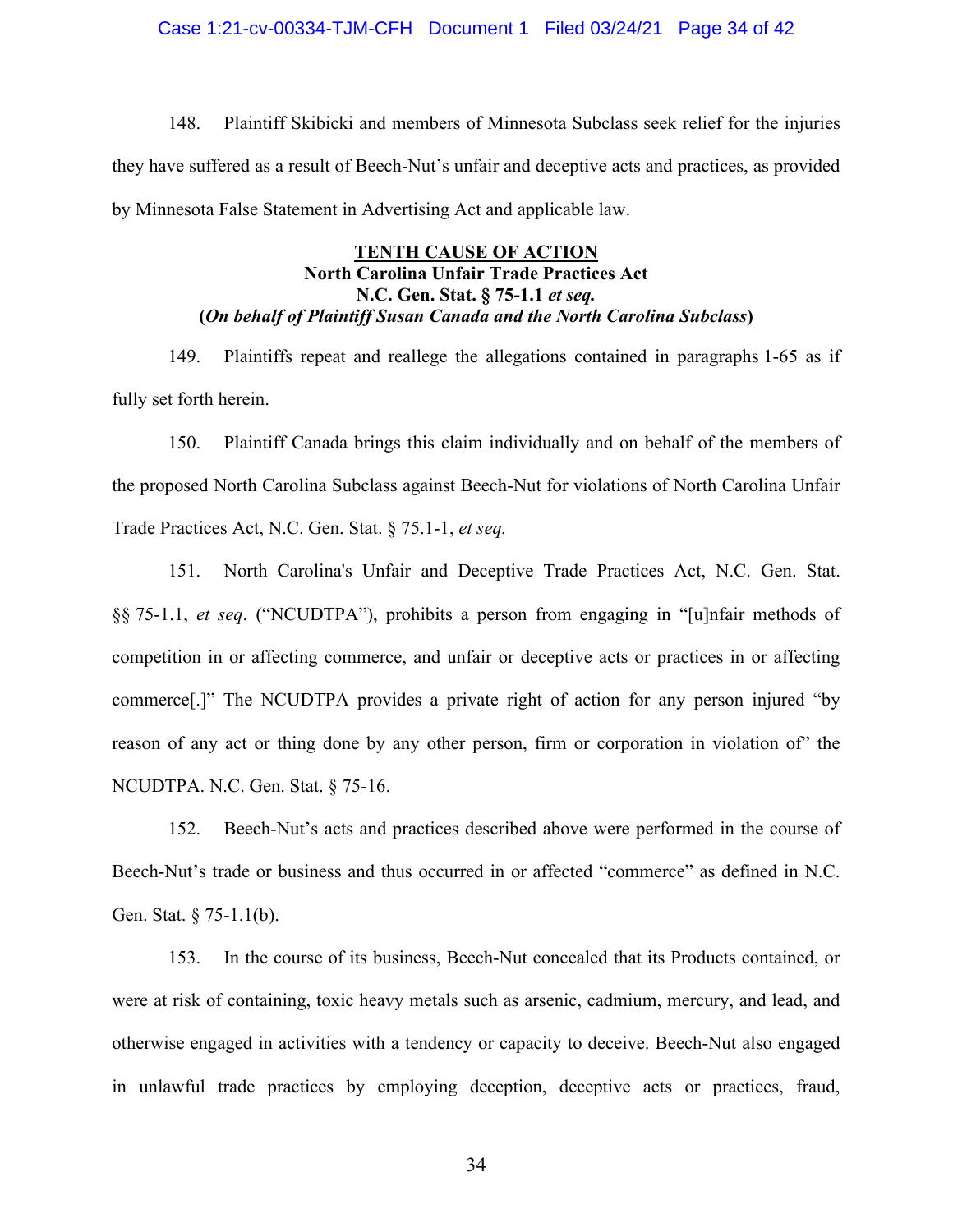#### Case 1:21-cv-00334-TJM-CFH Document 1 Filed 03/24/21 Page 35 of 42

misrepresentations, or concealment, suppression or omission of any material fact with intent that others rely upon such concealment, suppression or omission, in connection with the sale of its Products.

154. By misrepresenting that its Products were safe for consumption by infants and young children, and advertising its Products as natural, organic, free from artificial preservatives, and safe for consumption by infants and young children, Beech-Nut participated in unfair, deceptive, and unconscionable acts that violated the NCUDTPA.

155. In light of Beech-Nut's marketing, including its commitment to providing natural and organic products that are free from artificial preservatives, colors, and flavors, Beech-Nut knew or should have known that the Products contained toxic heavy metals or potentially dangerous contaminants that pose health risk to humans, and particularly to infants and young children. Furthermore, Beech-Nut tests its products for toxic heavy metals, as evidenced by its representations on its website<sup>39</sup>, and therefore was aware, or should have been aware, of the presence of toxic heavy metals in its Products. However, Beech-Nut concealed the fact that its Products contain, or may contain, levels of toxic heavy metals.

156. By failing to disclose and by actively concealing the presence of, or risk of, toxic heavy metals in its Products, and by marketing its Products as natural, organic, and safe for consumption by infants and young children, Beech-Nut engaged in unfair, unconscionable, and deceptive business practices in violation of the NCUDTPA.

157. Beech-Nut intentionally and knowingly misrepresented material facts regarding the Products with an intent to mislead Plaintiff and members of the proposed North Carolina Subclass.

<sup>39</sup> *Beech-Nut, Our Story*, https://www.beechnut.com/our-story/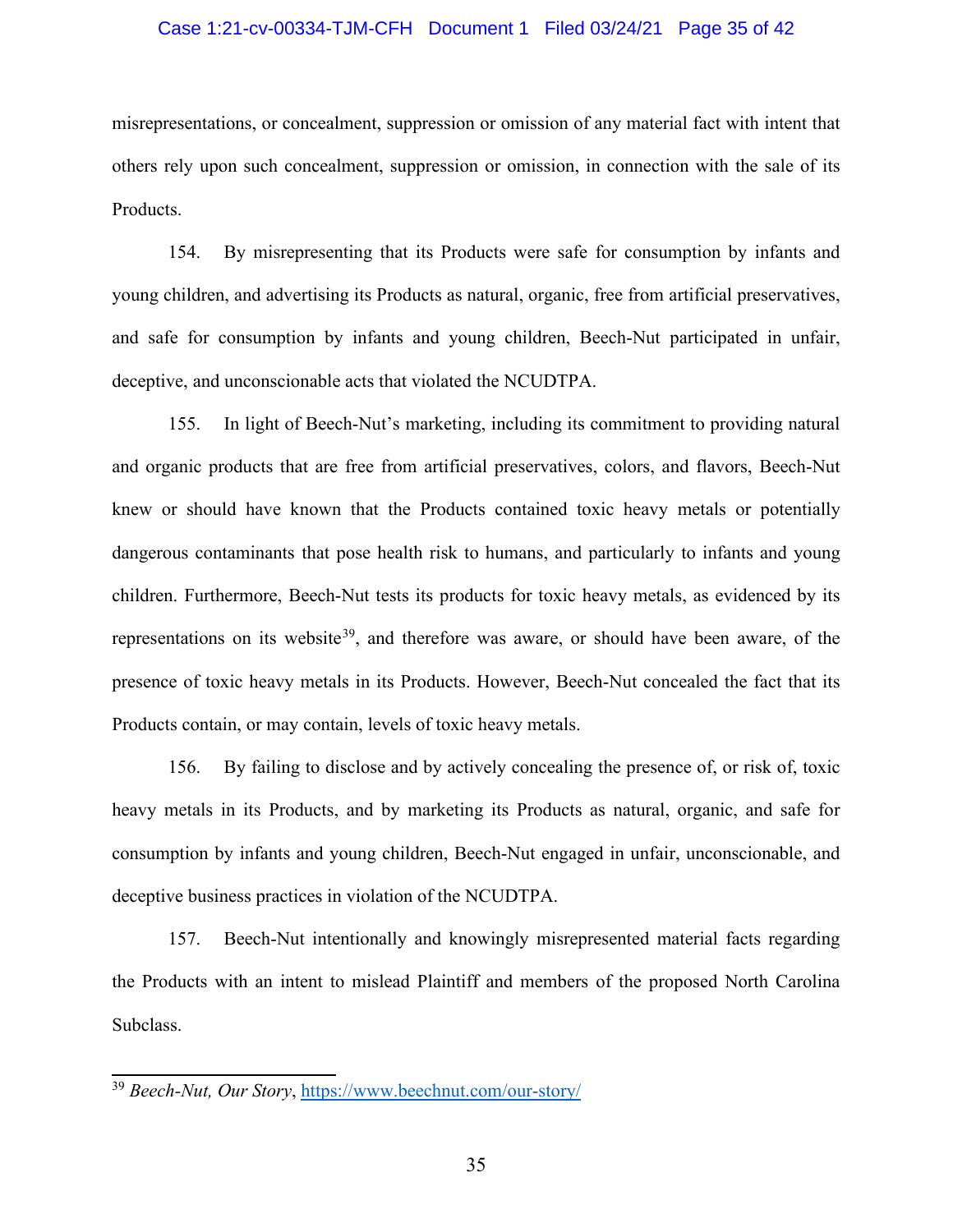#### Case 1:21-cv-00334-TJM-CFH Document 1 Filed 03/24/21 Page 36 of 42

158. As a direct and proximate result of Beech-Nut's violations of the NCUDTPA, Plaintiff and members of the proposed North Carolina Subclass have suffered actual damages in that they purchased the Products that were worth less than the price they paid and that they would not have purchased at all had they known of the risk and/or presence of heavy metals and/or unnatural or other ingredients that do not conform to the products' labels, packaging, advertising, and statements.

159. Plaintiff Canada and members of the North Carolina Subclass seek relief for the injuries they have suffered as a result of Beech-Nut's unfair and deceptive acts and practices, as provided by NCUDTPA and applicable law.

# **ELEVENTH CAUSE OF ACTION New York Deceptive Acts and Practices Act N.Y. Gen. Bus. Law § 349 (***On behalf of Plaintiff Cassandra Martell and the New York Subclass***)**

160. Plaintiffs repeat and reallege the allegations contained in paragraphs 1-65 as if fully set forth herein.

161. Plaintiff Martell brings this claim individually and on behalf of the members of the proposed New York Subclass against Beech-Nut for violations of New York Deceptive Acts and Practices Act ("NYDAPA"), N.Y. Gen. Bus. Law § 349.

162. Plaintiff Martell and members of the New York Subclass and Defendant Beech-Nut are "persons" under NYDAPA, N.Y. Gen. Bus. Law § 349(h).

163. Beech-Nut's actions as set forth herein occurred in the conduct of trade or commerce under NYDAPA.

164. NYDAPA makes unlawful "[d]eceptive acts or practices in the conduct of any business, trade or commerce." N.Y. Gen. Bus. Law § 349. Beech-Nut's conduct, as set forth herein, constitutes deceptive acts or practices under this section.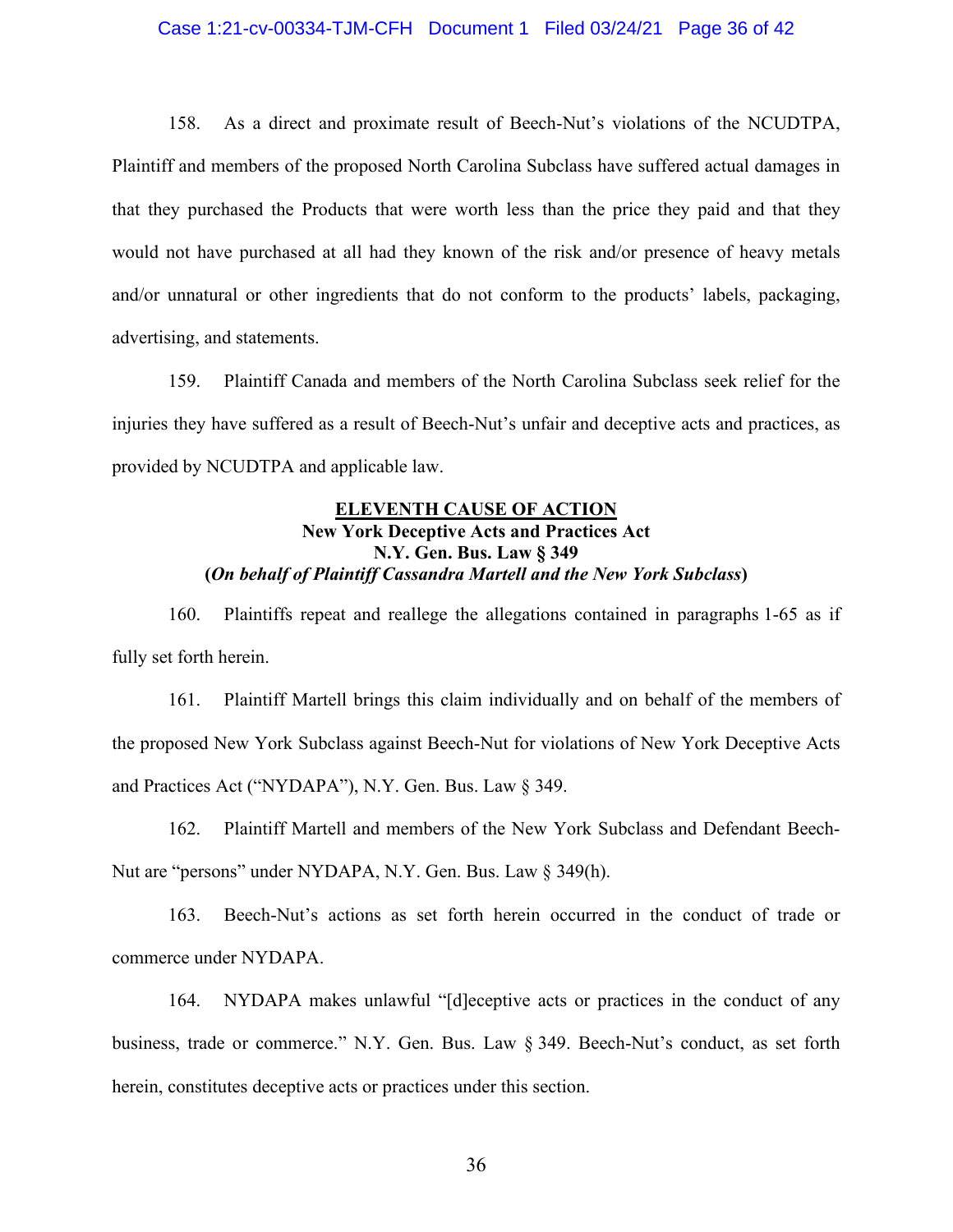#### Case 1:21-cv-00334-TJM-CFH Document 1 Filed 03/24/21 Page 37 of 42

165. In the course of business, Beech-Nut made affirmative misrepresentations that conveyed to Plaintiff Martell and members of the New York Subclass that the Beech-Nut baby food Products were natural, organic, and safe for consumption by infants and young children. Beech-Nut, however, concealed and suppressed material facts concerning the Products, including that they contained unsafe levels of heavy metals.

166. Plaintiff Martell and members of the New York Subclass had no way of discerning that Beech-Nut's representations were false and misleading without conducting their own scientific tests.

167. Beech-Nut thus violated NYDAPA by making statements, when considered as a whole from the perspective of a reasonable consumer, that conveyed that its Products were natural, organic, and safe for consumption by infants and young children. Beech-Nut also failed to disclose and warn that its Products were unsafe and unsuitable for consumption by infants and young children, and that the Products contained levels of heavy metals.

168. Beech-Nut intentionally and knowingly made affirmative misrepresentations and failed to disclose material facts regarding its Products with intent to mislead Plaintiff Martell and members of the New York Subclass.

169. Beech-Nut knew or should have known that their conduct violated NYDAPA, and owed a duty to Plaintiff Martell and members of the New York Subclass to disclose the true and unsafe nature of its Products.

170. Beech-Nut's concealment of the level of heavy metals in its Products was material to Plaintiff Martell and members of the New York Subclass, as they relate to the safety of the product the consumer is receiving and paying for. A reasonable consumer would attach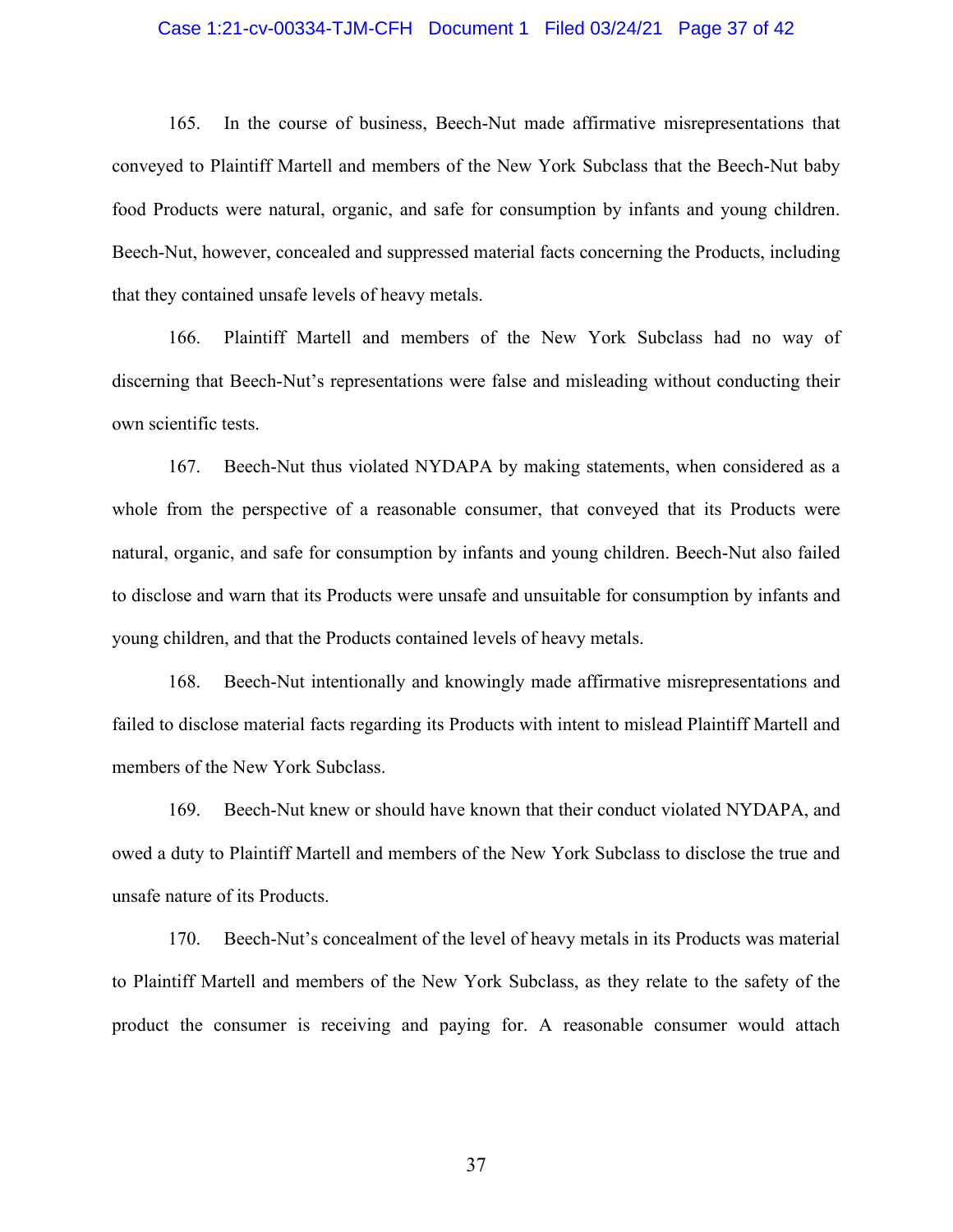#### Case 1:21-cv-00334-TJM-CFH Document 1 Filed 03/24/21 Page 38 of 42

importance to such representations and would be induced to act thereon in deciding whether or not to purchase the Product.

171. Beech-Nut's unfair or deceptive acts or practices were likely to and did in fact deceive reasonable consumers, including Plaintiff Martell and members of the New York Subclass, about the safety of its Products. Plaintiff Martell and members of the New York Subclass would not have purchased the Products had they known that the Products were unsafe for consumption by infants and young children, and that they contained levels of toxic heavy metals.

172. Beech-Nut's violations present a continuing risk to Plaintiff Martell and members of the New York Subclass as well as to the general public. Beech-Nut's unlawful acts and practices complained of herein affect the public interest.

173. As a direct and proximate result of Beech-Nut's misrepresentations, concealment of, and failure to disclose material information, as well as Beech-Nut's deceptive and unfair acts and practices made during the course of Beech-Nut's business, Plaintiff Martell and members of the New York Subclass suffered ascertainable loss and actual damages.

174. Plaintiff Martell and members of the New York Subclass seek relief for the injuries they have suffered as a result of Beech-Nut's unfair and deceptive acts and practices, as provided by NYDAPA and applicable law.

# **TWELFTH CAUSE OF ACTION New York False Advertising Act N.Y. Gen. Bus. Law § 350 (***On behalf of Plaintiff Martell and the New York Subclass***)**

175. Plaintiffs repeat and reallege the allegations contained in paragraphs 1-65 as if fully set forth herein.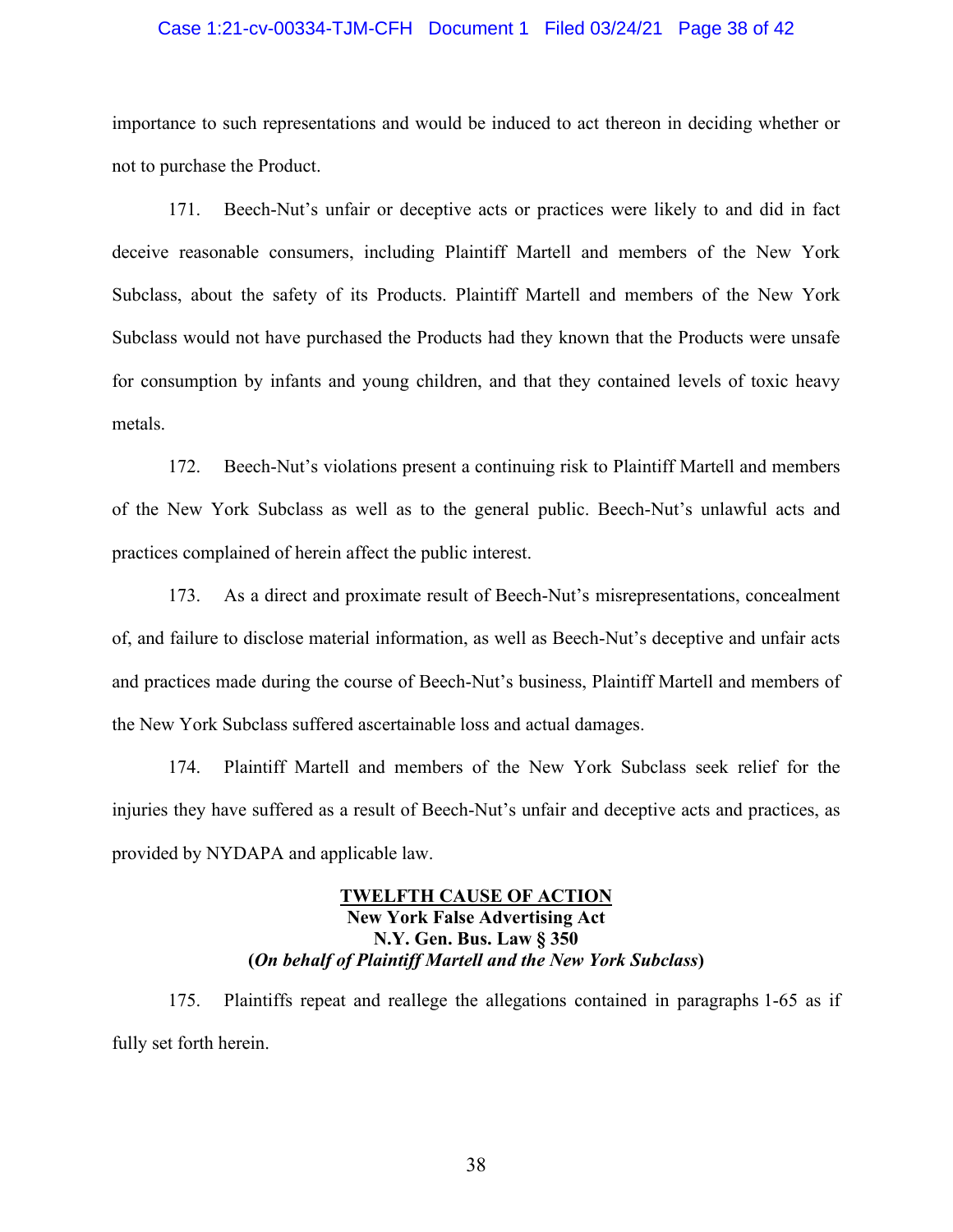#### Case 1:21-cv-00334-TJM-CFH Document 1 Filed 03/24/21 Page 39 of 42

176. Plaintiff Martell brings this claim individually and on behalf of the members of the proposed New York Subclass against Beech-Nut for violations of New York False Advertising Act ("NYFAA"), N.Y. Gen. Bus. Law § 350.

177. The NYFAA makes unlawful "[f]alse advertising in the conduct of any business, trade or commerce." N.Y. Gen. Bus. Law § 350. False advertising includes "advertising, including labeling of a commodity . . . if such advertising is misleading in a material respect," taking into account "the extent to which the advertising fails to reveal facts material in light of . . . representations [made] with respect to the commodity . . ." N.Y. Gen. Bus. Law § 350(a).

178. Beech-Nut caused to be made or disseminated through New York, through advertising, marketing, and other publications, statements and omissions that were untrue or misleading, and that were known or should've been known through the exercise of reasonable care by Beech-Nut, to be untrue and misleading.

179. Beech-Nut made numerous material and affirmative misrepresentations and omissions of fact with intent to mislead and deceive consumers concerning its Products. Specifically, Beech-Nut intentionally concealed and suppressed material facts concerning the safety of its Products, and that they contained, or were at risk of containing, levels of toxic heavy metals. Beech-Nut intentionally and grossly defrauded and mislead Plaintiff Martell and members of the New York Subclass concerning the true and unsafe nature of its Products.

180. The misrepresentations and omissions regarding the Products set forth herein were material and likely to deceive a reasonable consumer, as they relate to the safety of the product the consumer is receiving and paying for. A reasonable consumer would attach importance to such representations and would be induced to act thereon in deciding whether or not to purchase the Product.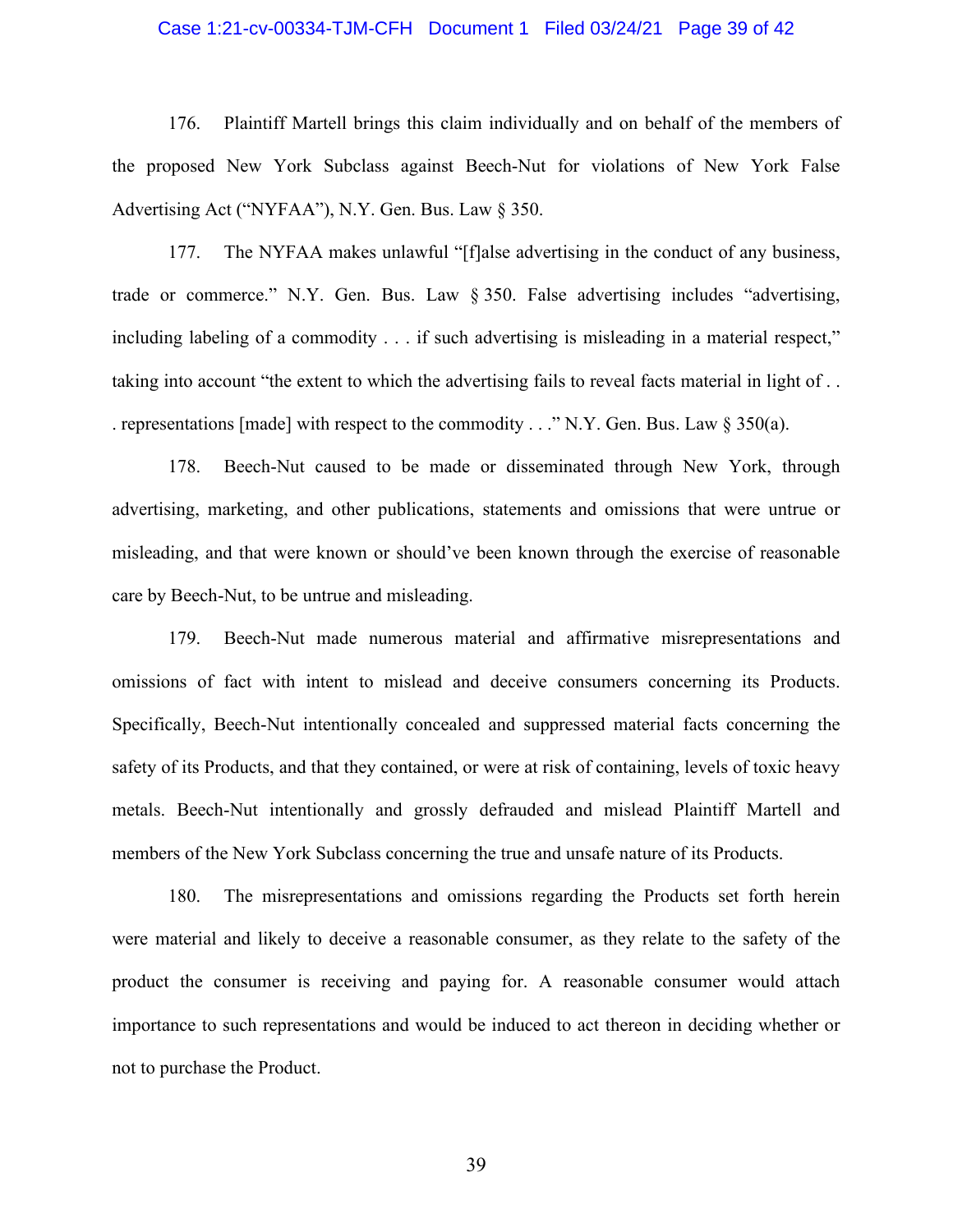#### Case 1:21-cv-00334-TJM-CFH Document 1 Filed 03/24/21 Page 40 of 42

181. Beech-Nut intentionally and knowingly misrepresented material facts regarding its Products with intent to mislead Plaintiff Martell and members of the New York Subclass.

182. Beech-Nut's false advertising was likely to and did in fact deceive reasonably consumers, including Plaintiff Martell and members of the New York Subclass, about the true nature of the safety and quality of its Products. Plaintiff Martell and members of the New York Subclass would not have purchased the Products had they known the Products had they known that the Products were unsafe for consumption by infants and young children, and that they contained levels of toxic heavy metals.

183. Beech-Nut's violations present a continuing risk to Plaintiff Martell and members of the New York Subclass as well as to the general public. Beech-Nut's unlawful acts and practices complained of herein affect the public interest.

184. As a direct and proximate result of Beech-Nut's misrepresentations, concealment of, and failure to disclose material information, as well as Beech-Nut's deceptive and unfair acts and practices made during the course of Beech-Nut's business, Plaintiff Martell and members of the New York Subclass suffered ascertainable loss and actual damages.

185. Plaintiff Martell and members of the New York Subclass seek relief for the injuries they have suffered as a result of Beech-Nut's unfair and deceptive acts and practices, as provided by NYFAA and applicable law.

#### **PRAYER FOR RELIEF**

**WHEREFORE**, Plaintiffs, individually and on behalf of the Classes, respectfully prays for following relief: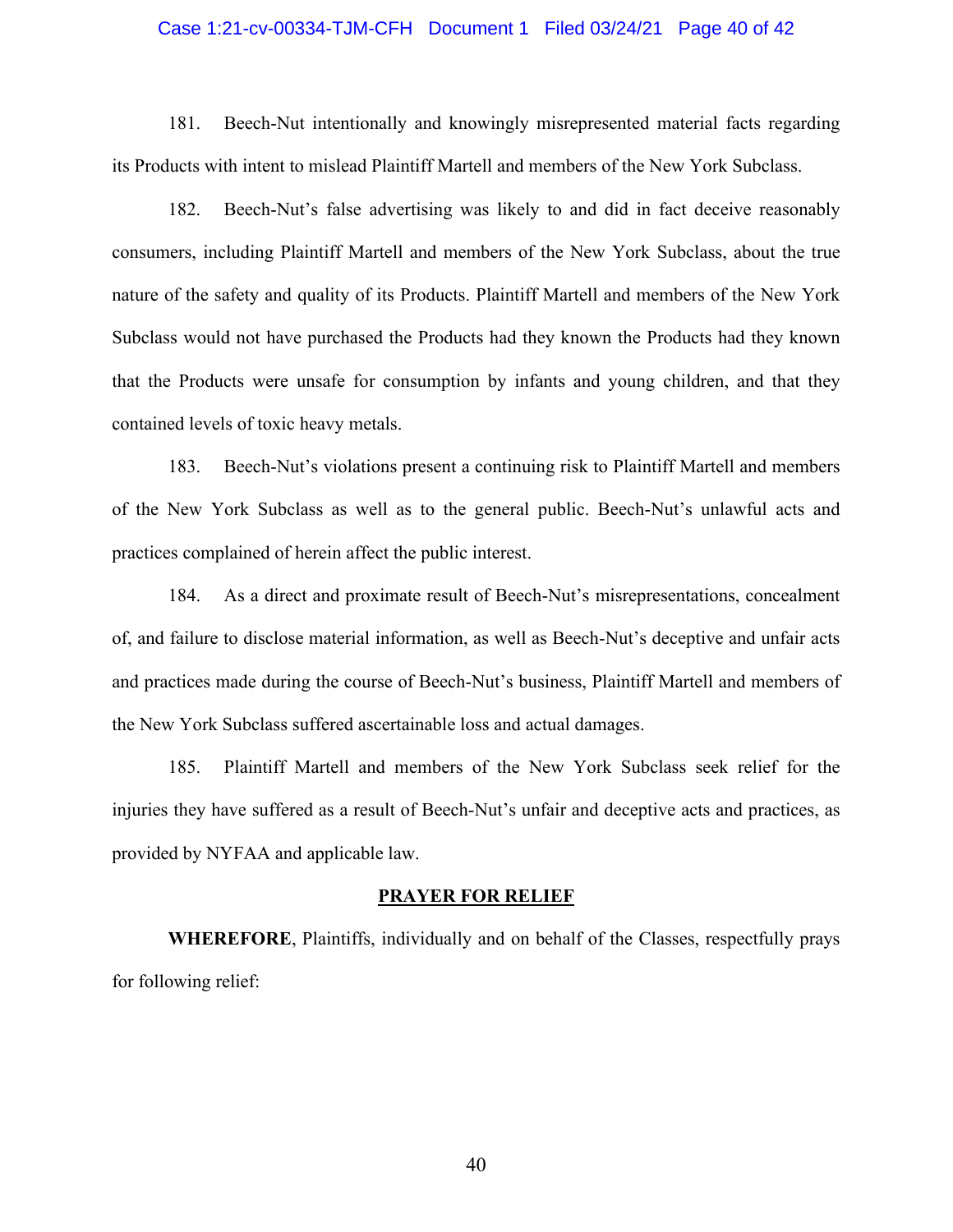#### Case 1:21-cv-00334-TJM-CFH Document 1 Filed 03/24/21 Page 41 of 42

A. Certification of this case as a class action on behalf of the Class and Subclasses defined above, appointment of Plaintiffs as Class representatives, and appointment of their counsel as Class counsel;

B. A declaration that Defendant's actions, as described herein, constitute violations of the claims described herein;

C. An award to Plaintiffs and the proposed Classes of restitution and/or other equitable relief, including, without limitation, restitutionary disgorgement of all profits and unjust enrichment that Defendant obtained from Plaintiffs and the proposed Classes as a result of its unlawful, unfair and fraudulent business practices described herein;

D. An award of injunctive relief as permitted by law or equity, including: enjoining Defendant from continuing the unlawful practices as set forth herein, and directing Defendant to identify, with Court supervision, victims of its conduct and pay them all money it is required to pay;

E. An order directing Defendant to engage in a corrective advertising campaign;

F. An award to Plaintiffs and their counsel of their reasonable expenses and attorneys' fees;

H. An award to Plaintiffs and the proposed Classes of pre- and post-judgment interest, to the extent allowable; and

I. For such further relief that the Court may deem just and proper.

/ / /

/ / /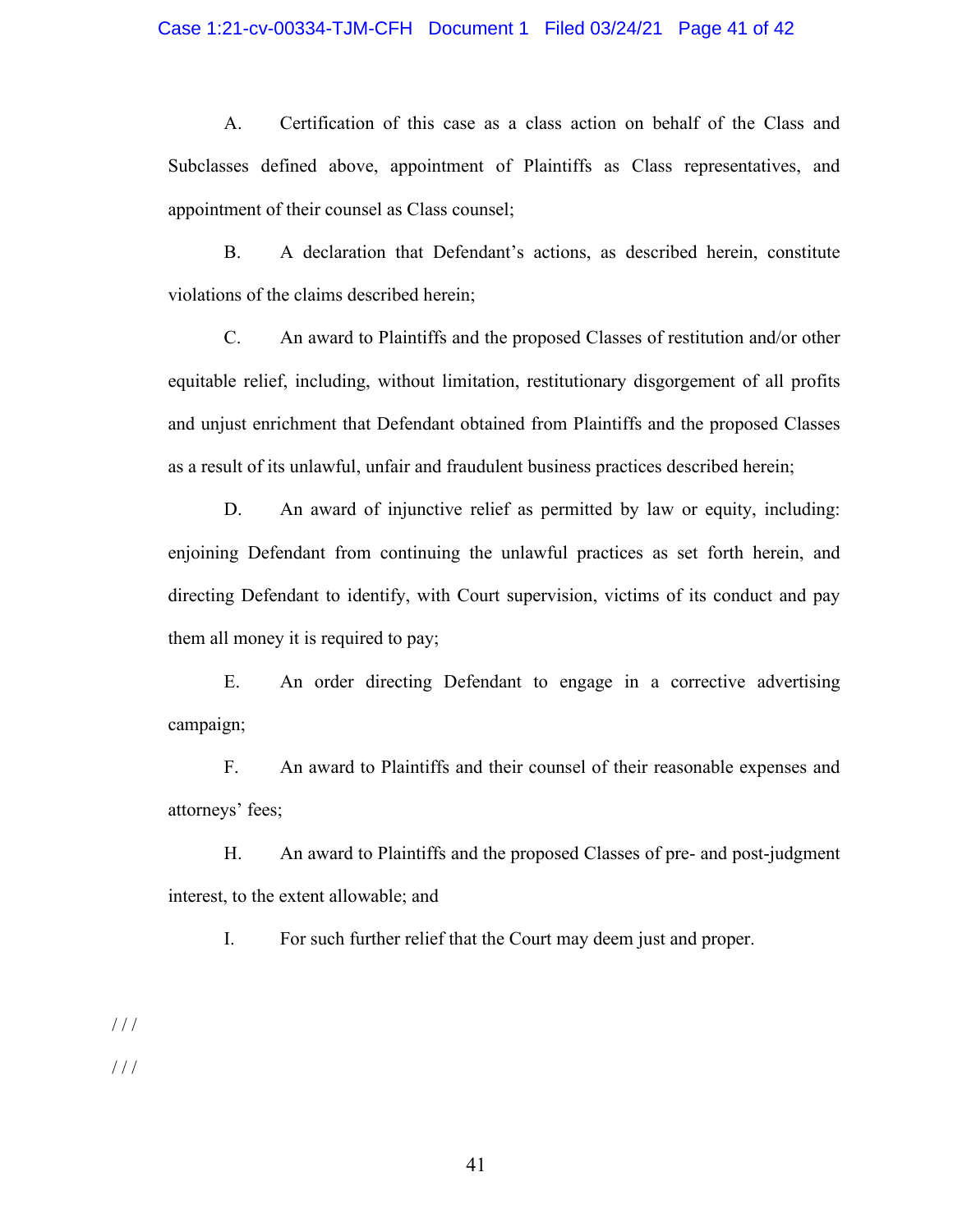#### **DEMAND FOR JURY TRIAL**

Plaintiffs demand a trial by jury of all claims presented herein so triable.

Dated: March 24, 2021

# **CARLSON LYNCH LLP**

By: */s/ Gary F. Lynch*

Gary F. Lynch 1133 Penn Avenue, Floor 5 Pittsburgh, PA 15222 Tel. 412-322-9243 Fax: 412-231-0246 glynch@carlsonlynch.com

# **CARLSON LYNCH LLP**

Todd D. Carpenter Scott G. Braden 1350 Columbia St., Ste. 603 San Diego, CA 92101 Tel.: 619-762-1900 Fax: 619-756-6991 tcarpenter@carlsonlynch.com sbraden@carlsonlynch.com

# **LEEDS BROWN LAW, P.C.**

Jeffrey K. Brown Michael A. Tompkins Brett R. Cohen One Old Country Road, Suite 347 Carle Place, NY 11514 Tel: 516-873-9550 jbrownl@leedsbrownlaw.com mtompkins@leedsbrownlaw.com bcohen@leedsbrownlaw.com

*Attorneys for Plaintiffs*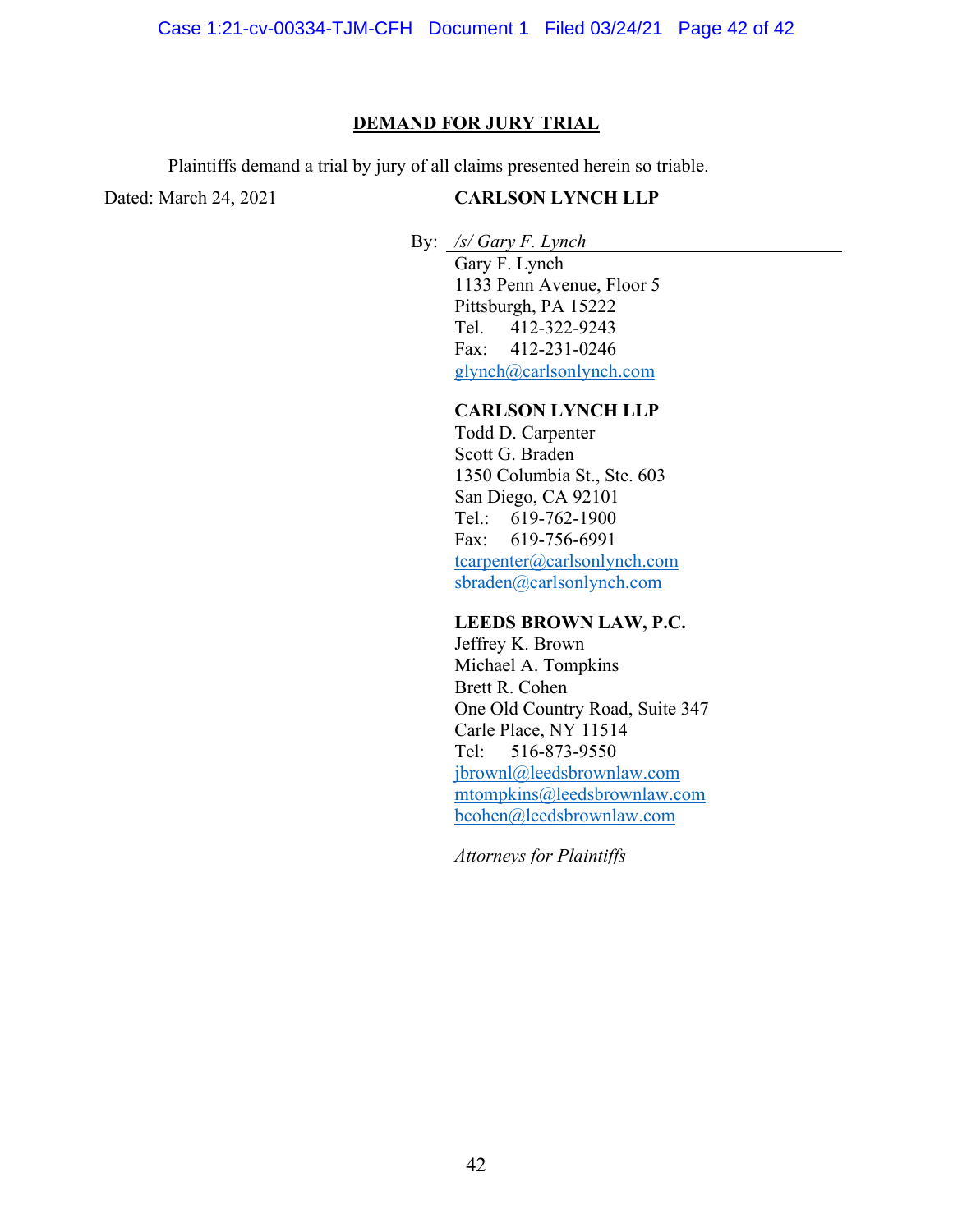# $\sigma_{\rm{1S\,44\,\,(Rev.\,10/20)}}$  Case 1:21-cv-00334-TJMrVFH  $CQ$ VERSPEFiled 03/24/21 Page 1 of 2

| The JS 44 civil cover sheet and the information contained herein neither replace nor supplement the filing and service of pleadings or other papers as required by law, except as<br>provided by local rules of court. This form, approved by the Judicial Conference of the United States in September 1974, is required for the use of the Clerk of Court for the |                                                                                                                                                                                                                           |                                                                                                                                                                                                       |                                                      |                                                                                                                                                                            |                                               |                              |                                                                        |                                                                              |                                        |                |
|---------------------------------------------------------------------------------------------------------------------------------------------------------------------------------------------------------------------------------------------------------------------------------------------------------------------------------------------------------------------|---------------------------------------------------------------------------------------------------------------------------------------------------------------------------------------------------------------------------|-------------------------------------------------------------------------------------------------------------------------------------------------------------------------------------------------------|------------------------------------------------------|----------------------------------------------------------------------------------------------------------------------------------------------------------------------------|-----------------------------------------------|------------------------------|------------------------------------------------------------------------|------------------------------------------------------------------------------|----------------------------------------|----------------|
| purpose of initiating the civil docket sheet. (SEE INSTRUCTIONS ON NEXT PAGE OF THIS FORM.)                                                                                                                                                                                                                                                                         |                                                                                                                                                                                                                           |                                                                                                                                                                                                       |                                                      |                                                                                                                                                                            |                                               |                              |                                                                        |                                                                              |                                        |                |
| I. (a) PLAINTIFFS<br>TERESA WILSON, RYAN SANDERS, SUSAN CANADA, TABATHA SIDI, TIFFANIE<br>SKIBICKI, HEATHER AGE, JOLINA MANLEY, JESSICA DAVID, and CASSANDRA                                                                                                                                                                                                        |                                                                                                                                                                                                                           |                                                                                                                                                                                                       |                                                      | <b>DEFENDANTS</b><br>BEECH-NUT NUTRITION COMPANY; and DOES 1 through 10, inclusive,                                                                                        |                                               |                              |                                                                        |                                                                              |                                        |                |
| MARTELL, individually, and on behalf of all others similarly situated,<br>(b) County of Residence of First Listed Plaintiff<br>Orange County, IN                                                                                                                                                                                                                    |                                                                                                                                                                                                                           |                                                                                                                                                                                                       |                                                      |                                                                                                                                                                            |                                               |                              |                                                                        |                                                                              |                                        |                |
| (EXCEPT IN U.S. PLAINTIFF CASES)                                                                                                                                                                                                                                                                                                                                    |                                                                                                                                                                                                                           |                                                                                                                                                                                                       |                                                      | County of Residence of First Listed Defendant<br>(IN U.S. PLAINTIFF CASES ONLY)<br>IN LAND CONDEMNATION CASES, USE THE LOCATION OF<br>NOTE:<br>THE TRACT OF LAND INVOLVED. |                                               |                              |                                                                        |                                                                              |                                        |                |
| (c)<br>Attorneys (Firm Name, Address, and Telephone Number)                                                                                                                                                                                                                                                                                                         |                                                                                                                                                                                                                           |                                                                                                                                                                                                       |                                                      | Attorneys (If Known)                                                                                                                                                       |                                               |                              |                                                                        |                                                                              |                                        |                |
|                                                                                                                                                                                                                                                                                                                                                                     | CARLSON LYNCH LLP, 1133 Penn Avenue, Floor 5<br>Pittsburgh, PA 15222, Tel: 412-322-9243                                                                                                                                   |                                                                                                                                                                                                       | ø                                                    |                                                                                                                                                                            |                                               |                              |                                                                        |                                                                              |                                        |                |
| <b>II. BASIS OF JURISDICTION</b> (Place an "X" in One Box Only)                                                                                                                                                                                                                                                                                                     |                                                                                                                                                                                                                           |                                                                                                                                                                                                       |                                                      | <b>III. CITIZENSHIP OF PRINCIPAL PARTIES</b> (Place an "X" in One Box for Plaintiff                                                                                        |                                               |                              |                                                                        |                                                                              |                                        |                |
| 1 U.S. Government<br><b>Federal Question</b><br>I 13                                                                                                                                                                                                                                                                                                                |                                                                                                                                                                                                                           |                                                                                                                                                                                                       |                                                      | (For Diversity Cases Only)                                                                                                                                                 | <b>PTF</b>                                    | <b>DEF</b>                   |                                                                        | and One Box for Defendant)                                                   | PTF                                    | DEF            |
| Plaintiff                                                                                                                                                                                                                                                                                                                                                           | (U.S. Government Not a Party)                                                                                                                                                                                             |                                                                                                                                                                                                       |                                                      | Citizen of This State                                                                                                                                                      | $\vert$   1                                   | $\Box$<br>-1                 | Incorporated or Principal Place<br>of Business In This State           |                                                                              | $\overline{4}$                         | $\mathbf{X}$ 4 |
| 2 U.S. Government<br>Defendant                                                                                                                                                                                                                                                                                                                                      | $ \mathbf{x} $ 4<br>Diversity<br>(Indicate Citizenship of Parties in Item III)                                                                                                                                            |                                                                                                                                                                                                       |                                                      | Citizen of Another State                                                                                                                                                   | $\mathbf{x}$ 2                                | 2                            | Incorporated and Principal Place<br>of Business In Another State       |                                                                              | -5                                     | $\Box$ 5       |
|                                                                                                                                                                                                                                                                                                                                                                     |                                                                                                                                                                                                                           |                                                                                                                                                                                                       |                                                      | Citizen or Subject of a<br>Foreign Country                                                                                                                                 | $ $   3                                       | 3                            | Foreign Nation                                                         |                                                                              | -6                                     | $\vert$   6    |
| <b>IV.</b> NATURE OF SUIT (Place an "X" in One Box Only)<br><b>CONTRACT</b>                                                                                                                                                                                                                                                                                         |                                                                                                                                                                                                                           | <b>TORTS</b>                                                                                                                                                                                          |                                                      | <b>FORFEITURE/PENALTY</b>                                                                                                                                                  |                                               |                              | Click here for: Nature of Suit Code Descriptions.<br><b>BANKRUPTCY</b> |                                                                              | <b>OTHER STATUTES</b>                  |                |
| 110 Insurance                                                                                                                                                                                                                                                                                                                                                       | PERSONAL INJURY                                                                                                                                                                                                           | PERSONAL INJURY                                                                                                                                                                                       |                                                      | 625 Drug Related Seizure                                                                                                                                                   |                                               |                              | 422 Appeal 28 USC 158                                                  | 375 False Claims Act                                                         |                                        |                |
| 120 Marine<br>130 Miller Act<br>140 Negotiable Instrument<br>150 Recovery of Overpayment                                                                                                                                                                                                                                                                            | 310 Airplane<br>315 Airplane Product<br>Liability<br>320 Assault, Libel &                                                                                                                                                 | 365 Personal Injury -<br>Product Liability<br>367 Health Care/<br>Pharmaceutical                                                                                                                      |                                                      | of Property 21 USC 881<br>$ 690 \text{ Other} $                                                                                                                            |                                               | 423 Withdrawal               | 28 USC 157<br><b>PROPERTY RIGHTS</b>                                   | 376 Qui Tam (31 USC<br>3729(a)<br>400 State Reapportionment<br>410 Antitrust |                                        |                |
| & Enforcement of Judgment<br>151 Medicare Act<br>152 Recovery of Defaulted                                                                                                                                                                                                                                                                                          | Slander<br>330 Federal Employers'<br>Liability                                                                                                                                                                            | Personal Injury<br>Product Liability<br>368 Asbestos Personal                                                                                                                                         |                                                      |                                                                                                                                                                            |                                               | 820 Copyrights<br>830 Patent | 835 Patent - Abbreviated                                               | 430 Banks and Banking<br>450 Commerce<br>460 Deportation                     |                                        |                |
| <b>Student Loans</b><br>(Excludes Veterans)<br>153 Recovery of Overpayment                                                                                                                                                                                                                                                                                          | 340 Marine<br>345 Marine Product<br>Liability                                                                                                                                                                             | <b>Injury Product</b><br>Liability<br>PERSONAL PROPERTY                                                                                                                                               |                                                      | <b>LABOR</b>                                                                                                                                                               |                                               | 840 Trademark                | New Drug Application<br>880 Defend Trade Secrets                       | 470 Racketeer Influenced and<br>480 Consumer Credit                          | Corrupt Organizations                  |                |
| of Veteran's Benefits<br>160 Stockholders' Suits                                                                                                                                                                                                                                                                                                                    | 350 Motor Vehicle                                                                                                                                                                                                         | $\vert \mathbf{x} \vert$ 370 Other Fraud                                                                                                                                                              |                                                      | 710 Fair Labor Standards                                                                                                                                                   |                                               |                              | Act of 2016                                                            |                                                                              | $(15$ USC 1681 or 1692)                |                |
| 190 Other Contract                                                                                                                                                                                                                                                                                                                                                  | 355 Motor Vehicle<br>Product Liability                                                                                                                                                                                    | 371 Truth in Lending<br>380 Other Personal                                                                                                                                                            |                                                      | Act<br>720 Labor/Management                                                                                                                                                |                                               |                              | <b>SOCIAL SECURITY</b>                                                 | 485 Telephone Consumer                                                       | Protection Act                         |                |
| 195 Contract Product Liability<br>196 Franchise                                                                                                                                                                                                                                                                                                                     | 360 Other Personal<br>Injury                                                                                                                                                                                              | <b>Property Damage</b><br>385 Property Damage                                                                                                                                                         |                                                      | Relations<br>740 Railway Labor Act                                                                                                                                         |                                               | 861 HIA (1395ff)             | 862 Black Lung (923)                                                   | 490 Cable/Sat TV<br>850 Securities/Commodities/                              |                                        |                |
|                                                                                                                                                                                                                                                                                                                                                                     | 362 Personal Injury -                                                                                                                                                                                                     | Product Liability                                                                                                                                                                                     |                                                      | 751 Family and Medical                                                                                                                                                     |                                               |                              | 863 DIWC/DIWW (405(g))                                                 | Exchange                                                                     |                                        |                |
| <b>REAL PROPERTY</b>                                                                                                                                                                                                                                                                                                                                                | Medical Malpractice<br><b>CIVIL RIGHTS</b>                                                                                                                                                                                | <b>PRISONER PETITIONS</b>                                                                                                                                                                             |                                                      | Leave Act<br>790 Other Labor Litigation                                                                                                                                    |                                               | 865 RSI (405(g))             | 864 SSID Title XVI                                                     | 890 Other Statutory Actions<br>891 Agricultural Acts                         |                                        |                |
| 210 Land Condemnation                                                                                                                                                                                                                                                                                                                                               | 440 Other Civil Rights                                                                                                                                                                                                    | <b>Habeas Corpus:</b>                                                                                                                                                                                 |                                                      | 791 Employee Retirement                                                                                                                                                    |                                               |                              |                                                                        | 893 Environmental Matters                                                    |                                        |                |
| 220 Foreclosure<br>230 Rent Lease & Ejectment                                                                                                                                                                                                                                                                                                                       | 441 Voting<br>442 Employment                                                                                                                                                                                              | 463 Alien Detainee<br>510 Motions to Vacate                                                                                                                                                           |                                                      | Income Security Act                                                                                                                                                        |                                               |                              | <b>FEDERAL TAX SUITS</b><br>870 Taxes (U.S. Plaintiff                  | 895 Freedom of Information<br>Act                                            |                                        |                |
| 240 Torts to Land<br>245 Tort Product Liability                                                                                                                                                                                                                                                                                                                     | 443 Housing/<br>Accommodations                                                                                                                                                                                            | Sentence<br>530 General                                                                                                                                                                               |                                                      |                                                                                                                                                                            |                                               |                              | or Defendant)<br>871 IRS-Third Party                                   | 896 Arbitration<br>899 Administrative Procedure                              |                                        |                |
| 290 All Other Real Property                                                                                                                                                                                                                                                                                                                                         | 445 Amer. w/Disabilities -<br>535 Death Penalty<br>Employment<br>Other:<br>446 Amer. w/Disabilities<br>540 Mandamus & Other<br>550 Civil Rights<br>Other<br>448 Education<br>555 Prison Condition<br>560 Civil Detainee - |                                                                                                                                                                                                       | <b>IMMIGRATION</b><br>462 Naturalization Application |                                                                                                                                                                            |                                               |                              | 26 USC 7609                                                            | Act/Review or Appeal of<br><b>Agency Decision</b>                            |                                        |                |
|                                                                                                                                                                                                                                                                                                                                                                     |                                                                                                                                                                                                                           |                                                                                                                                                                                                       |                                                      | 465 Other Immigration<br>Actions                                                                                                                                           |                                               |                              |                                                                        | 950 Constitutionality of<br><b>State Statutes</b>                            |                                        |                |
|                                                                                                                                                                                                                                                                                                                                                                     |                                                                                                                                                                                                                           | Conditions of<br>Confinement                                                                                                                                                                          |                                                      |                                                                                                                                                                            |                                               |                              |                                                                        |                                                                              |                                        |                |
| <b>ORIGIN</b> (Place an "X" in One Box Only)<br>Original<br>$\Box^2$<br>$\sqrt{x}$<br>Proceeding                                                                                                                                                                                                                                                                    | Removed from<br>3<br><b>State Court</b>                                                                                                                                                                                   | Remanded from<br>Appellate Court                                                                                                                                                                      |                                                      | Reinstated or<br>Reopened                                                                                                                                                  | 5 Transferred from<br><b>Another District</b> |                              | $\Box$ 6 Multidistrict<br>Litigation -                                 |                                                                              | $\neg$ 8 Multidistrict<br>Litigation - |                |
|                                                                                                                                                                                                                                                                                                                                                                     |                                                                                                                                                                                                                           | Cite the U.S. Civil Statute under which you are filing (Do not cite jurisdictional statutes unless diversity):                                                                                        |                                                      |                                                                                                                                                                            | (specify)                                     |                              | Transfer                                                               |                                                                              | Direct File                            |                |
| VI. CAUSE OF ACTION                                                                                                                                                                                                                                                                                                                                                 | Brief description of cause:                                                                                                                                                                                               | 28 U.S.C. § 1332(d)(2) and 28 U.S.C. § 1391(b)(1)<br>Breach of Express Warranty, Breach of Implied Warranty of Merchantability, Fraud by Omission, Negligent Misrepresentation, Intentional Misrepres |                                                      |                                                                                                                                                                            |                                               |                              |                                                                        |                                                                              |                                        |                |
| VII. REQUESTED IN<br><b>COMPLAINT:</b>                                                                                                                                                                                                                                                                                                                              | $\vert x \vert$<br>UNDER RULE 23, F.R.Cv.P.                                                                                                                                                                               | CHECK IF THIS IS A CLASS ACTION                                                                                                                                                                       |                                                      | <b>DEMAND \$</b>                                                                                                                                                           |                                               |                              | CHECK YES only if demanded in complaint:<br><b>JURY DEMAND:</b>        | $\vert$ × $\vert$ Yes                                                        | No                                     |                |
| VIII. RELATED CASE(S)<br>(See instructions):<br><b>IF ANY</b><br><b>JUDGE</b><br>not assigned                                                                                                                                                                                                                                                                       |                                                                                                                                                                                                                           |                                                                                                                                                                                                       |                                                      | DOCKET NUMBER MDL No. 2997                                                                                                                                                 |                                               |                              |                                                                        |                                                                              |                                        |                |
| <b>DATE</b>                                                                                                                                                                                                                                                                                                                                                         |                                                                                                                                                                                                                           | SIGNATURE OF ATTORNEY OF RECORD                                                                                                                                                                       |                                                      |                                                                                                                                                                            |                                               |                              |                                                                        |                                                                              |                                        |                |
| 3/24/2021                                                                                                                                                                                                                                                                                                                                                           |                                                                                                                                                                                                                           | /s/ Gary F. Lynch                                                                                                                                                                                     |                                                      |                                                                                                                                                                            |                                               |                              |                                                                        |                                                                              |                                        |                |
| <b>FOR OFFICE USE ONLY</b>                                                                                                                                                                                                                                                                                                                                          |                                                                                                                                                                                                                           |                                                                                                                                                                                                       |                                                      |                                                                                                                                                                            |                                               |                              |                                                                        |                                                                              |                                        |                |
| <b>RECEIPT#</b><br>ANYNDC-5469225                                                                                                                                                                                                                                                                                                                                   | \$402.00<br><b>AMOUNT</b>                                                                                                                                                                                                 | <b>APPLYING IFP</b>                                                                                                                                                                                   |                                                      | <b>JUDGE</b><br>$Case No 1.21-CV-0334$                                                                                                                                     |                                               | TJM                          | MAG. JUDGE                                                             | <b>CFH</b>                                                                   |                                        |                |

Case No. 1:21-CV-0334